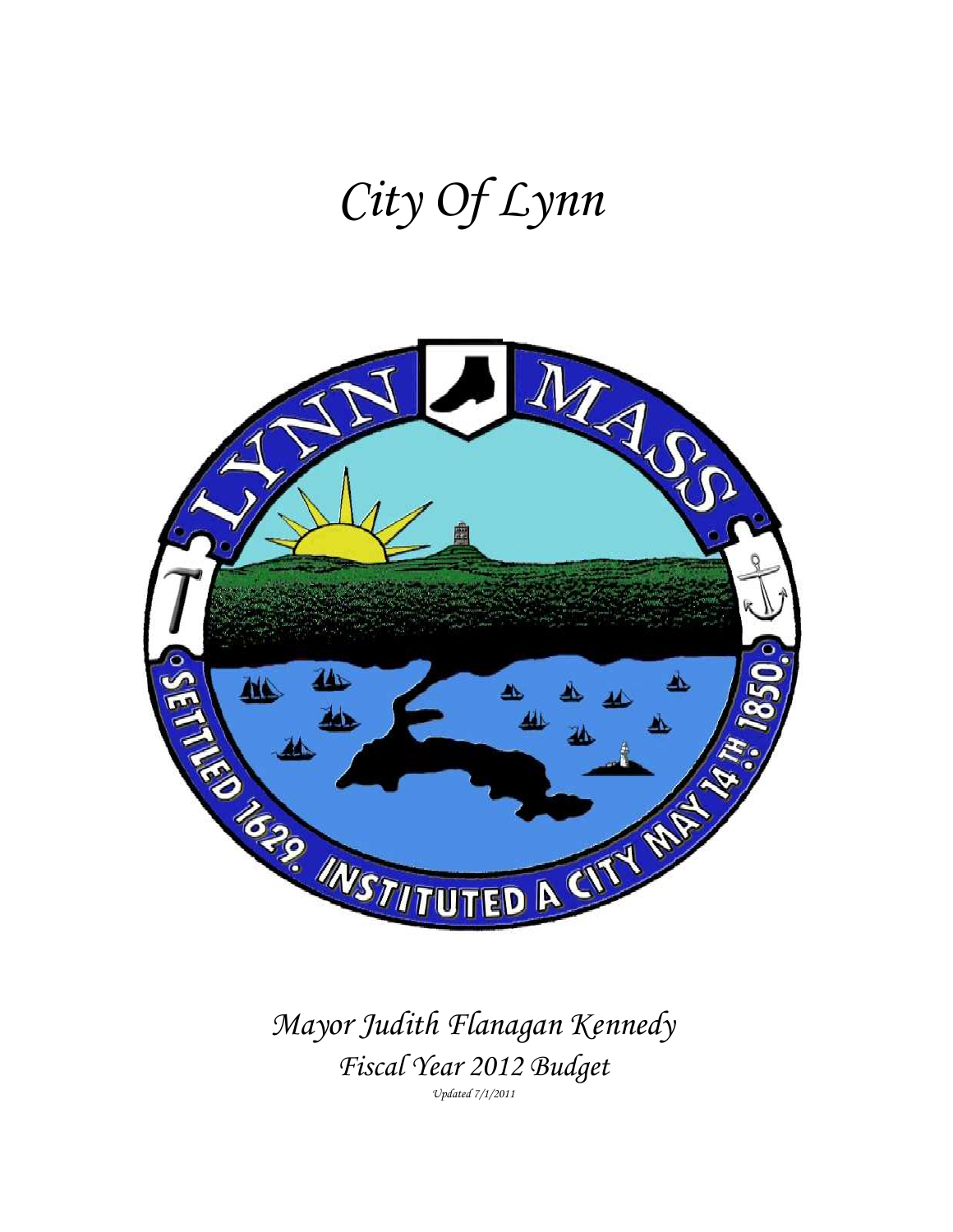|                                  | <b>PERCENTAGE</b> | <b>TOTAL</b>         | <b>PAYROLL</b>                 | <b>EXPENSE</b> |
|----------------------------------|-------------------|----------------------|--------------------------------|----------------|
| <b>GENERAL GOVERNMENT</b>        | 14.37%            | \$<br>19,781,684.00  | \$<br>11,311,391.00            | 8,470,293.00   |
| <b>PUBLIC SAFETY</b>             | 24.51%            | \$<br>33,746,506.00  | \$<br>29,773,170.00            | 3,973,336.00   |
| <b>PUBLIC SERVICE</b>            | 6.61%             | \$<br>9,098,399.00   | \$<br>3,495,631.00             | 5,602,768.00   |
| <b>HEALTH &amp; WELFARE</b>      | 0.81%             | \$<br>1,120,342.00   | \$<br>960,753.00               | 159,589.00     |
| <b>ICULTURE &amp; RECREATION</b> | 0.72%             | \$<br>988,222.00     | \$<br>872,537.18               | 115,684.82     |
| <b>NON DEPARTMENTAL</b>          | 28.52%            | \$<br>39,259,557.00  | \$                             | 39,259,557.00  |
| <b>INDEBTEDNESS</b>              | 8.68%             | \$<br>11,953,908.00  | \$<br>$\overline{\phantom{a}}$ | 11,953,908.00  |
| <b>PENSIONS</b>                  | 16%               | \$<br>21,714,303.00  | \$                             | 21,714,303.00  |
| <b>TOTAL FISCAL YEAR BUDGET</b>  | 100%              | \$<br>137,662,921.00 | \$<br>46,413,482.18 \$         | 91,249,438.82  |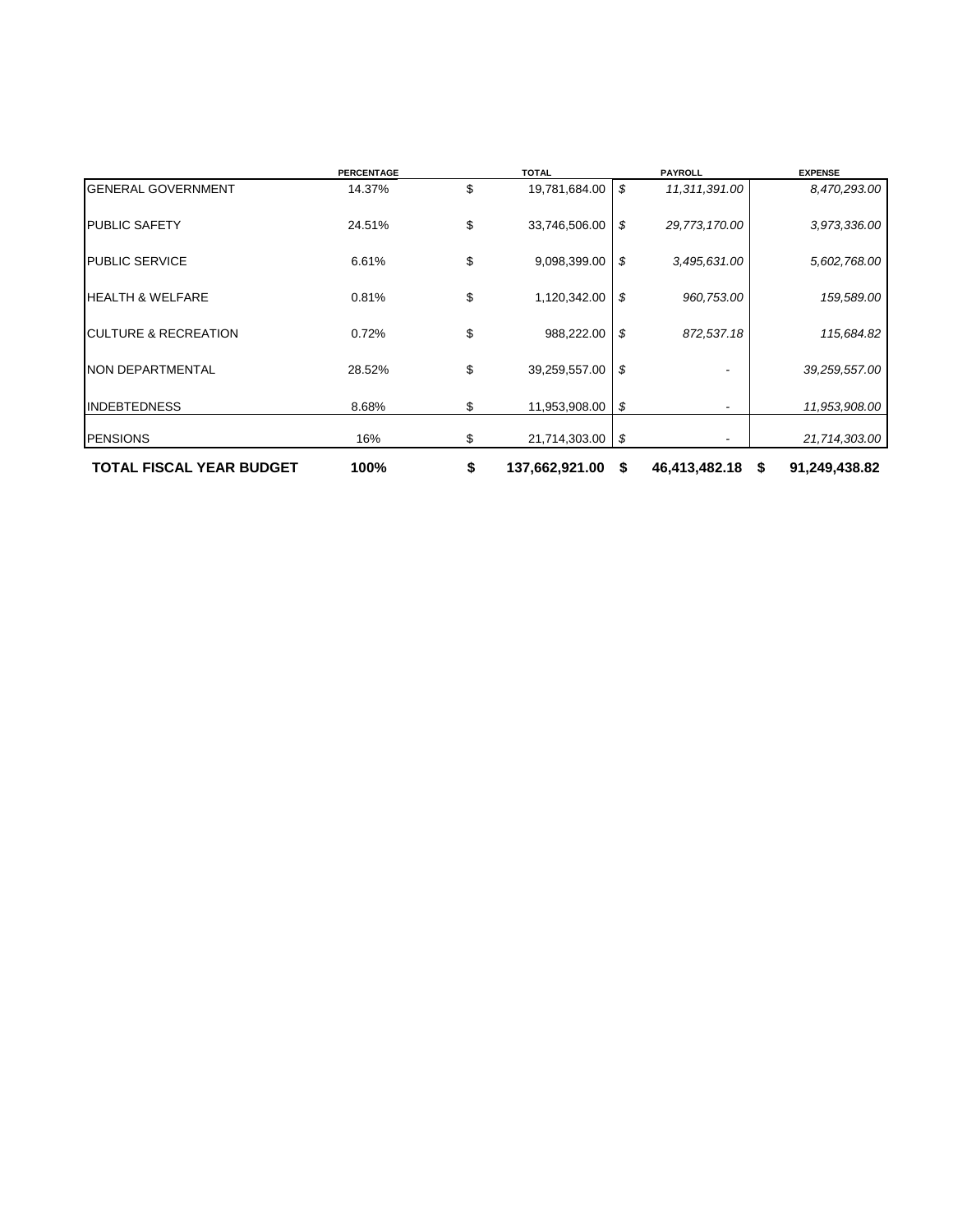|              | <b>GENERAL GOVERNMENT</b>               |                             | <b>PAGE</b> | <b>Totals</b>                |
|--------------|-----------------------------------------|-----------------------------|-------------|------------------------------|
| $\mathbf{I}$ | Mayor & Incidental                      |                             | 1           | 416,000.00<br>211,466.00     |
| Ш            | Administrative Aide to Council          |                             |             |                              |
|              |                                         | 2 Expense                   | 2           | 281,517.00<br>180,179.00     |
| Ш            | Clerk of Council                        |                             | 4           | 3,000.00                     |
|              |                                         |                             |             |                              |
| IV           | Comptroller                             | 2 Expense                   | 6           | 302,737.00<br>111,702.00     |
| V            | Treasurer                               |                             | 8           | 348,815.00                   |
|              |                                         | 2 Expense                   |             | 306,645.00                   |
| VI           | Collector                               |                             | 10          | 305,736.00<br>49,902.00      |
| VII          | Assessor                                |                             | 12          | 511,306.00<br>75,718.00      |
| VIII         | <b>City Clerk</b>                       | 2 Expense                   | 14          | 421,282.00<br>75,181.00      |
| IX           | License Commission                      |                             |             |                              |
|              |                                         | 2 Expense                   | 16          | 23,501.00<br>10,380.00       |
| Х            | <b>Precinct Officers</b>                | 1 Precinct Officers Payroll | 18          | 78,000.00                    |
| XI           | Purchasing                              |                             | 19          | 296,508.00                   |
|              |                                         |                             |             | 18,450.00                    |
| XII          | Information Technology                  |                             | 21          | 153,848.00<br>370,578.00     |
| XIII         | Unemployment Compensation               |                             | 23          | 185,000.00                   |
| XIV          | Workers' Compensation                   |                             | 24          | 2,162,039.00                 |
| XV           | <b>Personnel Department</b>             |                             | 25          | 223,438.00<br>12,800.00      |
| XVI          | <b>City Solicitor</b>                   |                             |             |                              |
|              |                                         | 2 Expense                   | 27          | 372,464.00<br>323,989.00     |
|              |                                         | 3 Awards & Executions       | 29          | 19,844.00                    |
| XVII         | <b>Inspectional Services Department</b> | 1 Payroll                   | 30          | 7,573,239.00<br>4,356,420.00 |

#### **TOTAL GENERAL GOVERNMENT** 19,781,684.00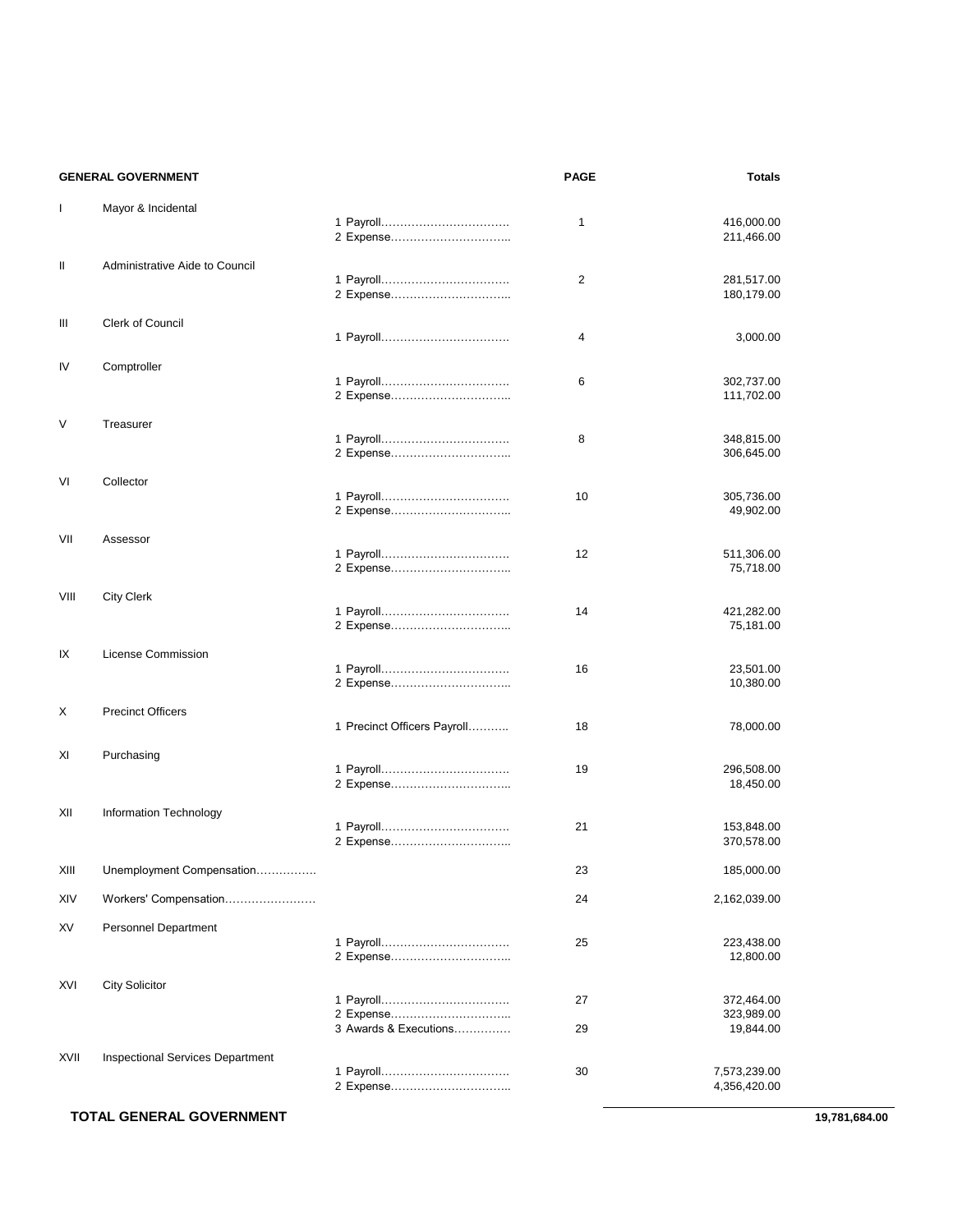#### **PUBLIC SAFETY**

| $\mathbf{I}$  | <b>Police Department</b>    |           | 40 | 15,840,129.00<br>960,576.00   |
|---------------|-----------------------------|-----------|----|-------------------------------|
| $\mathbf{II}$ | Fire Department             |           | 52 | 13,828,720.00<br>1,666,885.00 |
| Ш             |                             |           | 59 | 1,292,010.00                  |
| <b>IV</b>     | <b>Emergency Management</b> |           | 60 | 33,765.00<br>3,000.00         |
| $\vee$        | Harbormaster                |           | 61 | 3,900.00<br>5,643.00          |
| VI            | Office of Animal Control    | 2 Expense | 63 | 66,656.00<br>45,222.00        |

#### **TOTAL PUBLIC SAFETY** 33,746,506.00

| Education |        |    |  |
|-----------|--------|----|--|
|           | School | 65 |  |

#### TOTAL EDUCATION AND RESERVE TO THE SERVE TO THE SERVE TO THE SERVE TO THE SERVE TO THE SERVE TO THE SERVE TO THE SERVE THAT A SERVE THE SERVE THAT A SERVE THE SERVE THAT A SERVE THAT A SERVE THAT A SERVE THAT A SERVE THAT

#### PUBLIC SERVICE

|     | Department of Public Works              |                     |    |              |              |
|-----|-----------------------------------------|---------------------|----|--------------|--------------|
|     |                                         |                     | 66 | 2,186,857.00 |              |
|     |                                         | 2 Expense           |    | 5,347,430.00 |              |
|     |                                         |                     |    |              |              |
| Ш   | Department of Public Works - Snow & Ice |                     |    |              |              |
|     |                                         |                     | 71 | 658,816.00   |              |
|     |                                         |                     |    | 126,346.00   |              |
|     |                                         |                     |    |              |              |
| III | Parking Abandoned Vehicles              |                     |    |              |              |
|     |                                         |                     | 72 | 34,673.00    |              |
|     |                                         | 2 Expense           |    | 5,712.00     |              |
|     |                                         |                     |    |              |              |
| IV  | <b>Parking Department</b>               |                     |    |              |              |
|     |                                         |                     | 74 | 615,285.00   |              |
|     |                                         |                     |    | 123,280.00   |              |
|     |                                         | 2 Expense           |    |              |              |
|     | <b>TOTAL PUBLIC SERVICE</b>             |                     |    |              | 9,098,399.00 |
|     |                                         |                     |    |              |              |
|     | Council for the Aged                    |                     |    |              |              |
|     |                                         |                     | 76 | 134,159.00   |              |
|     |                                         |                     |    |              |              |
| Ш   |                                         |                     |    |              |              |
|     |                                         |                     |    |              |              |
| Ш   | Office of Veterans                      |                     |    |              |              |
|     |                                         |                     | 77 | 187,651.00   |              |
|     |                                         |                     |    | 25,430.00    |              |
|     |                                         | 3 Veterans Benefits |    | 773,102.00   |              |
|     |                                         |                     |    |              |              |

#### TOTAL HEALTH & WELFARE 1,120,342.00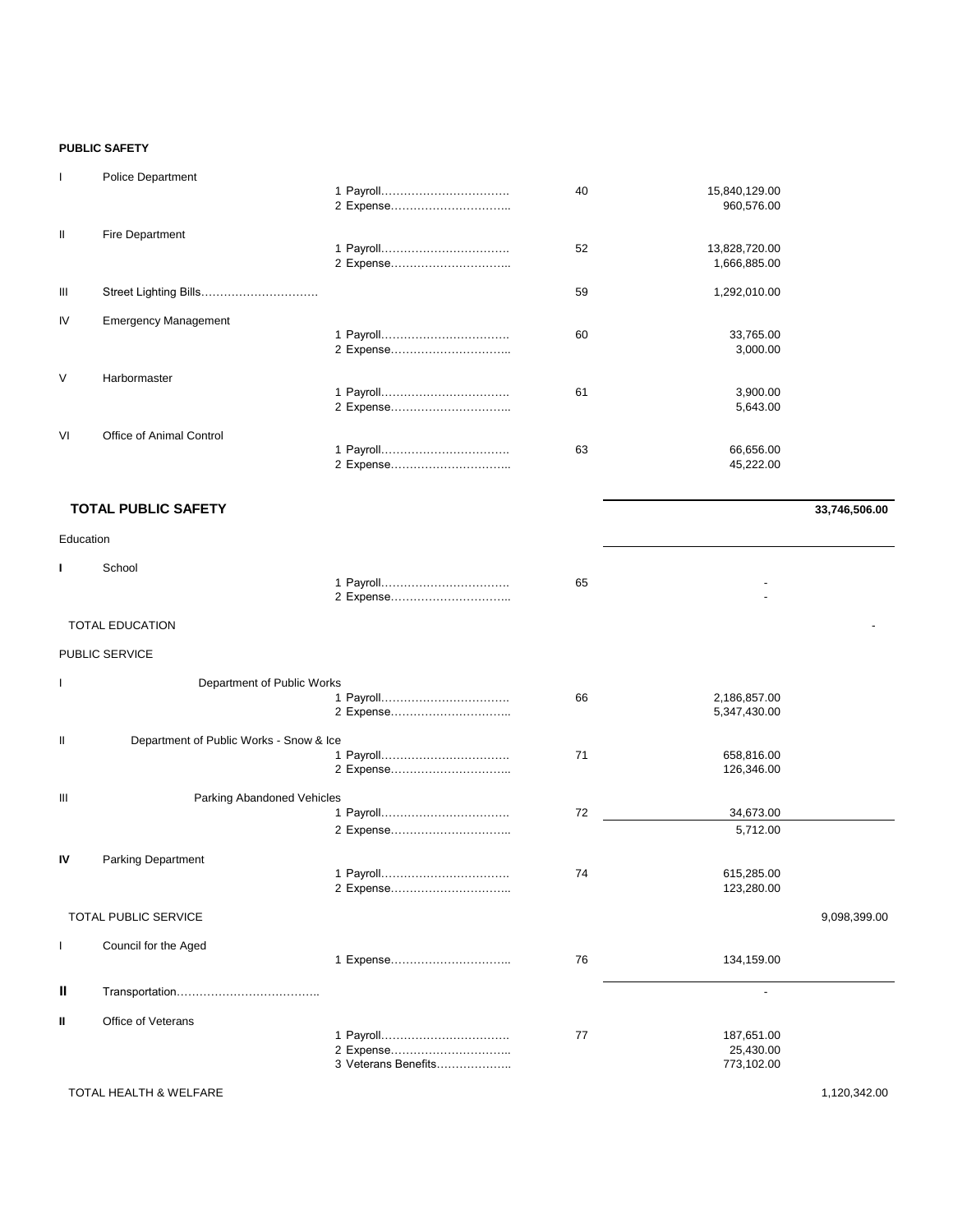|                 | <b>CULTURE &amp; RECREATION</b> |                                                |    |                        |                  |
|-----------------|---------------------------------|------------------------------------------------|----|------------------------|------------------|
|                 | Library                         |                                                | 79 | 819,286.18             |                  |
|                 |                                 | 2 Expense                                      |    | 86,318.82              |                  |
| Ш               | Celebrations                    |                                                |    |                        |                  |
|                 |                                 | 1 Independence Day<br>1 Special Youth Programs | 81 | 12,500.00              |                  |
| Ш               | Grand Army of the Republic      |                                                |    |                        |                  |
|                 |                                 | 2 Expense                                      | 82 | 53,251.00<br>16,866.00 |                  |
|                 | TOTAL CULTURE & RECREATION      |                                                |    |                        | 988,222.00       |
|                 | NON DEPARTMENTAL                |                                                |    |                        |                  |
| $\mathbf{I}$    |                                 |                                                | 84 | 899,557.00             |                  |
| Ш               | Health & Life Insurance         |                                                | 85 | 35,610,000.00          |                  |
| Ш               |                                 |                                                | 86 | 1,000,000.00           |                  |
| IV              |                                 |                                                | 87 | 1,750,000.00           |                  |
|                 | TOTAL NON DEPARTMENTAL          |                                                |    |                        | 39,259,557.00    |
|                 | <b>INDEBTEDNESS</b>             |                                                |    |                        |                  |
| $\mathbf{I}$    |                                 |                                                | 88 | 3,113,908.00           |                  |
| Ш               |                                 |                                                | 89 | 8,840,000.00           |                  |
|                 | TOTAL INDEBTEDNESS              |                                                |    |                        | 11,953,908.00    |
| <b>PENSIONS</b> |                                 |                                                |    |                        |                  |
| $\mathbf{I}$    | Pensions Non-Contributory       |                                                | 90 | 27,500.00              |                  |
| Ш               | Retirement Board                |                                                | 91 | 21,686,803.00          |                  |
|                 | TOTAL PENSION/RETIREMENT        |                                                |    |                        | 21,714,303.00    |
|                 | <b>TOTAL BUDGET</b>             |                                                |    |                        | \$137,662,921.00 |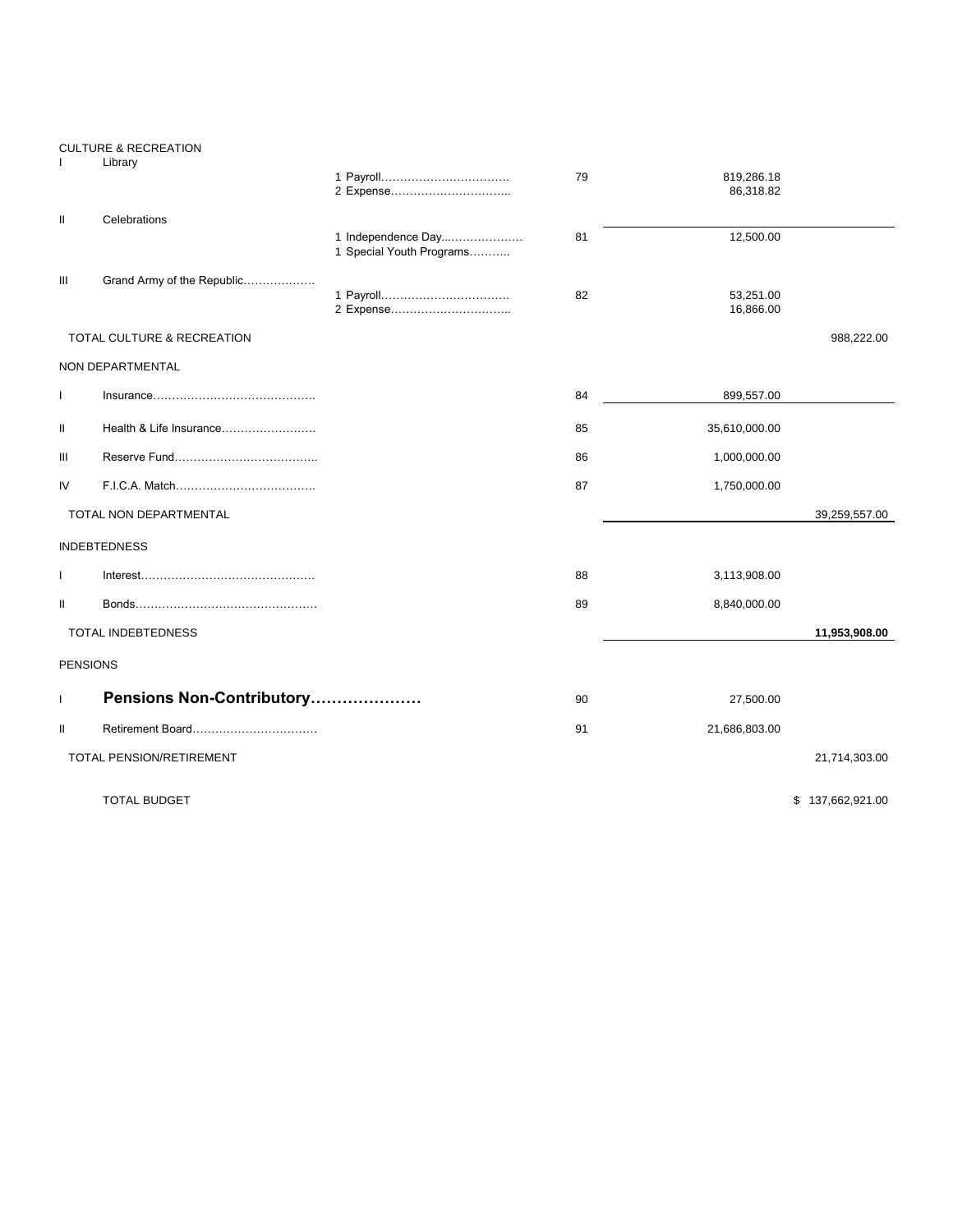# DEPARTMENT: MAYOR'S OFFICE

| <b>OBJECT</b>            | <b>DESCRIPTION</b>                | FY2012<br><b>VOTED BY</b><br><b>COUNCIL</b> |
|--------------------------|-----------------------------------|---------------------------------------------|
| <b>PERSONAL SERVICES</b> |                                   |                                             |
| 0700                     | <b>SICK TIME BUY BACK/RETIRE</b>  |                                             |
| 0701                     | ANNUAL SICK BUY BACK              |                                             |
| 0800                     | <b>LONGEVITY</b>                  | 30,000.00                                   |
| 0900                     | <b>OVERTIME</b>                   |                                             |
| 1000                     | <b>PAYROLL SALARIES</b>           | 386,000.00                                  |
|                          | subtotal                          | 416,000.00                                  |
| <b>EXPENSES</b>          |                                   |                                             |
| 2400                     | <b>GEN REPAIR/MAINT OUTSIDE</b>   | 1,766.00                                    |
| 2700                     | <b>RENT &amp; LEASE</b>           | 5,200.00                                    |
| 3000                     | <b>OUTSDE PROF/TECH-GENERAL</b>   | 40,000.00                                   |
| 3400                     | <b>OUTSIDE-COMMUN &amp; MEDIA</b> | 30,000.00                                   |
| 3401                     | <b>ADVERTISING</b>                | 4,000.00                                    |
| 4102                     | <b>GASOLINE</b>                   | 1,600.00                                    |
| 4200                     | <b>GENERAL OFFICE SUPPLIES</b>    | 7,000.00                                    |
| 4900                     | FOOD & FOOD SERVICE SUPP          | 4,200.00                                    |
| 5800                     | OTHER EXPENDABLE SUPPLIES         | 1,300.00                                    |
| 7102                     | <b>AUTO ALLOWANCE</b>             | 19,800.00                                   |
| 7200                     | <b>OUT-OF-STATE TRAVEL</b>        |                                             |
| 7300                     | DUES/SUBSCRIP/MEMBERSHIPS         | 16,600.00                                   |
| 7800                     | OTHERWISE UNCLASSIFIED            | 80,000.00                                   |
|                          | subtotal                          | 211,466.00                                  |

 **TOTAL 627,466.00**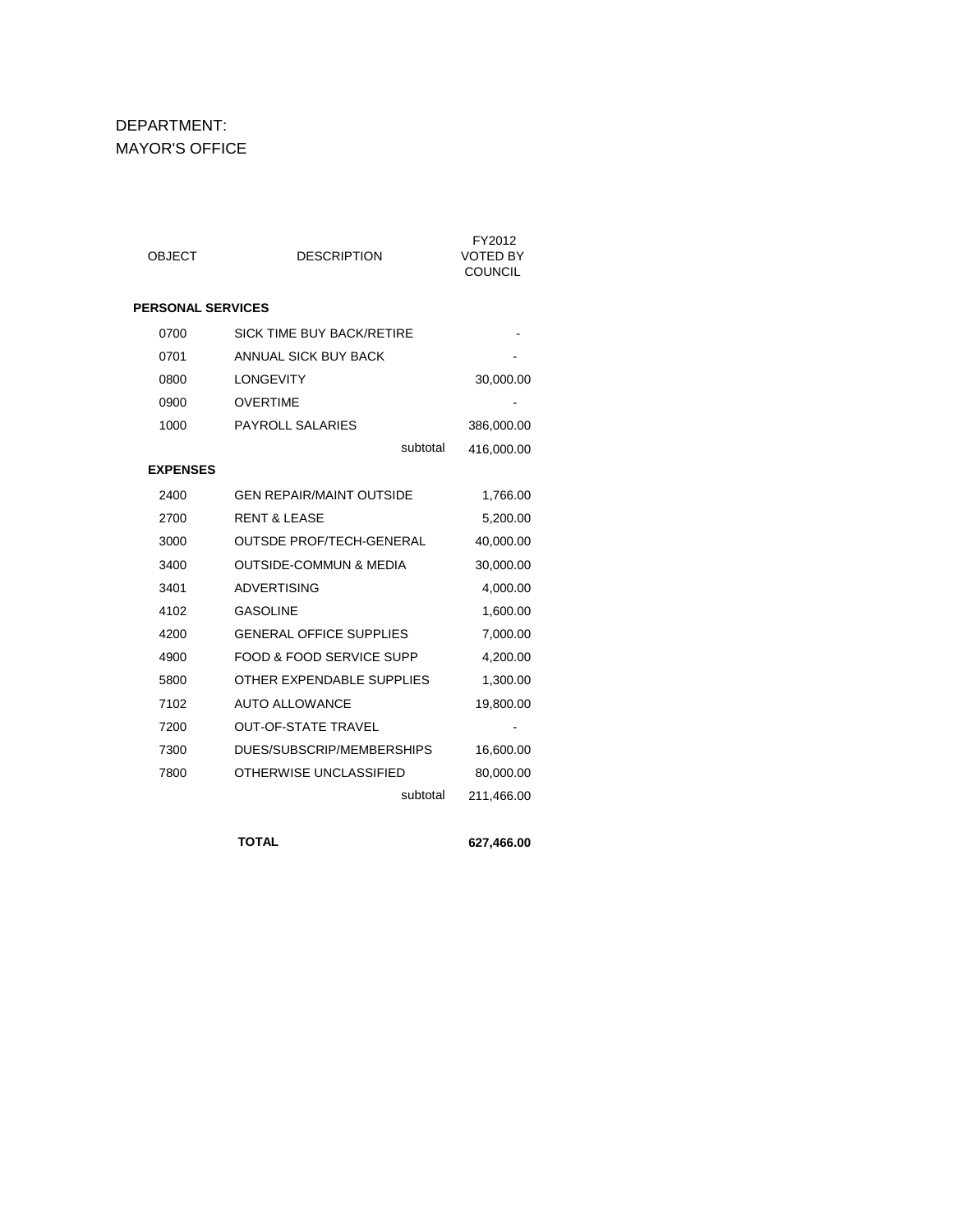# DEPARTMENT: ADMINISTRATIVE AIDE & COUNCILORS

| <b>OBJECT</b>   | <b>DESCRIPTION</b>                | FY2012<br><b>VOTED BY</b><br><b>COUNCIL</b> |
|-----------------|-----------------------------------|---------------------------------------------|
|                 | <b>PERSONAL SERVICES</b>          |                                             |
| 0701            | ANNUAL SICK BUY BACK              | 1,820.00                                    |
| 0800            | <b>LONGEVITY</b>                  | 10,998.00                                   |
| 0900            | <b>OVERTIME</b>                   | 4,762.00                                    |
| 1000            | <b>PAYROLL SALARIES</b>           | 94,618.00                                   |
| 1100            | <b>COUNCILLORS SALARIES</b>       | 169,319.00                                  |
|                 | subtotal                          | 281,517.00                                  |
| <b>EXPENSES</b> |                                   |                                             |
| 2400            | <b>GEN REPAIR/MAINT OUTSIDE</b>   | 400.00                                      |
| 2700            | <b>RENT &amp; LEASE</b>           | 400.00                                      |
| 3400            | <b>OUTSIDE-COMMUN &amp; MEDIA</b> | 1,300.00                                    |
| 3401            | <b>ADVERTISING</b>                | 2,000.00                                    |
| 3403            | <b>POSTAGE</b>                    | 3,432.00                                    |
| 4200            | <b>GENERAL OFFICE SUPPLIES</b>    | 1,500.00                                    |
| 4204            | PRINTING SERVICES                 | 5,400.00                                    |
| 4216            | <b>COMPUTER SUPPLIES/MAT'L</b>    | 500.00                                      |
| 7102            | <b>AUTO ALLOWANCE</b>             | 3,900.00                                    |
| 7800            | OTHERWISE UNCLASSIFIED            | 56,947.00                                   |
| 7803            | <b>COUNCILORS EXPENSE</b>         | 104,400.00                                  |
|                 | subtotal                          | 180,179.00                                  |
|                 |                                   |                                             |

**TOTAL 461,696.00**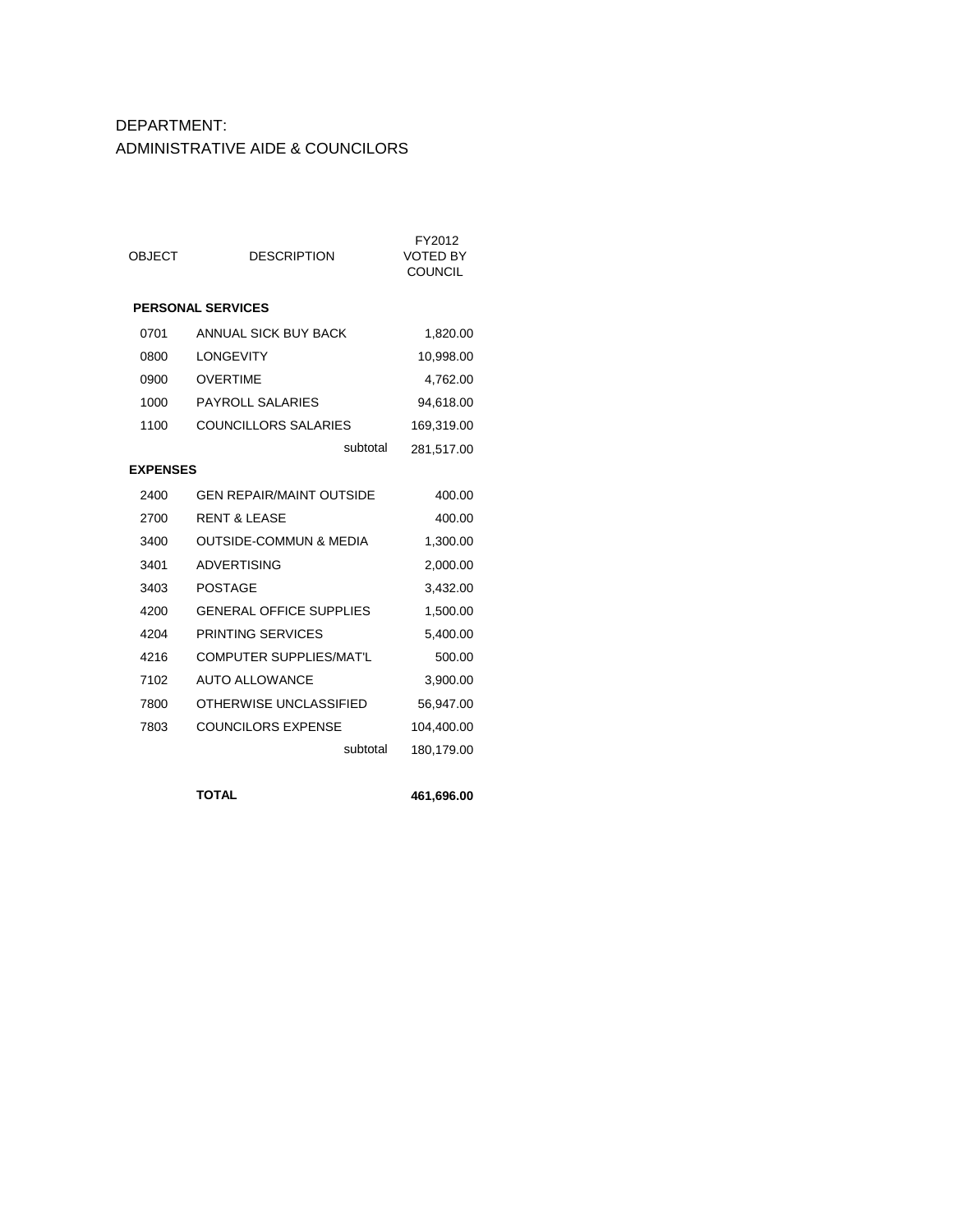DEPARTMENT: CLERK OF COUNCIL

| OBJECT | DESCRIPTION              | FY2012<br>VOTED BY<br>COUNCIL |
|--------|--------------------------|-------------------------------|
|        | <b>PERSONAL SERVICES</b> |                               |
| 1000   | PAYROLL SALARIES         | 3,000.00                      |
|        | TOTAL                    | 3,000.00                      |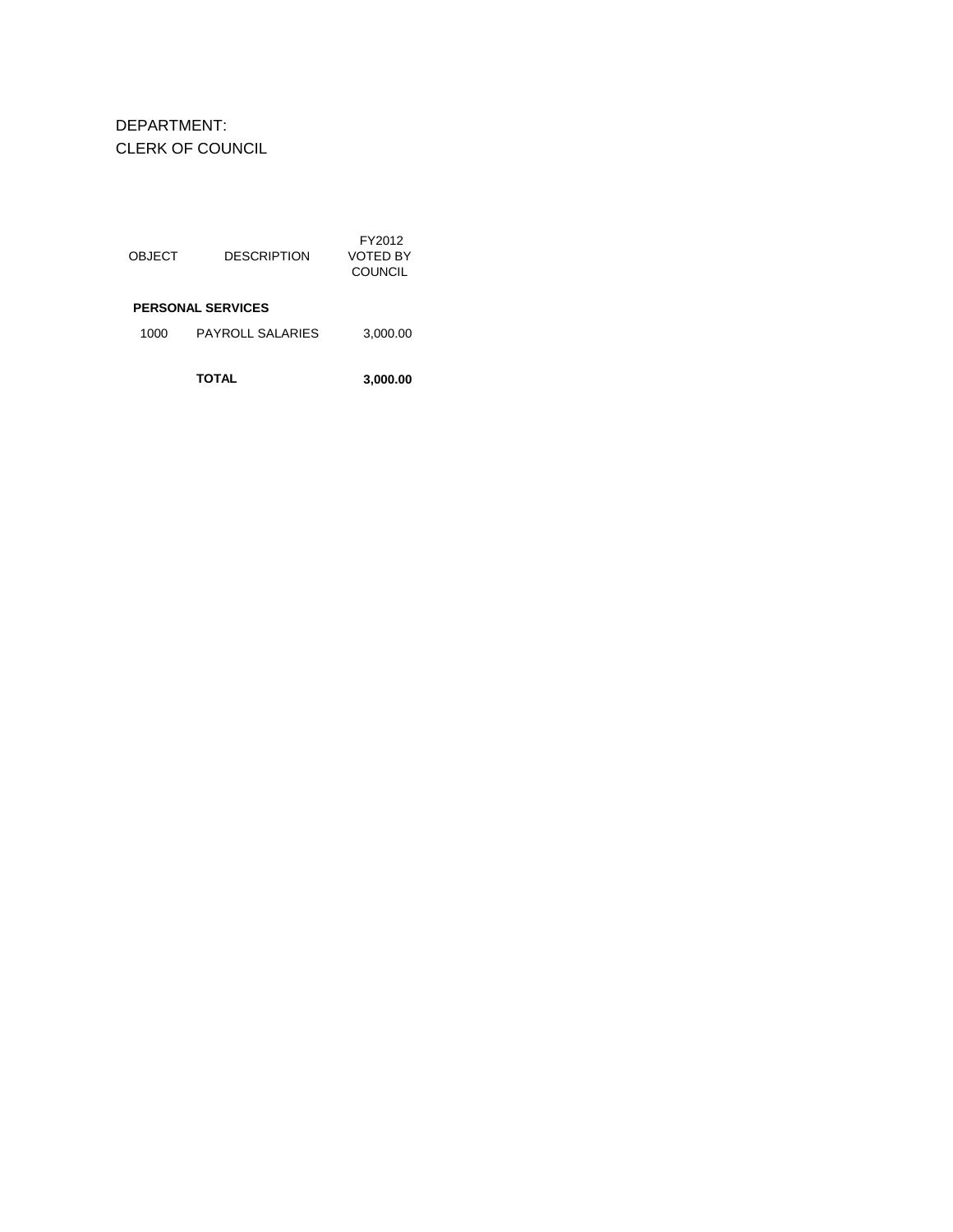#### DEPARTMENT: **COMPTROLLER**

| <b>OBJECT</b>   | <b>DESCRIPTION</b>             | FY2012<br><b>VOTED BY</b><br><b>COUNCIL</b> |
|-----------------|--------------------------------|---------------------------------------------|
|                 | <b>PERSONAL SERVICES</b>       |                                             |
| 0701            | ANNUAL SICK BUY BACK           | 5,827.00                                    |
| 0800            | <b>LONGEVITY</b>               | 14,443.00                                   |
| 0900            | <b>OVERTIME</b>                | 3,000.00                                    |
| 1000            | <b>PAYROLL SALARIES</b>        | 279,467.00                                  |
|                 | subtotal                       | 302,737.00                                  |
| <b>EXPENSES</b> |                                |                                             |
| 3006            | <b>OFFICE EQUIPMENT</b>        | 769.00                                      |
| 3006            | FINANCIAL SERV PROF/TECH       | 104,400.00                                  |
| 3401            | ADVERTISING                    |                                             |
| 3410            | <b>CELL PHONE</b>              | 775.00                                      |
| 4200            | <b>GENERAL OFFICE SUPPLIES</b> | 1,798.00                                    |
| 4204            | PRINTING SERVICES              |                                             |
| 7102            | <b>AUTO ALLOWANCE</b>          | 3,900.00                                    |
| 7300            | DUES/SUBSCRIP/MEMBERSHIPS      | 60.00                                       |
| 7301            | ORG CONFERENCE                 |                                             |
| 7400            | <b>INSURANCE PREMIUMS</b>      |                                             |
| 8516            | <b>COMPUTER EQUIPMENT</b>      |                                             |
|                 | subtotal                       | 111,702.00                                  |
|                 |                                |                                             |

**TOTAL 414,439.00**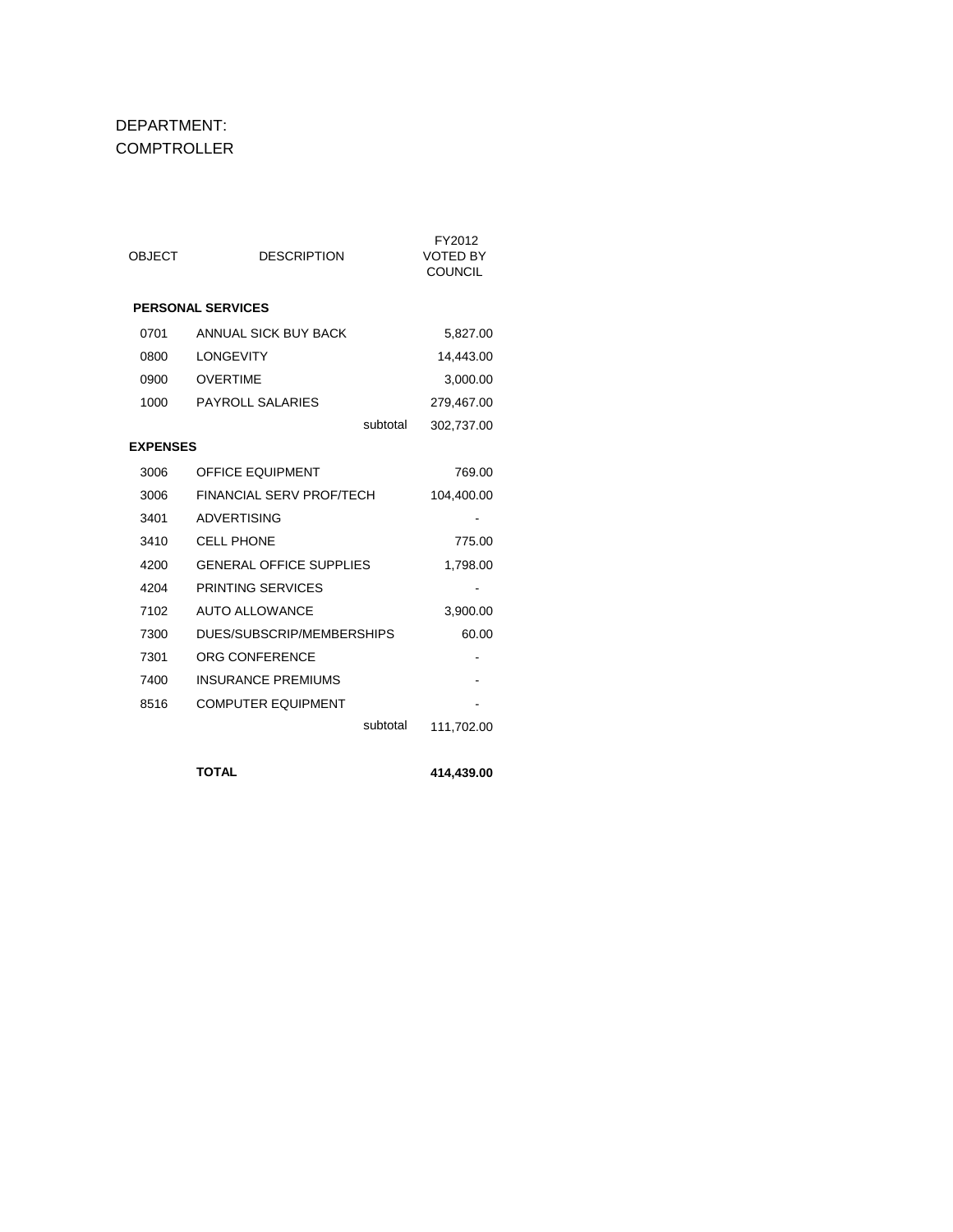# DEPARTMENT: CHIEF FINANCIAL OFFICER / TREASURER

| <b>OBJECT</b>   | <b>DESCRIPTION</b>                | FY2012<br><b>VOTED BY</b><br><b>COUNCIL</b> |
|-----------------|-----------------------------------|---------------------------------------------|
|                 | <b>PERSONAL SERVICES</b>          |                                             |
| 0700            | <b>SICK TIME BUY BACK/RETIRE</b>  |                                             |
| 0701            | ANNUAL SICK BUY BACK              | 5,583.00                                    |
| 0800            | <b>I ONGEVITY</b>                 | 28,490.00                                   |
| 0900            | OVERTIME                          |                                             |
| 1000            | PAYROLL SALARIES                  | 314,742.00                                  |
|                 | subtotal                          | 348,815.00                                  |
| <b>EXPENSES</b> |                                   |                                             |
| 3000            | OUTSDE PROF/TECH-GENERAL          | 296,615.00                                  |
| 3006            | FINANCIAL SERV PROF/TECH          | 2,500.00                                    |
| 3400            | <b>OUTSIDE-COMMUN &amp; MEDIA</b> | 500.00                                      |
| 4200            | <b>GENERAL OFFICE SUPPLIES</b>    | 2,700.00                                    |
| 7102            | <b>AUTO ALLOWANCE</b>             | 3,900.00                                    |
| 7301            | ORG CONFERENCE                    | 300.00                                      |
| 7302            | ORG DUES                          | 130.00                                      |
|                 | subtotal                          | 306,645.00                                  |
|                 |                                   |                                             |

**TOTALS 655,460.00**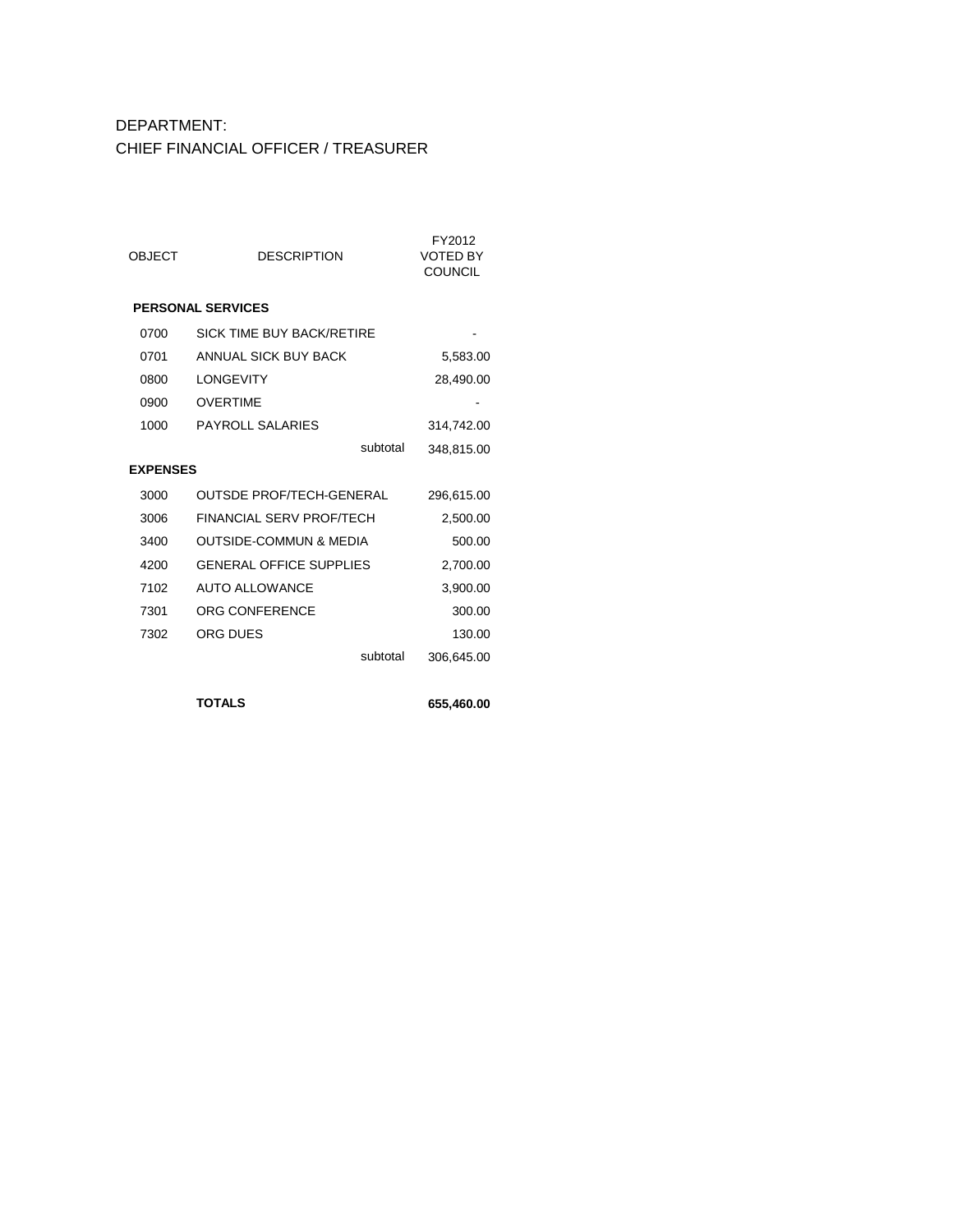#### DEPARTMENT: COLLECTOR

| <b>OBJECT</b>   | <b>DESCRIPTION</b>              | FY2012<br><b>VOTED BY</b><br><b>COUNCIL</b> |
|-----------------|---------------------------------|---------------------------------------------|
|                 | <b>PERSONAL SERVICES</b>        |                                             |
| 0700            | SICK TIME BUY BACK/RETIRE       |                                             |
| 0701            | ANNUAL SICK BUY BACK            | 2,935.00                                    |
| 0800            | <b>LONGEVITY</b>                | 24,880.00                                   |
| 0900            | <b>OVERTIME</b>                 |                                             |
| 1000            | <b>PAYROLL SALARIES</b>         | 277,921.00                                  |
|                 | subtotal                        | 305,736.00                                  |
| <b>EXPENSES</b> |                                 |                                             |
| 2400            | <b>GEN REPAIR/MAINT OUTSIDE</b> |                                             |
| 3000            | <b>OUTSDE PROF/TECH-GENERAL</b> | 20,000.00                                   |
| 3102            | <b>EMPLOYEE PHYSICALS</b>       |                                             |
| 3401            | <b>ADVERTISING</b>              | 4,075.00                                    |
| 3407            | LOCK BOX                        | 1,000.00                                    |
| 4200            | <b>GENERAL OFFICE SUPPLIES</b>  | 2,755.00                                    |
| 4204            | PRINTING SERVICES               | 14,152.00                                   |
| 7102            | <b>AUTO ALLOWANCE</b>           | 7,800.00                                    |
| 7300            | DUES/SUBSCRIP/MEMBERSHIPS       | 120.00                                      |
| 8700            | <b>REPLACEMENT EQUIPMENT</b>    |                                             |
|                 | subtotal                        | 49,902.00                                   |
|                 |                                 |                                             |
|                 | <b>TOTAL</b>                    | 355,638.00                                  |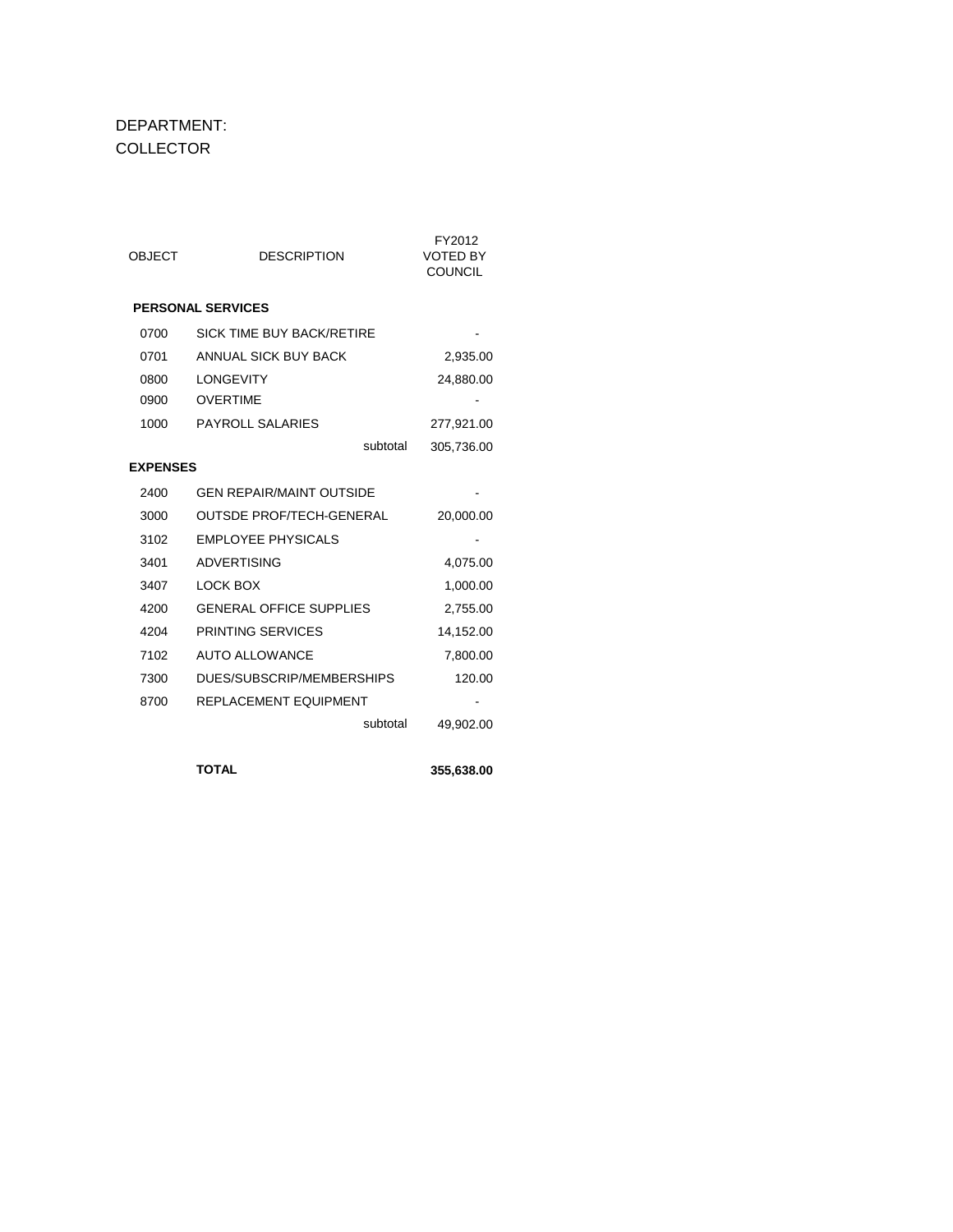#### DEPARTMENT: ASSESSOR

| <b>OBJECT</b>   | <b>DESCRIPTION</b>              | FY2012<br><b>VOTED BY</b><br><b>COUNCIL</b> |
|-----------------|---------------------------------|---------------------------------------------|
|                 | <b>PERSONAL SERVICES</b>        |                                             |
| 0700            | SICK TIME BUY BACK/RETIRE       |                                             |
| 0701            | ANNUAL SICK BUY BACK            | 2,800.00                                    |
| 0800            | <b>LONGEVITY</b>                | 42,723.00                                   |
| 0900            | <b>OVERTIME</b>                 |                                             |
| 1000            | <b>PAYROLL SALARIES</b>         | 465,783.00                                  |
|                 | subtotal                        | 511,306.00                                  |
| <b>EXPENSES</b> |                                 |                                             |
| 3000            | <b>OUTSDE PROF/TECH-GENERAL</b> | 48,818.00                                   |
| 3003            | <b>LEGAL SERVICES</b>           |                                             |
| 3403            | <b>POSTAGE</b>                  |                                             |
| 3406            | pagers/beepers                  | 1,800.00                                    |
| 3801            | <b>BINDING</b>                  | 1,500.00                                    |
| 4200            | <b>GENERAL OFFICE SUPPLIES</b>  | 4,000.00                                    |
| 6900            | OTHER INTERGOVERNMENTAL         | 500.00                                      |
| 7102            | <b>AUTO ALLOWANCE</b>           | 15,600.00                                   |
| 7300            | DUES/SUBSCRIP/MEMBERSHIPS       | 3,500.00                                    |
| 8516            | <b>COMPUTER EQUIPMENT</b>       |                                             |
|                 | subtotal                        | 75,718.00                                   |
|                 |                                 |                                             |
|                 | <b>TOTAL</b>                    | 587,024.00                                  |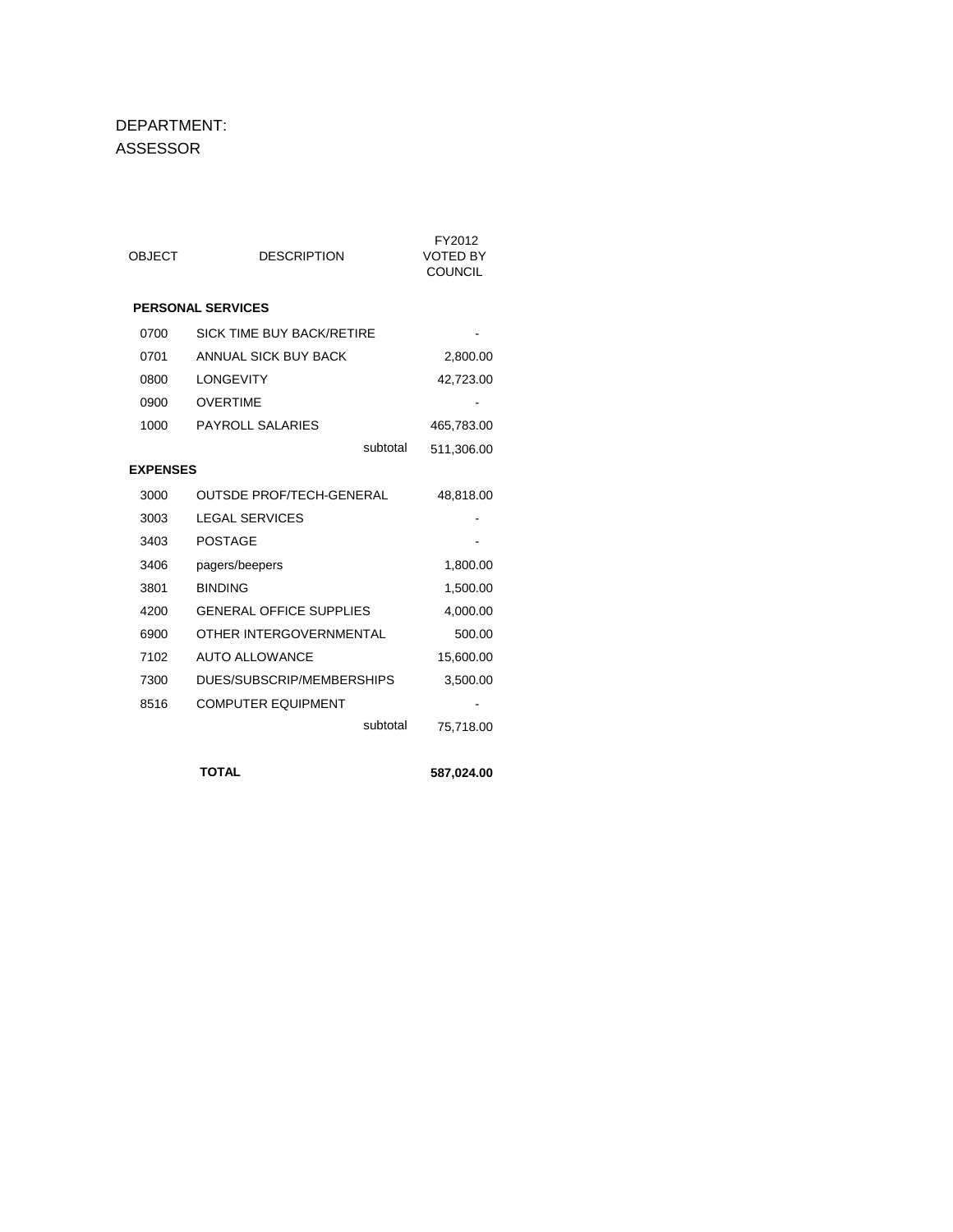#### DEPARTMENT: CITY CLERK

| OBJECT          | <b>DESCRIPTION</b>              | FY2012<br><b>VOTED BY</b><br><b>COUNCIL</b> |
|-----------------|---------------------------------|---------------------------------------------|
|                 | <b>PERSONAL SERVICES</b>        |                                             |
| 0700            | <b>SICK LEAVE BUY BACK</b>      |                                             |
| 0701            | ANNUAL SICK BUY BACK            | 7,115.00                                    |
| 0800            | <b>LONGEVITY</b>                | 37,096.00                                   |
| 0900            | <b>OVERTIME</b>                 | 2,000.00                                    |
| 1000            | <b>PAYROLL SALARIES</b>         | 375,071.00                                  |
|                 | subtotal                        | 421,282.00                                  |
| <b>EXPENSES</b> |                                 |                                             |
| 2407            | <b>OFFICE EQUIP R&amp;M</b>     | 300.00                                      |
| 2700            | <b>RENT &amp; LEASE</b>         | 3,000.00                                    |
| 2706            | <b>VEHICULAR RENTAL/LEASE</b>   | 1,500.00                                    |
| 2901            | <b>CUSTODIAL SERVICES</b>       | 100.00                                      |
| 3000            | <b>OUTSDE PROF/TECH-GENERAL</b> | 7,631.00                                    |
| 3401            | <b>ADVERTISING</b>              | 13,000.00                                   |
| 3403            | POSTAGE                         |                                             |
| 3801            | <b>BINDING</b>                  | 1,000.00                                    |
| 3802            | <b>CENSUS</b>                   | 15,000.00                                   |
| 4200            | <b>GENERAL OFFICE SUPPLIES</b>  | 8,500.00                                    |
| 4204            | PRINTING SERVICES               | 1,000.00                                    |
| 4205            | DOG LICENSES-EXPENSE            | 525.00                                      |
| 4206            | TAXI OPERATOR BADGES            | 500.00                                      |
| 4280            | PRINTED BALLOTS                 | 22,000.00                                   |
| 7300            | DUES/SUBSCRIP/MEMBERSHIPS       | 125.00                                      |
| 8799            | MISC REPLACEMENT EQUIP          | 1,000.00                                    |
|                 | subtotal                        | 75,181.00                                   |

**TOTAL 496,463.00**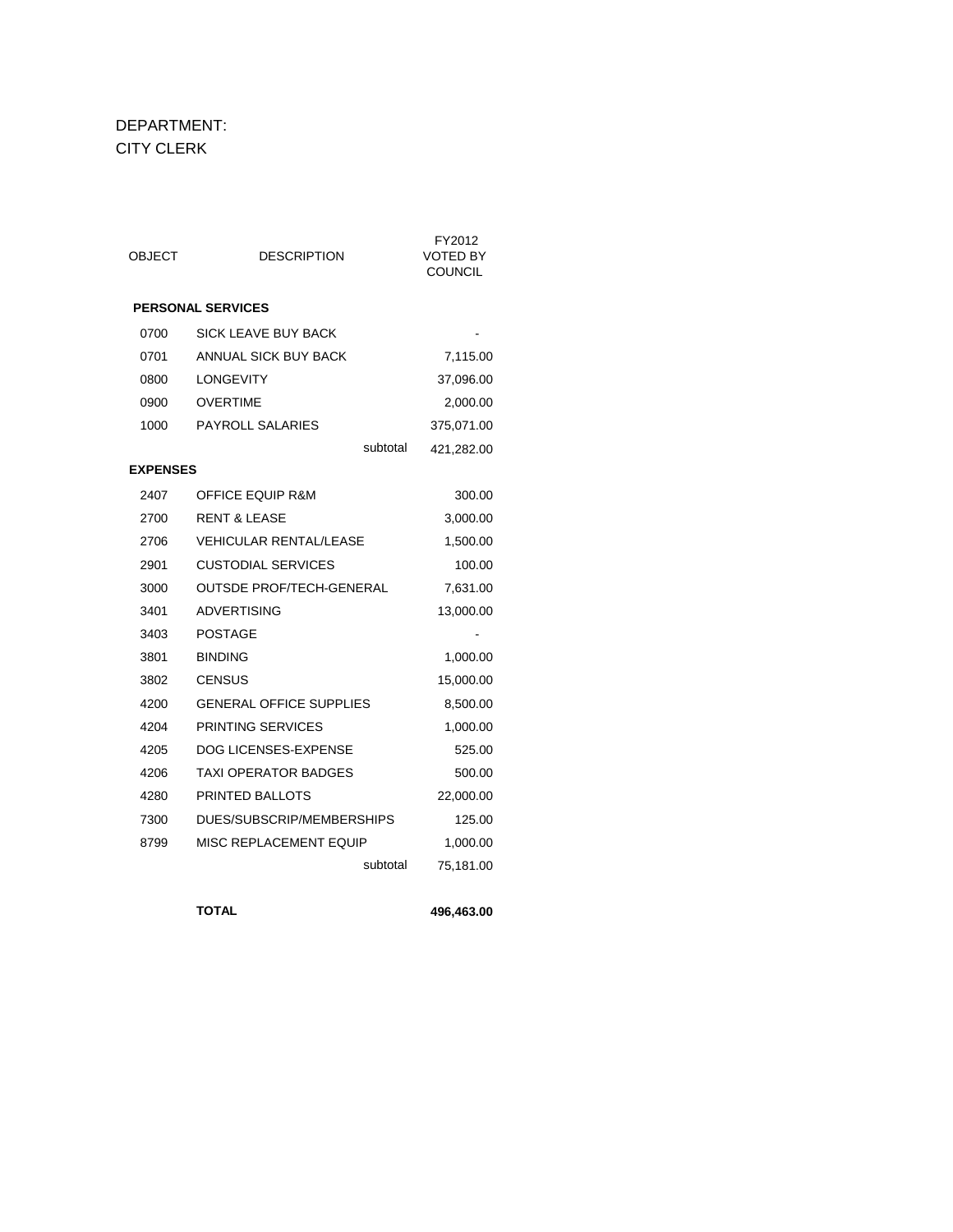# DEPARTMENT: LICENSE COMMISSION

| <b>OBJECT</b>   | DESCRIPTION                    | FY2012<br>VOTED BY<br><b>COUNCIL</b> |
|-----------------|--------------------------------|--------------------------------------|
|                 | <b>PERSONAL SERVICES</b>       |                                      |
| 0900            | <b>OVERTIME</b>                |                                      |
| 1000            | <b>PAYROLL SALARIES</b>        | 23,501.00                            |
|                 | subtotal                       | 23,501.00                            |
| <b>EXPENSES</b> |                                |                                      |
| 3401            | <b>ADVERTISING</b>             | 680.00                               |
| 4200            | <b>GENERAL OFFICE SUPPLIES</b> | 1,000.00                             |
| 4204            | PRINTING SERVICES              | 600.00                               |
| 7102            | <b>AUTO ALLOWANCE</b>          | 8,100.00                             |
|                 | subtotal                       | 10,380.00                            |
|                 |                                |                                      |

**TOTAL 33,881.00**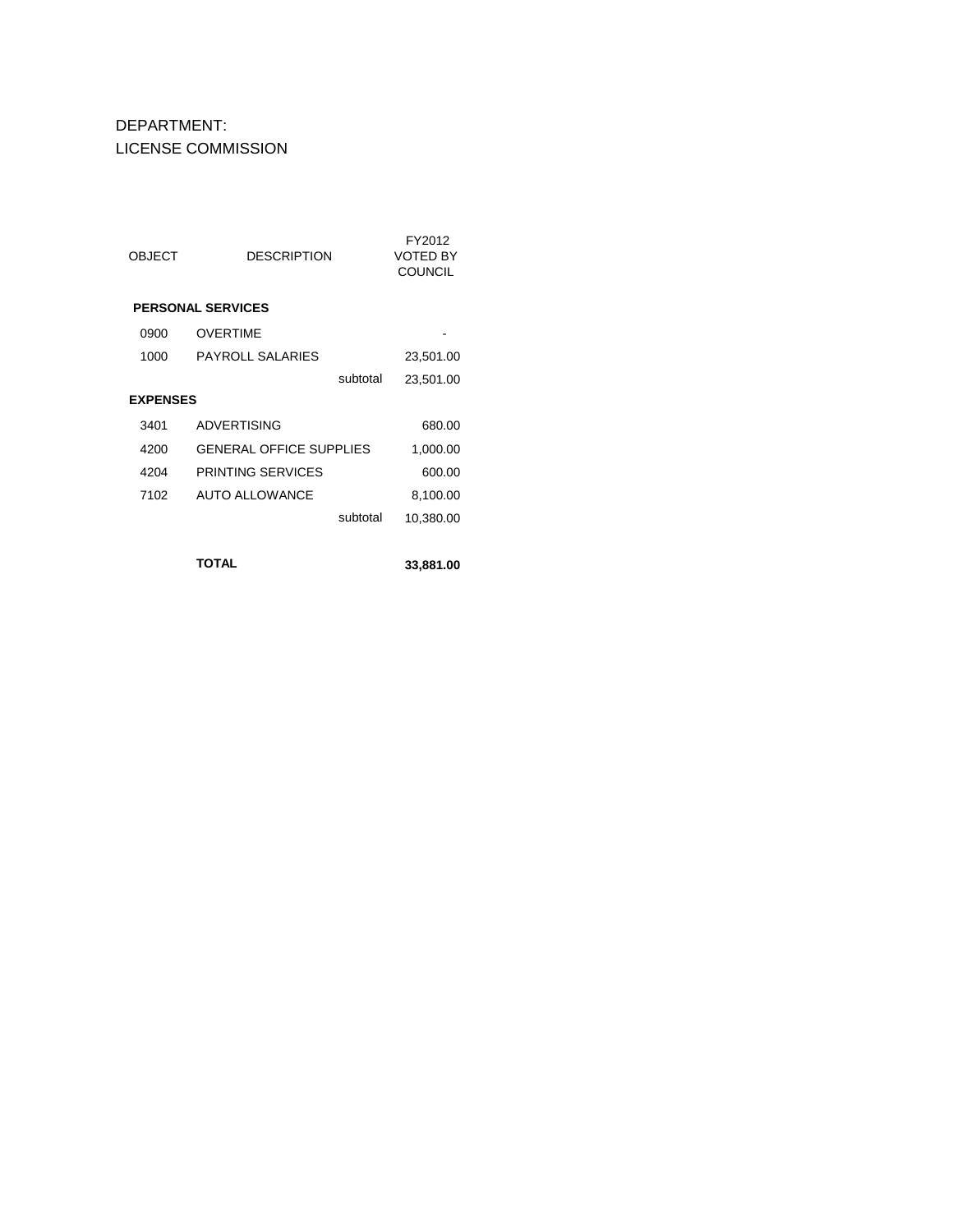DEPARTMENT: PRECINCT OFFICERS

| <b>OBJECT</b> | <b>DESCRIPTION</b>       | FY2012<br>VOTED BY<br>COUNCIL |
|---------------|--------------------------|-------------------------------|
|               | <b>PERSONAL SERVICES</b> |                               |
| 0900          | OVERTIME                 |                               |
| 1000          | PAYROLL SALARIES         | 78,000.00                     |
|               | <b>TOTAL</b>             | 78,000.00                     |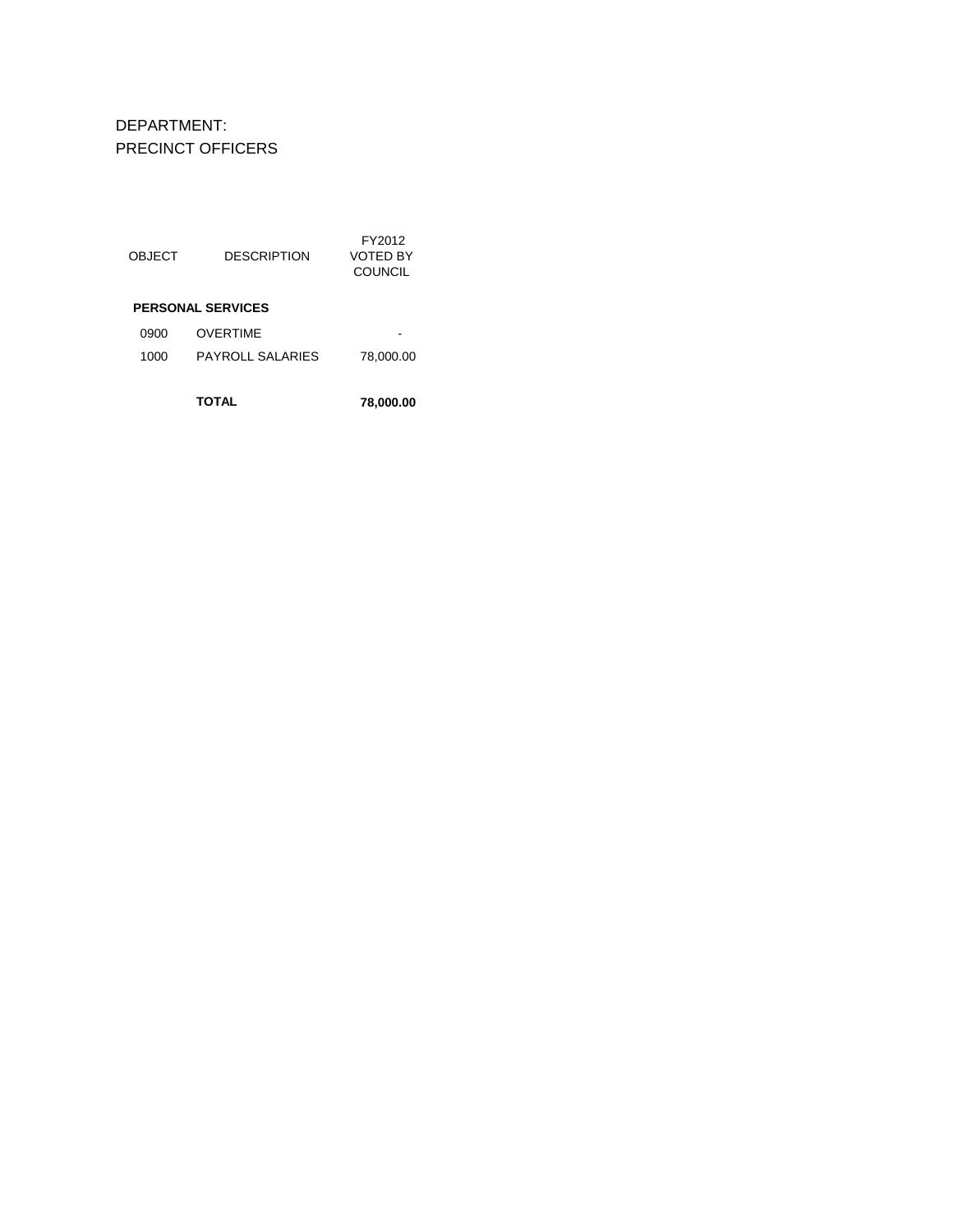#### DEPARTMENT: PURCHASING

| OBJECT          | <b>DESCRIPTION</b>                | FY2012<br><b>VOTED BY</b><br><b>COUNCIL</b> |
|-----------------|-----------------------------------|---------------------------------------------|
|                 | <b>PERSONAL SERVICES</b>          |                                             |
| 0700            | SICK TIME BUY BACK                |                                             |
| 0701            | ANNUAL SICK BUY BACK              | 5,201.00                                    |
| 0800            | LONGEVITY                         | 20,858.00                                   |
| 0900            | <b>OVERTIME</b>                   |                                             |
| 1000            | <b>PAYROLL SALARIES</b>           | 270.449.00                                  |
|                 | subtotal                          | 296,508.00                                  |
| <b>EXPENSES</b> |                                   |                                             |
| 2400            | <b>GEN REPAIR/MAINT OUTSIDE</b>   | 9,000.00                                    |
| 3400            | <b>OUTSIDE-COMMUN &amp; MEDIA</b> | 350.00                                      |
| 4200            | <b>GENERAL OFFICE SUPPLIES</b>    | 1,100.00                                    |
| 7102            | <b>AUTO ALLOWANCE</b>             | 7,800.00                                    |
| 7300            | DUES/SUBSCRIP/MEMBERSHIPS         | 200.00                                      |
|                 | subtotal                          | 18,450.00                                   |
|                 |                                   |                                             |

**TOTAL 314,958.00**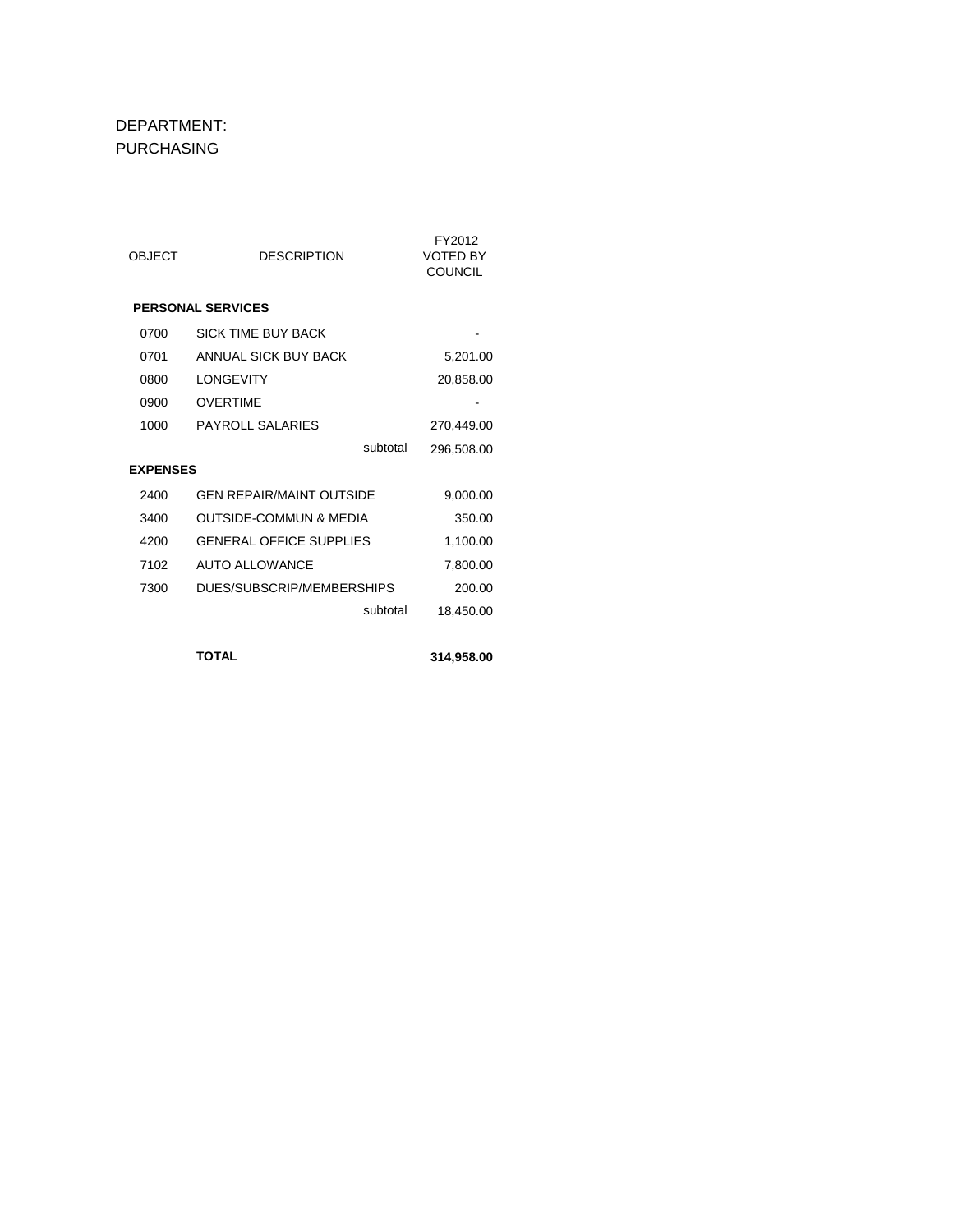### DEPARTMENT: INFORMATION TECHNOLOGY

| <b>PERSONAL SERVICES</b>                  |          |            |
|-------------------------------------------|----------|------------|
| <b>SICK LEAVE BUY BACK</b><br>0700        |          |            |
| ANNUAL SICK BUY BACK<br>0701              |          | 2,640.00   |
| <b>LONGEVITY</b><br>0800                  |          | 8,409.00   |
| 0900<br><b>OVERTIME</b>                   |          | 4,500.00   |
| <b>PAYROLL SALARIES</b><br>1000           |          | 138,299.00 |
|                                           | subtotal | 153,848.00 |
| <b>EXPENSES</b>                           |          |            |
| 2400<br><b>GEN REPAIR/MAINT OUTSIDE</b>   |          |            |
| <b>OUTSIDE SVS R&amp;M/OTHER</b><br>2600  |          |            |
| 2700<br><b>RENT &amp; LEASE</b>           |          | 5,328.00   |
| <b>CUSTODIAL SERVICES</b><br>2901         |          |            |
| 3000<br><b>OUTSDE PROF/TECH-GENERAL</b>   |          | 234,636.00 |
| <b>OUTSIDE-COMMUN &amp; MEDIA</b><br>3400 |          | 17,714.00  |
| 3403<br><b>POSTAGE</b>                    |          | 110,400.00 |
| <b>GENERAL OFFICE SUPPLIES</b><br>4200    |          | 2,500.00   |
| 4203<br><b>COMPUTER PAPER</b>             |          |            |
| <b>COMPUTER SUPPLIES/MAT'L</b><br>4216    |          |            |
| <b>BUILDING R&amp;M SUPPLIES</b><br>4300  |          |            |
| <b>AUTO ALLOWANCE</b><br>7102             |          |            |
|                                           | subtotal | 370,578.00 |
|                                           |          |            |

**TOTAL 524,426.00**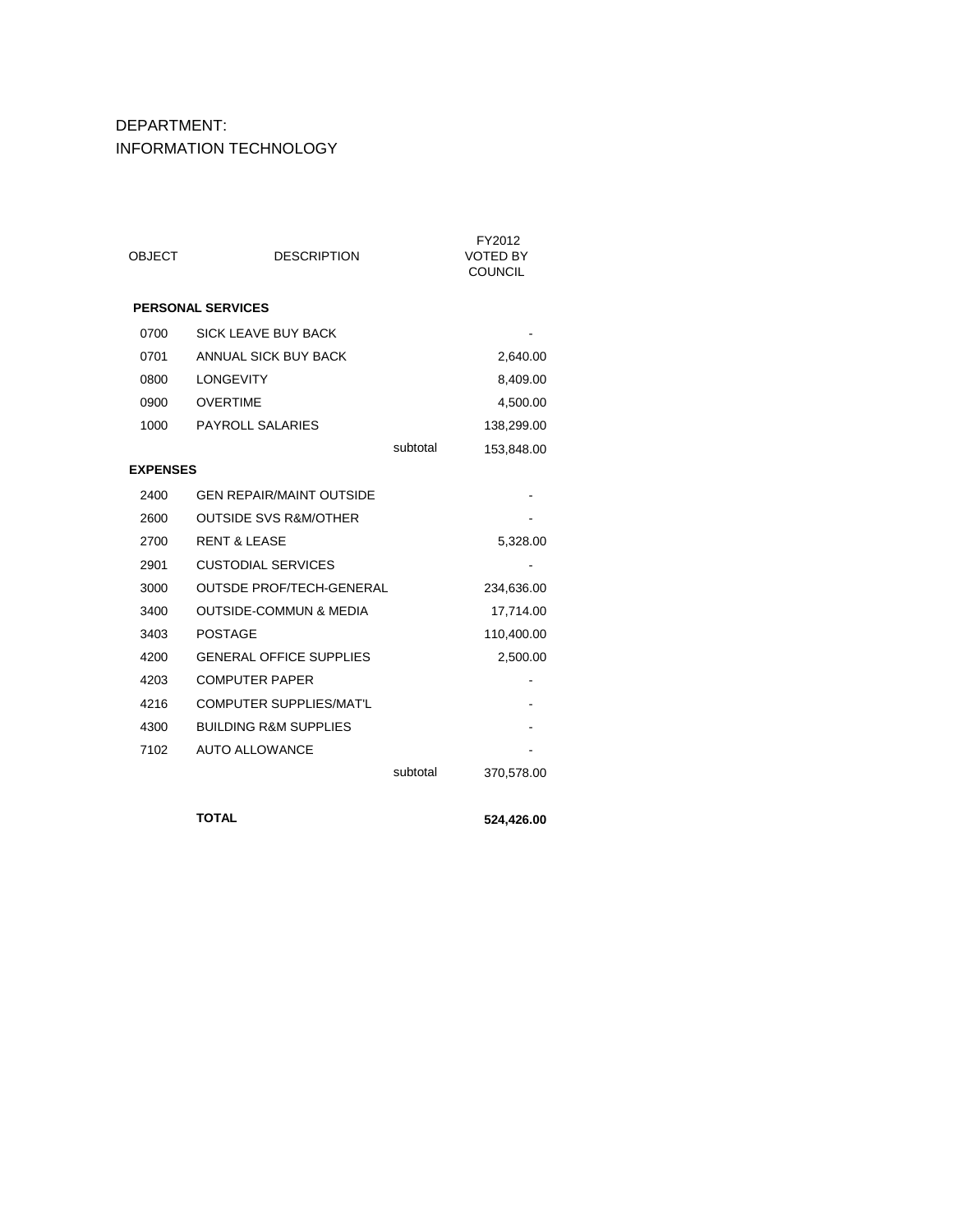## DEPARTMENT: UNEMPLOYMENT COMPENSATION

|               | TOTAL                    | 185,000.00                                  |
|---------------|--------------------------|---------------------------------------------|
| 1702          | UNEMPLOYMENT INSURANCE   | 10,000.00                                   |
| 1700          | <b>EMPLOYEE BENEFITS</b> | 175,000.00                                  |
|               | <b>PERSONAL SERVICES</b> |                                             |
| <b>OBJECT</b> | <b>DESCRIPTION</b>       | FY2012<br><b>VOTED BY</b><br><b>COUNCIL</b> |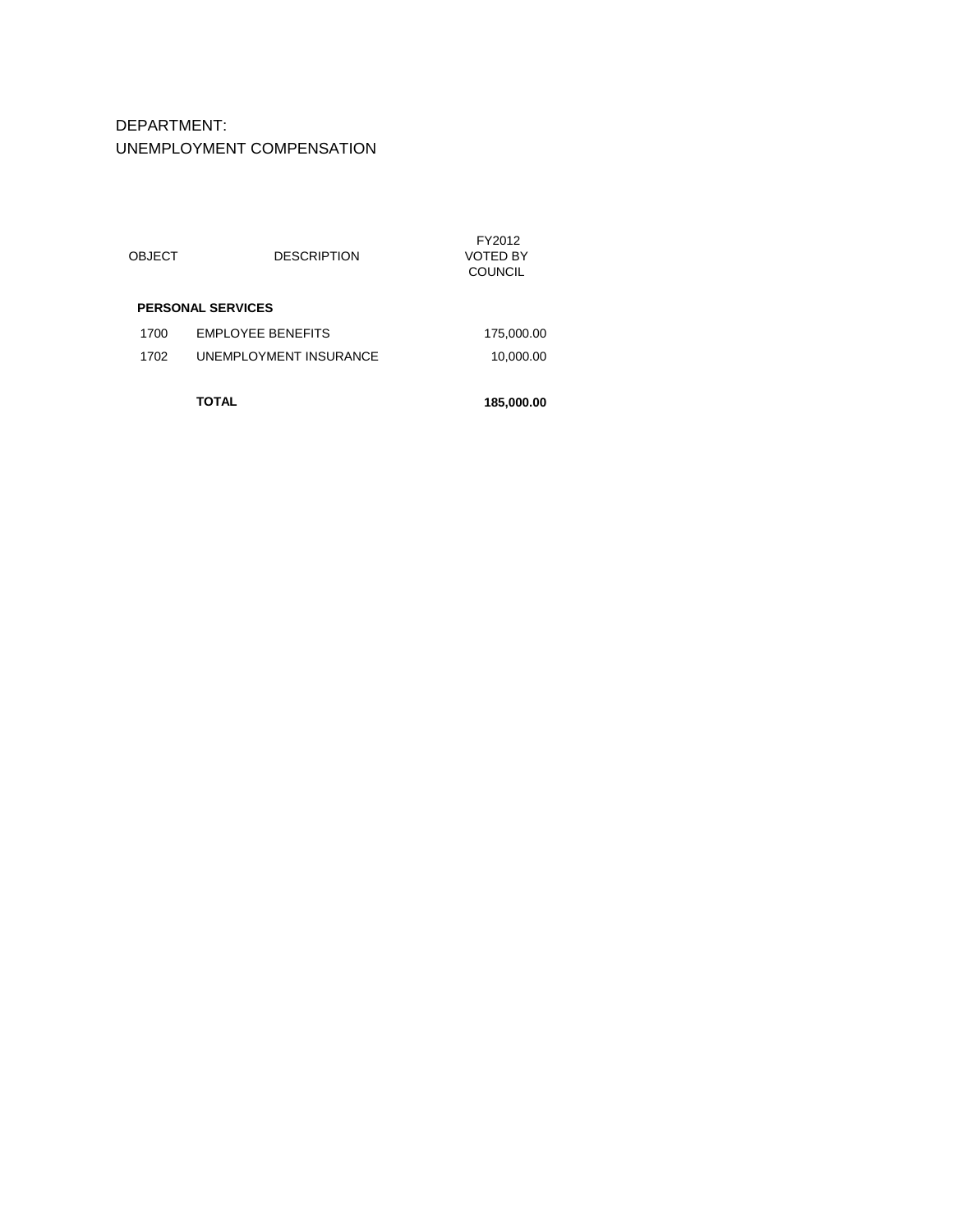DEPARTMENT: WORKERS' COMPENSATION

| <b>OBJECT</b>   | <b>DESCRIPTION</b>                | FY2012<br>VOTED BY<br><b>COUNCIL</b> |
|-----------------|-----------------------------------|--------------------------------------|
| <b>EXPENSES</b> |                                   |                                      |
| 1700            | <b>FMPI OYFF BENFFITS</b>         | 2,000,000                            |
| 2699            | MISC FOUIP REPAIR & MAINT         |                                      |
| 3400            | <b>OUTSIDE-COMMUN &amp; MEDIA</b> |                                      |
| 4200            | <b>GENERAL OFFICE SUPPLIES</b>    |                                      |
| 7400            | INSURANCE PREMIUMS                | 162,039                              |
|                 |                                   |                                      |
|                 | ΤΟΤΑL                             | 2,162,039                            |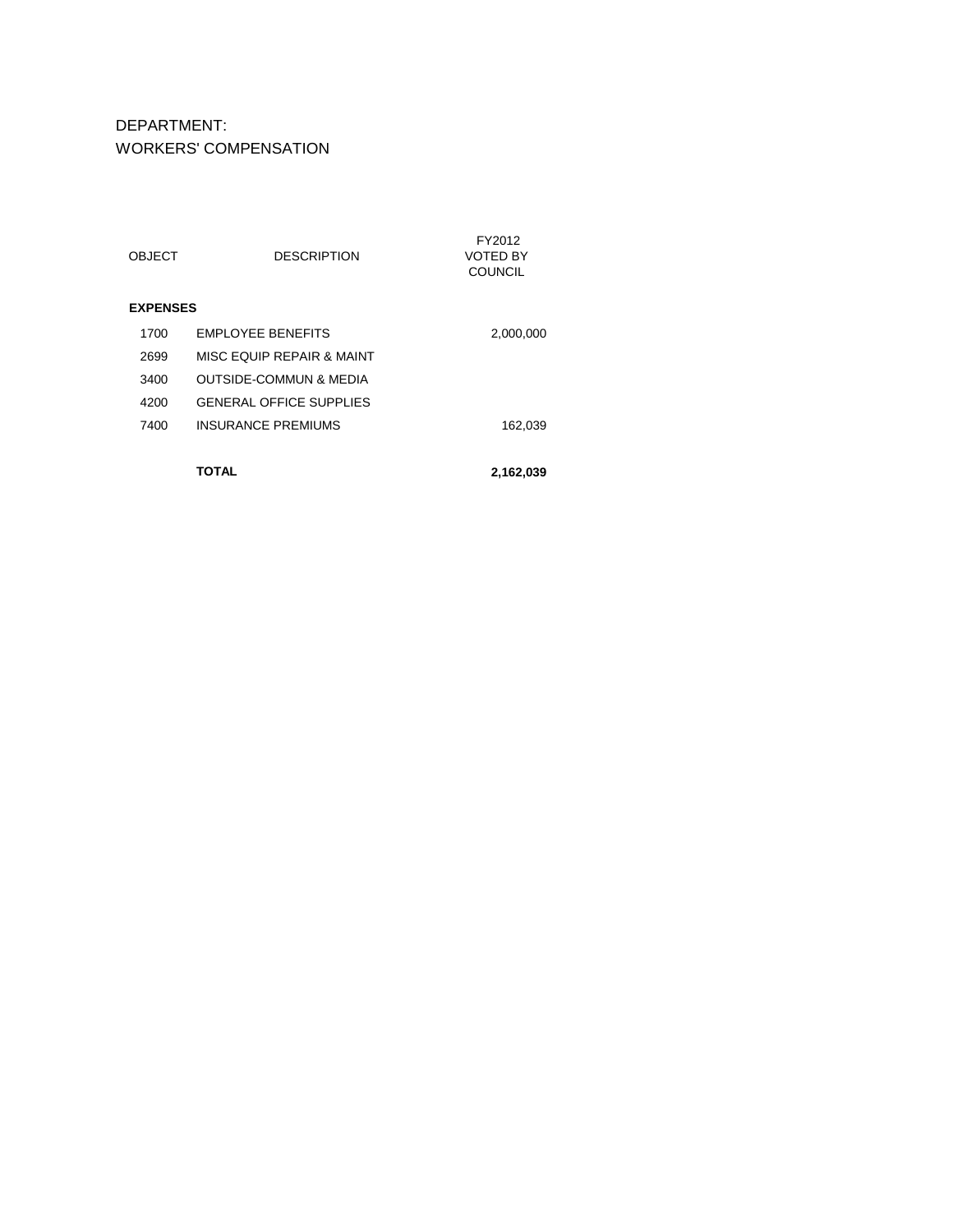#### DEPARTMENT: PERSONNEL

| <b>OBJECT</b>   | <b>DESCRIPTION</b>              |          | FY2012<br><b>VOTED BY</b><br><b>COUNCIL</b> |
|-----------------|---------------------------------|----------|---------------------------------------------|
|                 | <b>PERSONAL SERVICES</b>        |          |                                             |
| 0700            | <b>SICK LEAVE BUY BACK</b>      |          |                                             |
| 0701            | ANNUAL SICK BUY BACK            |          | 3,048.00                                    |
| 0800            | <b>LONGEVITY</b>                |          | 19,402.00                                   |
| 0900            | <b>OVERTIME</b>                 |          |                                             |
| 1000            | PAYROLL SALARIES                |          | 200,988.00                                  |
|                 |                                 | subtotal | 223,438.00                                  |
| <b>EXPENSES</b> |                                 |          |                                             |
| 1904            | <b>TUITION REIMBURSEMENT</b>    |          | 5,000.00                                    |
| 3000            | <b>OUTSDE PROF/TECH-GENERAL</b> |          |                                             |
| 3025            | <b>COURT REPORTER SERVICES</b>  |          |                                             |
| 3102            | <b>EMPLOYEE PHYSICALS</b>       |          |                                             |
| 4200            | <b>GENERAL OFFICE SUPPLIES</b>  |          |                                             |
| 7102            | AUTO ALLOWANCE                  |          | 7,800.00                                    |
| 7300            | DUES/SUBSCRIP/MEMBERSHIPS       |          |                                             |
|                 |                                 | subtotal | 12,800.00                                   |
|                 |                                 |          |                                             |

**TOTAL 236,238.00**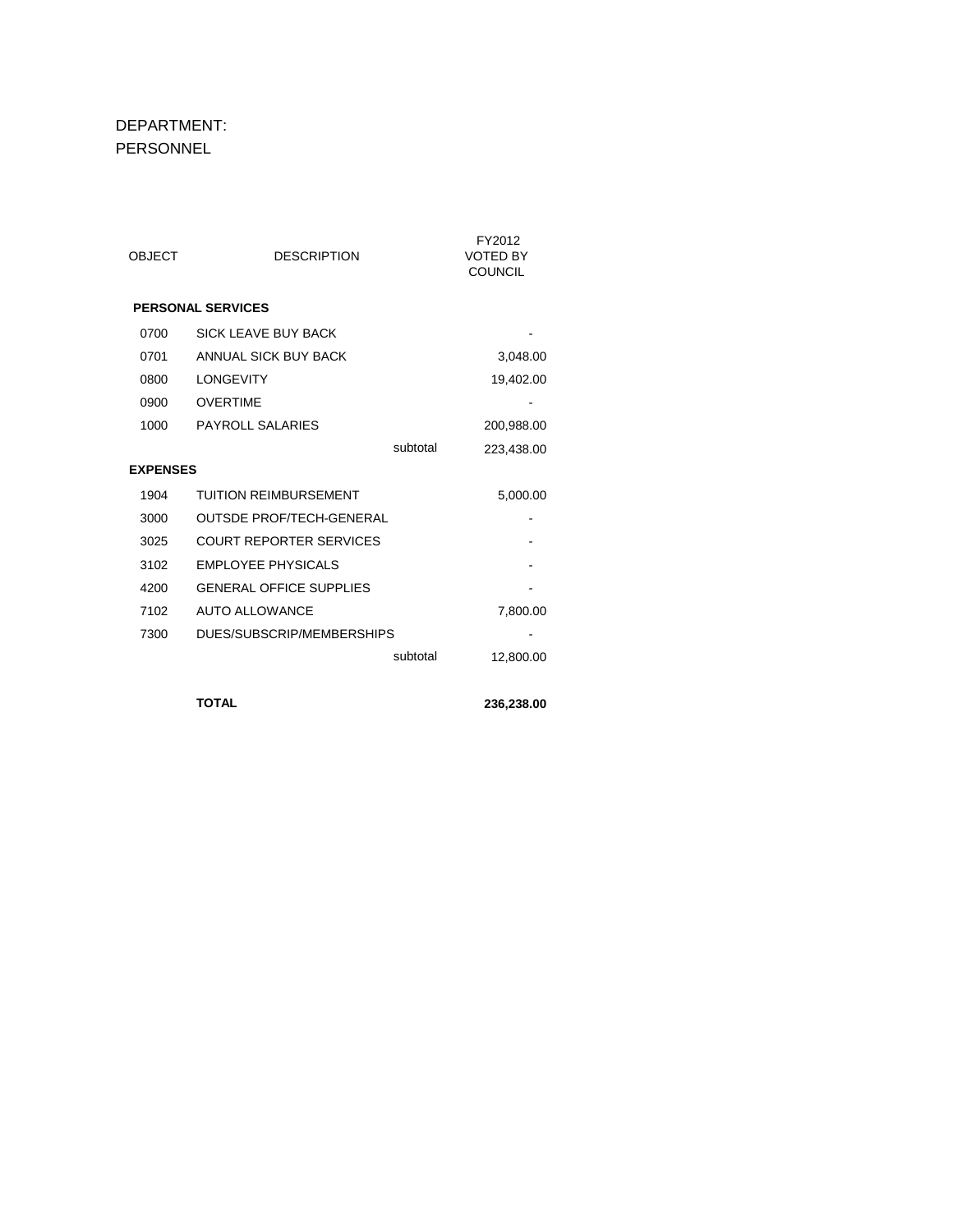#### DEPARTMENT: CITY SOLICITOR

| OBJECT          | <b>DESCRIPTION</b>                | FY2012<br><b>VOTED BY</b><br><b>COUNCIL</b> |
|-----------------|-----------------------------------|---------------------------------------------|
|                 | <b>PERSONAL SERVICES</b>          |                                             |
| 0700            | SICK LEAVE BUY BACK               |                                             |
| 0701            | ANNUAL SICK BUY BACK              | 6,428.00                                    |
| 0800            | <b>LONGEVITY</b>                  | 31,792.00                                   |
| 0900            | <b>OVERTIME</b>                   |                                             |
| 1000            | <b>PAYROLL SALARIES</b>           | 334,244.00                                  |
|                 | subtotal                          | 372,464.00                                  |
| <b>EXPENSES</b> |                                   |                                             |
| 3003            | <b>LEGAL SERVICES</b>             | 300,539.00                                  |
| 3400            | <b>OUTSIDE-COMMUN &amp; MEDIA</b> | 250.00                                      |
| 4200            | <b>GENERAL OFFICE SUPPLIES</b>    | 5,000.00                                    |
| 5800            | OTHER EXPENDABLE SUPPLIES         | 5,000.00                                    |
| 7102            | AUTO ALLOWANCE                    | 11,700.00                                   |
| 7800            | OTHERWISE UNCLASSIFIED            | 1,500.00                                    |
|                 | subtotal                          | 323,989.00                                  |
|                 |                                   |                                             |

**TOTAL 696,453.00**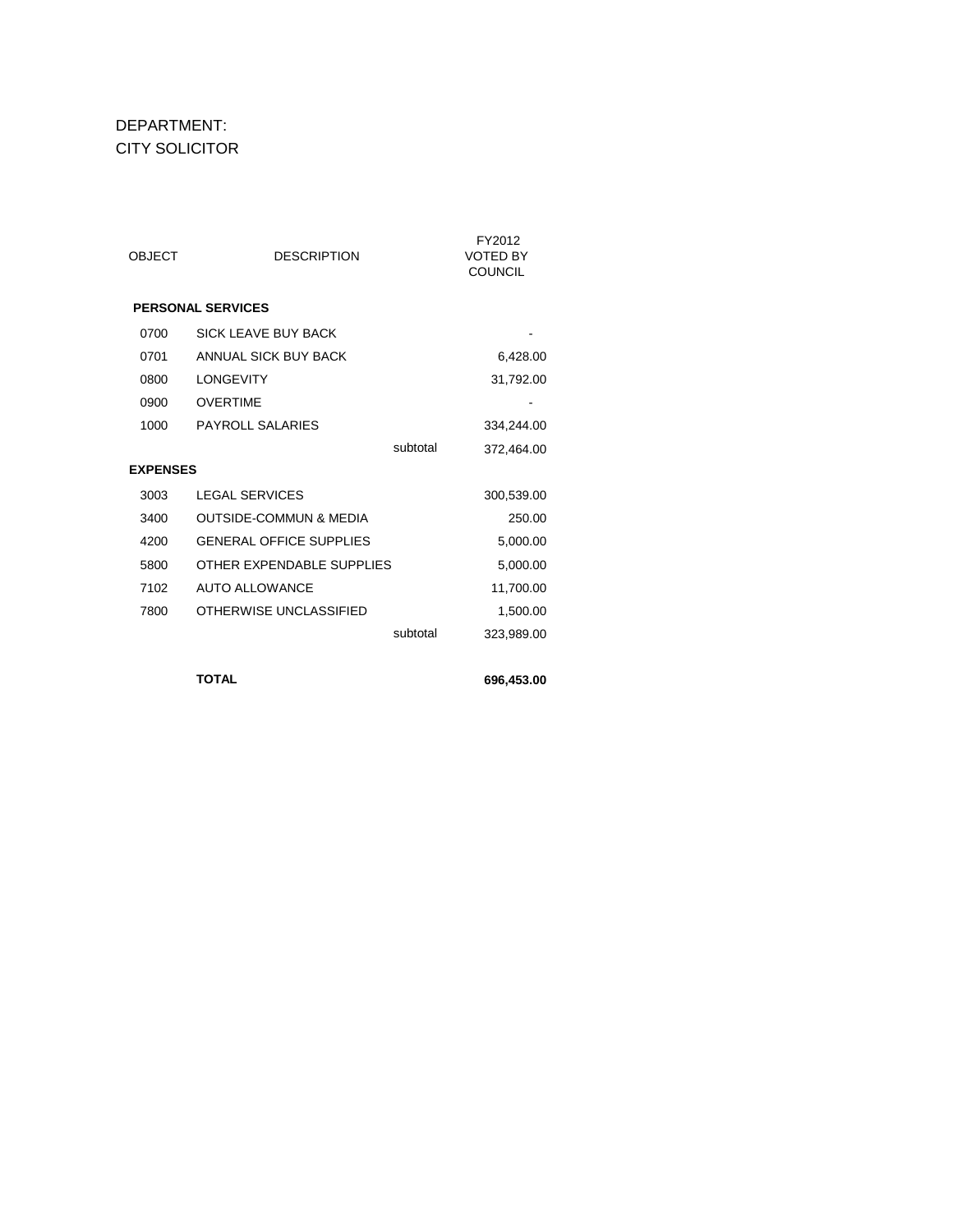DEPARTMENT: AWARDS & EXECUTIONS

|                 | TOTAL                         | 19,844.00                            |
|-----------------|-------------------------------|--------------------------------------|
| 7600            | <b>JUDGMENTS &amp; AWARDS</b> | 19,844.00                            |
| <b>EXPENSES</b> |                               |                                      |
| <b>OBJECT</b>   | <b>DESCRIPTION</b>            | FY2012<br>VOTED BY<br><b>COUNCIL</b> |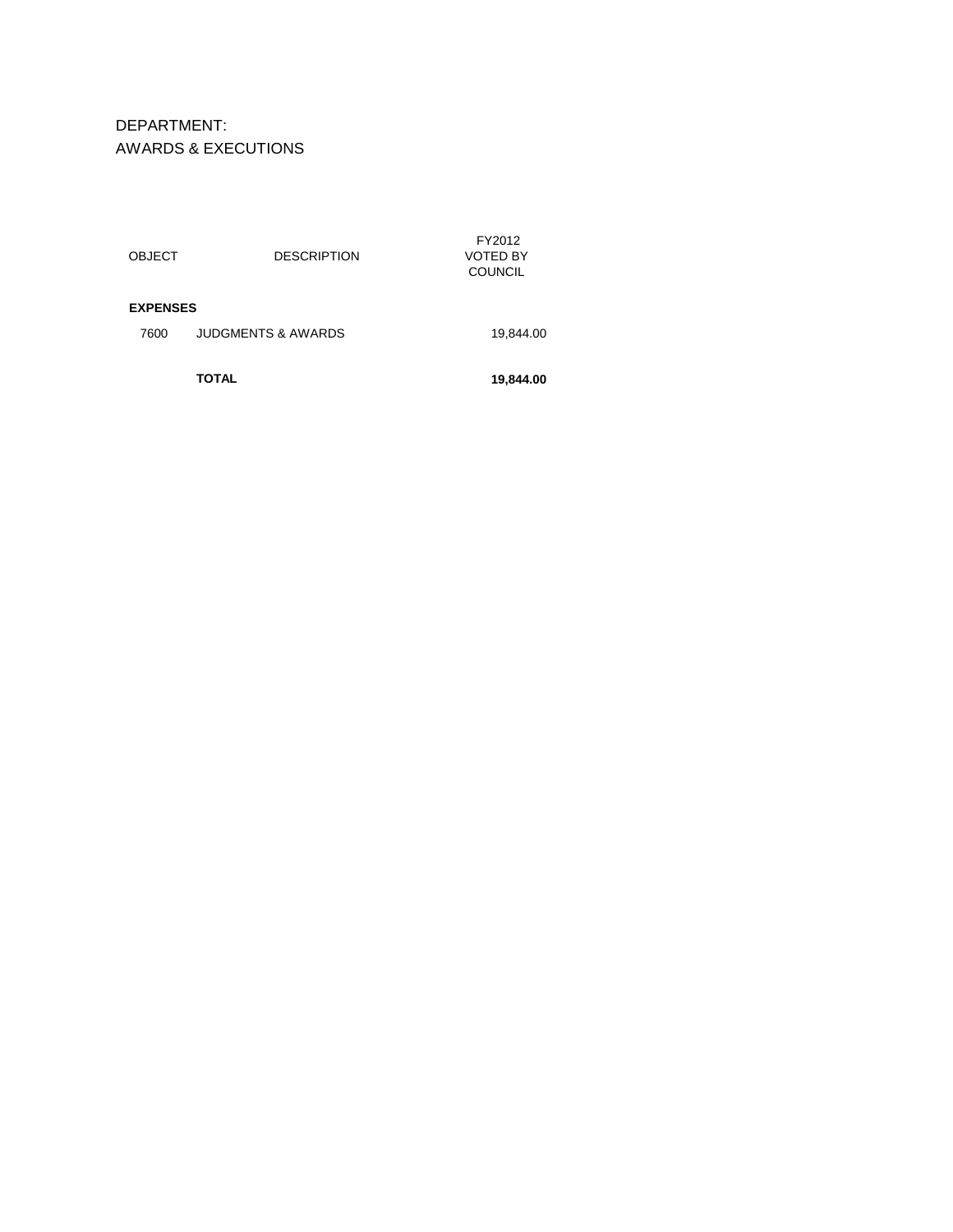### DEPARTMENT: INSPECTIONAL SERVICES

| OBJECT          | <b>DESCRIPTION</b>               | FY2012<br><b>VOTED BY</b><br><b>COUNCIL</b> |
|-----------------|----------------------------------|---------------------------------------------|
|                 | <b>PERSONAL SERVICES</b>         |                                             |
| 0700            | SICK LEAVE BUY BACK              | 18,042.00                                   |
| 0700S           | <b>RETIREMENT BUY BACK</b>       |                                             |
| 0701            | ANNUAL SICK BUY BACK             | 11,000.00                                   |
| 0701S           | <b>ANNUAL SICK BUY BACK</b>      | 17,000.00                                   |
| 0800            | <b>LONGEVITY</b>                 | 128,563.00                                  |
| 0800S           | <b>SCHOOL LONGEVITY</b>          | 470,080.00                                  |
| 0900            | <b>OVERTIME</b>                  | 104,037.00                                  |
| 0900S           | <b>SCHOOL OVERTIME</b>           | 155,000.00                                  |
| 1000            | <b>PAYROLL SALARIES</b>          | 1,688,987.00                                |
| 1000S           | <b>SCHOOL SALARIES</b>           | 4,935,530.00                                |
| 1000S           | <b>OUT OF GRADE</b>              | 28,000.00                                   |
| 1000S           | <b>STIPENDS</b>                  | 17,000.00                                   |
|                 | subtotal                         | 7,573,239.00                                |
| <b>EXPENSES</b> |                                  |                                             |
| 1196            | <b>FECTEAU LEARY REPAIRS</b>     |                                             |
| 1197            | MEMORIAL AUDITORIUM              | 10,000.00                                   |
| 1198            | <b>FRASIER FIELD LIGHTING</b>    |                                             |
| 1199            | <b>CLASSICAL REPAIRS</b>         |                                             |
| 2101            | <b>ELECTRICITY</b>               | 500,000.00                                  |
| 2102            | <b>NATURAL GAS</b>               | 289,389.00                                  |
| 2409            | <b>VEHICLES R&amp;M</b>          | 10,000.00                                   |
| 2409S           | <b>MAINT/VEHICLES R&amp;M</b>    | 27,000.00                                   |
| 2411S           | PLANT OP ASBESTOS                |                                             |
| 2412            | <b>MAINT SERVICE CONTRACTS</b>   | 160,408.00                                  |
| 2412S           | <b>MAINT SERVICE CONTRACTS</b>   | 380,000.00                                  |
| 2413            | PLANT OP./HVAC ENERGY CON        | 186,640.00                                  |
| 2413S           | HVAC ENERGY CONTRACTS            | 568,143.00                                  |
| 2504            | <b>OUTSIDE SVCS. TOWING</b>      |                                             |
| 2699            | MISC EQUIP REPAIR & MAINT        |                                             |
| 2700            | <b>RENT &amp; LEASE</b>          | 35,427.00                                   |
| 2707            | COMMUNICA.EQUIP RENT/LSE         | 700.00                                      |
| 2716            | WAYNE ALARM TOWER RENTAL         | 45,423.00                                   |
| 2902            | <b>OUTSIDE R &amp; M SERVICE</b> | 2,000.00                                    |
| 2904S           | SNOW REM/RESCO DPW GROUNDSKP     | 225,000.00                                  |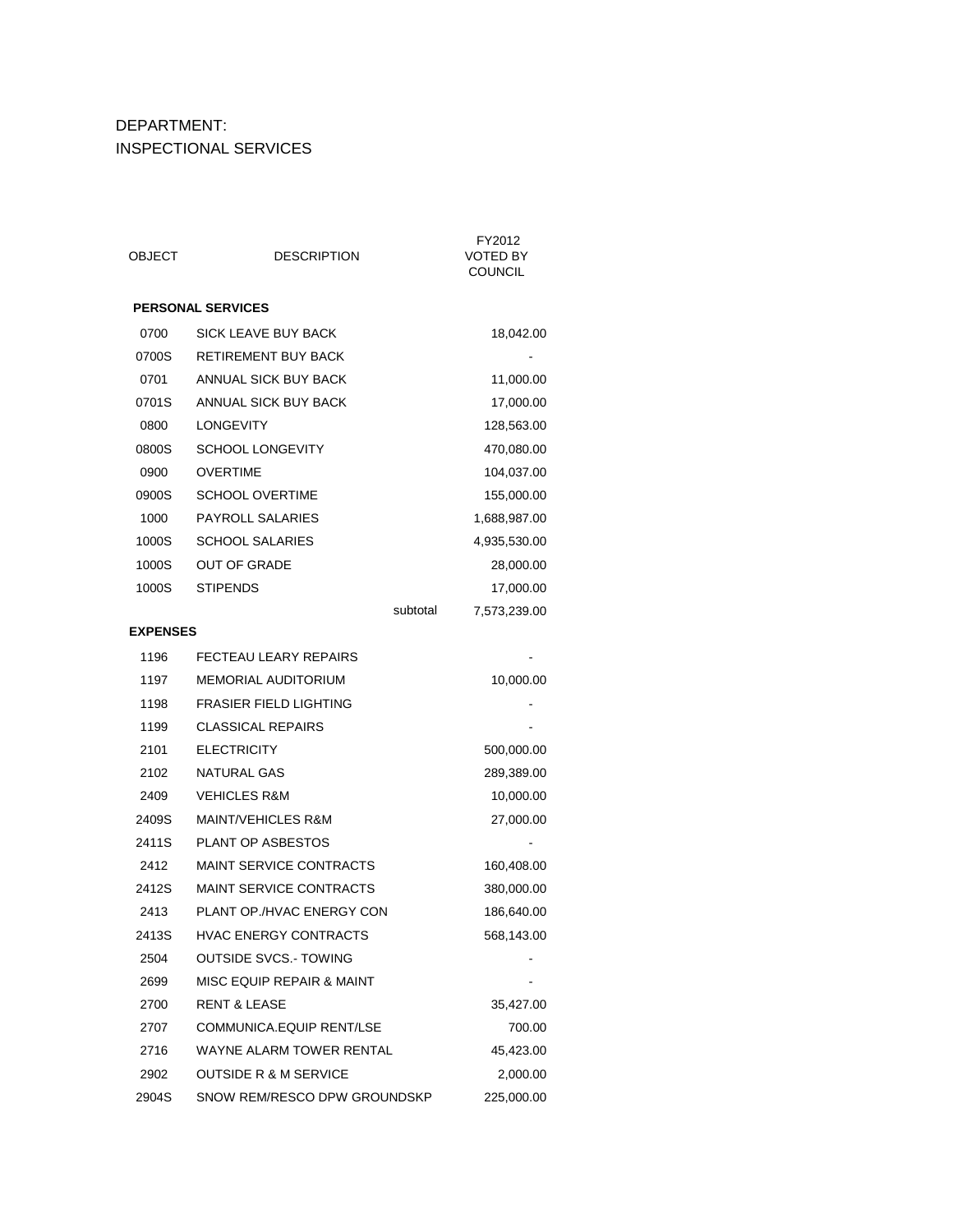## DEPARTMENT: INSPECTIONAL SERVICES

| OBJECT | <b>DESCRIPTION</b>                  | FY2012<br>VOTED BY<br><b>COUNCIL</b> |
|--------|-------------------------------------|--------------------------------------|
| 2905S  | <b>RESCO</b>                        | 35,000.00                            |
| 2906S  | DPW TRANSF/GROUNDSKEEPING           | 55,000.00                            |
| 2999   | <b>GEOTMS MAINTENANCE</b>           | 22,500.00                            |
| 2999S  | <b>SCHOOL DUE MAINTENANCE</b>       | 19,000.00                            |
| 3000   | <b>OUTSDE PROF/TECH-GENERAL</b>     | 3,000.00                             |
| 3008   | <b>OUTSIDE PROF/PHYSICIANS</b>      | 12,000.00                            |
| 3102   | <b>EMPLOYEE PHYSICALS</b>           |                                      |
| 3400   | <b>OUTSIDE-COMMUN &amp; MEDIA</b>   | 160,000.00                           |
| 3401   | <b>ADVERTISING</b>                  | 6,000.00                             |
| 3401S  | ADVERTISING                         |                                      |
| 3410   | <b>NEXTEL</b>                       | 23,000.00                            |
| 3805   | RODENT CONTROL                      | 20,000.00                            |
| 4101   | DIESEL FUEL (CITY)                  | 1,000.00                             |
| 4101S  | DIESEL FUEL (SCHOOL)                | 2,300.00                             |
| 4102   | <b>GASOLINE</b>                     | 5,000.00                             |
| 4102L  | <b>GASOLINE (LIBRARY)</b>           |                                      |
| 4102S  | <b>GASOLINE</b>                     | 18,000.00                            |
| 4103   | #2 HEATING OIL                      | 30,000.00                            |
| 4200   | <b>GENERAL OFFICE SUPPLIES</b>      | 5,500.00                             |
| 4201S  | <b>OFFICE SUPPLIES</b>              | 1,000.00                             |
| 4204   | <b>PRINTING SERVICES</b>            | 5,000.00                             |
| 4300   | <b>BUILDING R&amp;M SUPPLIES</b>    | 25,000.00                            |
| 4300S  | <b>BUILDING REPAIRS &amp; MAINT</b> | 215,000.00                           |
| 4301   | <b>BUILDING SUPPLIES</b>            |                                      |
| 4301S  | ELECTRICAL SUPPLIES                 |                                      |
| 4302S  | <b>GLASS/GLAZING R&amp;M</b>        |                                      |
| 4304S  | <b>HARDWARE R&amp;M SUPPLIES</b>    |                                      |
| 4306S  | <b>PAINTING R&amp;M SUPPLIES</b>    |                                      |
| 4307S  | <b>PLUMBING R&amp;M SUPPLIES</b>    |                                      |
| 4311S  | ROOFING R&M SUPPLIES                |                                      |
| 4312S  | LUMBER R&M                          |                                      |
| 4313S  | ALARM SYSTEM REPAIR                 |                                      |
| 4500S  | SUPPLIES HOUSEKEEPING               | 90,535.00                            |
| 4510S  | <b>EQUIP LEASE PURCHASE</b>         | 3,705.00                             |
| 4517S  | EXPENDABLES                         | 190,000.00                           |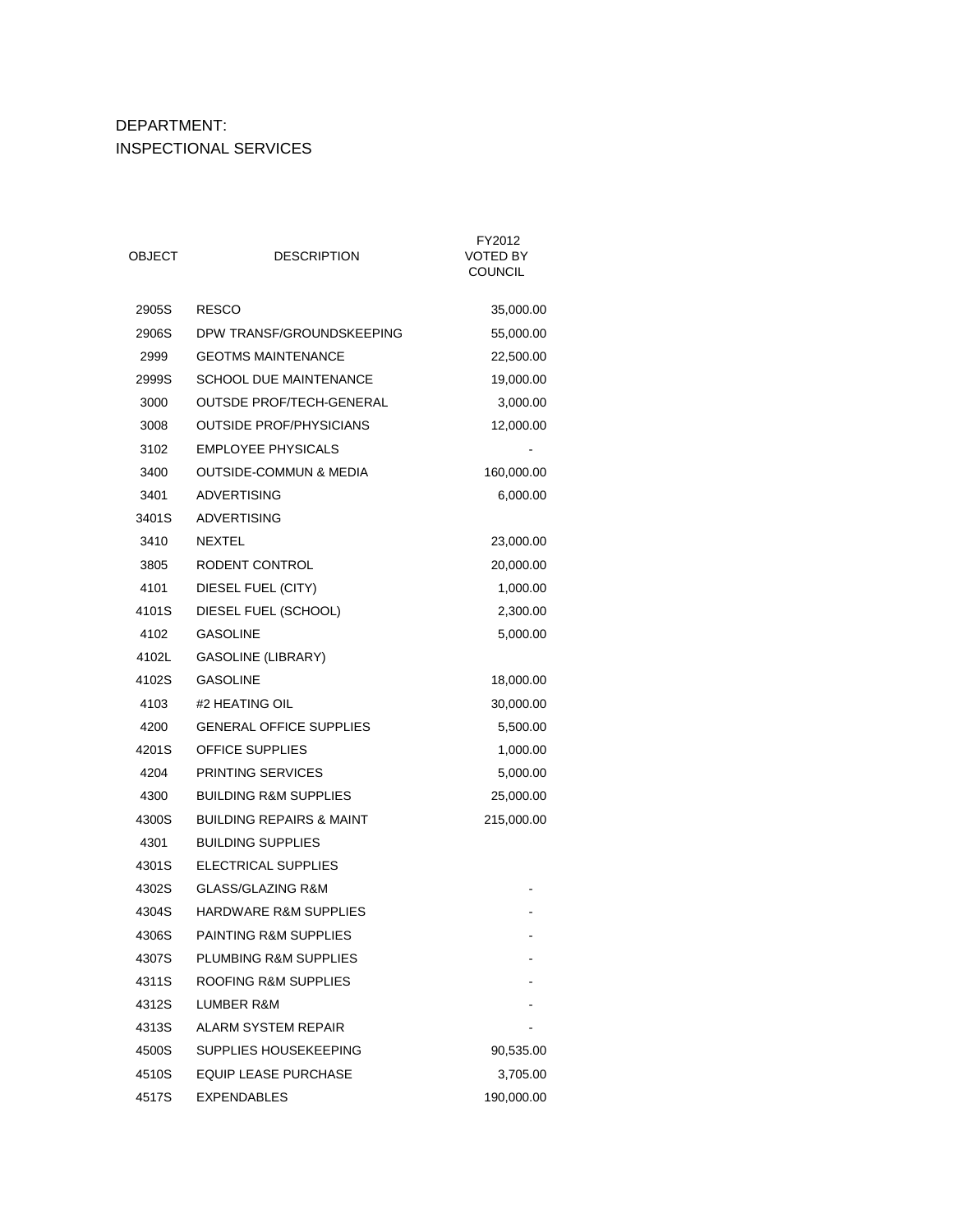### DEPARTMENT: INSPECTIONAL SERVICES

| OBJECT | <b>DESCRIPTION</b>                  |          | FY2012<br><b>VOTED BY</b><br>COUNCIL |
|--------|-------------------------------------|----------|--------------------------------------|
| 4599   | MISC CUST/HSKP SUPPLIES             |          | 5,000.00                             |
| 4600S  | <b>GROUNDSKEEPING SUPPLIES</b>      |          |                                      |
| 4610S  | <b>POOL SUPPLIES</b>                |          |                                      |
| 4800   | <b>VEHICULAR SUPPLIES</b>           |          |                                      |
| 5000   | <b>MEDICAL &amp; SURGICAL SUPP.</b> |          | 2,000.00                             |
| 5101   | EDUCATIONAL-BOOKS                   |          | 1,000.00                             |
| 5405S  | <b>MAINTENANCE TOOLS</b>            |          |                                      |
| 5810   | UNIFORM & CLOTHING                  |          | 600.00                               |
| 5810S  | UNIFORM & CLOTHING                  |          | 20,000.00                            |
| 5811   | <b>ELECTRICAL SUPPLIES</b>          |          |                                      |
| 7100   | <b>IN-STATE TRAVEL</b>              |          | 2,000.00                             |
| 7102   | <b>AUTO ALLOWANCE</b>               |          | 27,300.00                            |
| 7102S  | <b>TRAVEL ALLOWANCE</b>             |          | 2,400.00                             |
| 7302   | ORG DUES                            |          | 1,900.00                             |
| 7400   | <b>INSURANCE PREMIUMS</b>           |          |                                      |
| 7699   | <b>MISC JUDGEMENTS</b>              |          |                                      |
| 7802   | <b>OVERTIME MEALS</b>               |          |                                      |
| 7804   | TOOL/UNIFORM ALLOWANCE              |          |                                      |
| 7804S  | <b>TOOL ALLOWANCE</b>               |          | 2,500.00                             |
| 7805   | <b>LICENSES PURCH FROM STATE</b>    |          | 50.00                                |
| 8200   | <b>BUILDINGS</b>                    |          | 100,000.00                           |
| 8200S  | <b>CAPITAL REPAIRS</b>              |          | 750,000.00                           |
| 8505   | <b>FIRE &amp; ALARM</b>             |          |                                      |
| 8518S  | <b>COMPUTER SOFTWARE SCH</b>        |          |                                      |
| 8700   | REPLACEMENT EQUIPMENT               |          | 54,000.00                            |
| 8700S  | REPLACEMENT EQUIPMENT               |          |                                      |
| 8705S  | FIRE & ALARM EQUIPMENT              |          |                                      |
| 8809   | <b>DEMOLITIONS</b>                  |          |                                      |
| 9510   | <b>TRANSFER ACCOUNTS</b>            |          |                                      |
| 9517   | <b>BYRNE GRANT MATCH</b>            |          |                                      |
|        |                                     | subtotal | 4,356,420.00                         |

**TOTAL 11,929,659.00**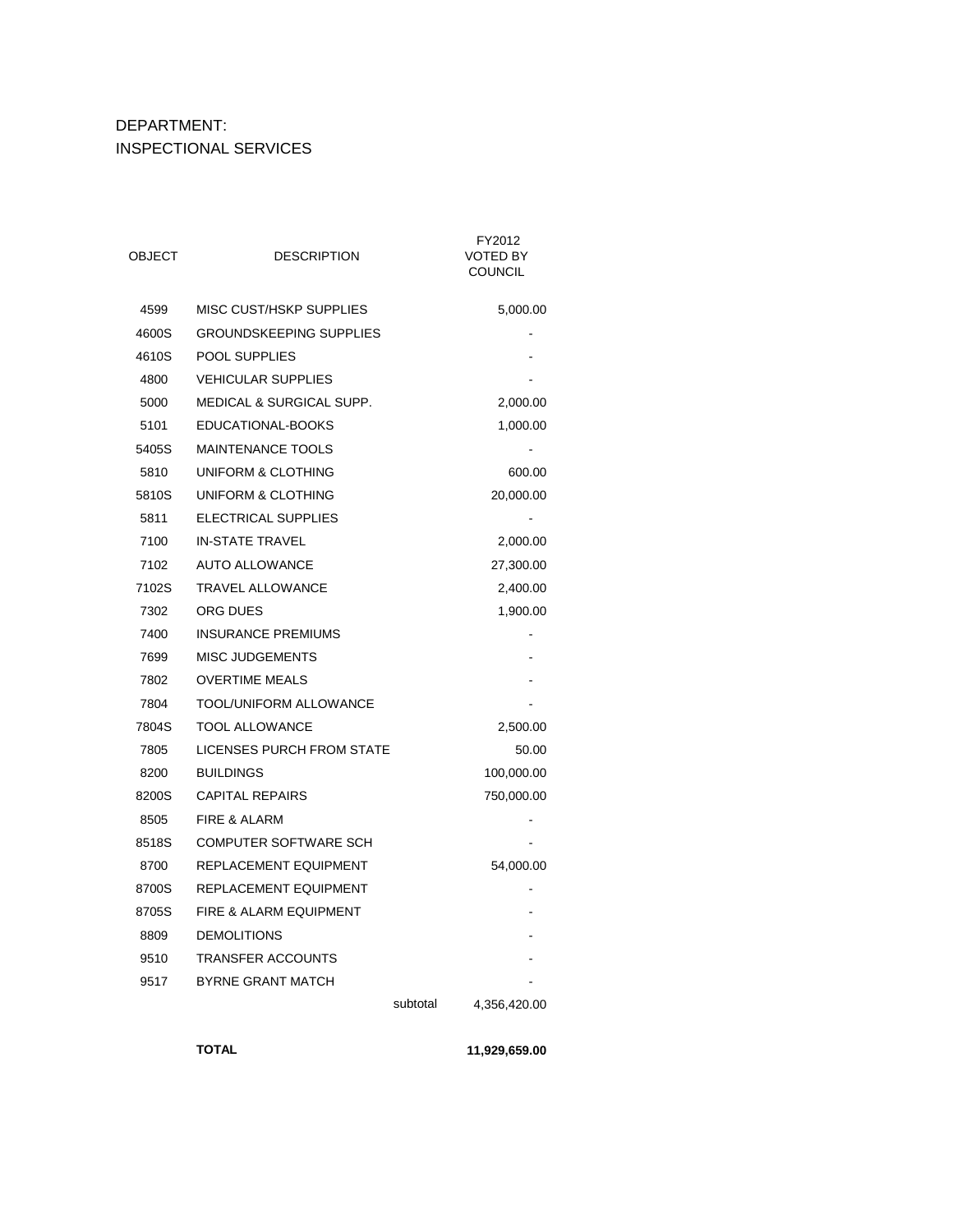### DEPARTMENT: POLICE DEPARTMENT

| OBJECT          | <b>DESCRIPTION</b>                 | FY2012<br><b>VOTED BY</b><br><b>COUNCIL</b> |
|-----------------|------------------------------------|---------------------------------------------|
|                 | <b>PERSONAL SERVICES</b>           |                                             |
| 0700            | <b>SICK LEAVE BUY BACK</b>         |                                             |
| 0701            | <b>ANNUAL SICK LEAVE</b>           | 44,500.00                                   |
| 0800            | LONGEVITY                          | 1,203,972.45                                |
| 0900            | <b>OVERTIME</b>                    | 2,122,452.55                                |
| 1000            | PAYROLL SALARIES                   | 13,295,711.00                               |
| 1905            | UNIFORM ALLOWANCE                  | 221,725.00                                  |
|                 | <b>GRANT ALLOTMENTS</b>            | (1,048,232.00)                              |
|                 | <b>Budget Cuts</b>                 |                                             |
|                 | Approp. Transfer - 22104 to 22105  |                                             |
|                 | subtotal                           | 15,840,129.00                               |
| <b>EXPENSES</b> |                                    |                                             |
| 1904            | <b>TUITION REIMBURSEMENT</b>       | 55,000.00                                   |
| 2402            | <b>BUILDING R&amp;M</b>            | 20,000.00                                   |
| 2407            | <b>OFFICE EQUIP R&amp;M</b>        | 40,000.00                                   |
| 2409            | <b>VEHICLES R&amp;M</b>            | 14,000.00                                   |
| 2608            | POLICE RADIO REPAIRS & MT          | 35,000.00                                   |
| 2699            | MISC EQUIP REPAIR & MAINT          | 500.00                                      |
| 2704            | <b>COMPUTER EQUIP RENT/LEASE</b>   | 1,620.00                                    |
| 3003            | <b>LEGAL SERVICES</b>              | 26,890.00                                   |
| 3009            | <b>OUTSIDE PROF./TOWING</b>        | 2,850.00                                    |
| 3099            | MISC OUTSD PROF/TECHNICAL          |                                             |
| 3103            | DOCTOR/DENTIST SERVICES            | 47,500.00                                   |
| 3104            | <b>HOSPITAL &amp; CLINIC</b>       | 58,080.00                                   |
| 3105            | <b>PHARMACY</b>                    |                                             |
| 3107            | PHYSICAL THERAPY SERVICES          | 8,000.00                                    |
| 3115            | <b>REIMB MED/POLICE &amp; FIRE</b> |                                             |
| 3116            | <b>REIMB MED COPAY</b>             | 6,000.00                                    |
| 3199            | MISC MEDICAL PROF/TECH             | 16,000.00                                   |
| 3401            | <b>ADVERTISING</b>                 |                                             |
| 3403            | <b>POSTAGE</b>                     | 6,223.00                                    |
| 3404            | TELEPHONE - LOCAL                  | 25,000.00                                   |
| 3805            | INSECT & PEST CONTROL              | 1,226.00                                    |
| 3807            | <b>PHOTOGRAPHY</b>                 | 3,500.00                                    |
| 3899            | MISC CONTRACTED SERVICES           | 35,000.00                                   |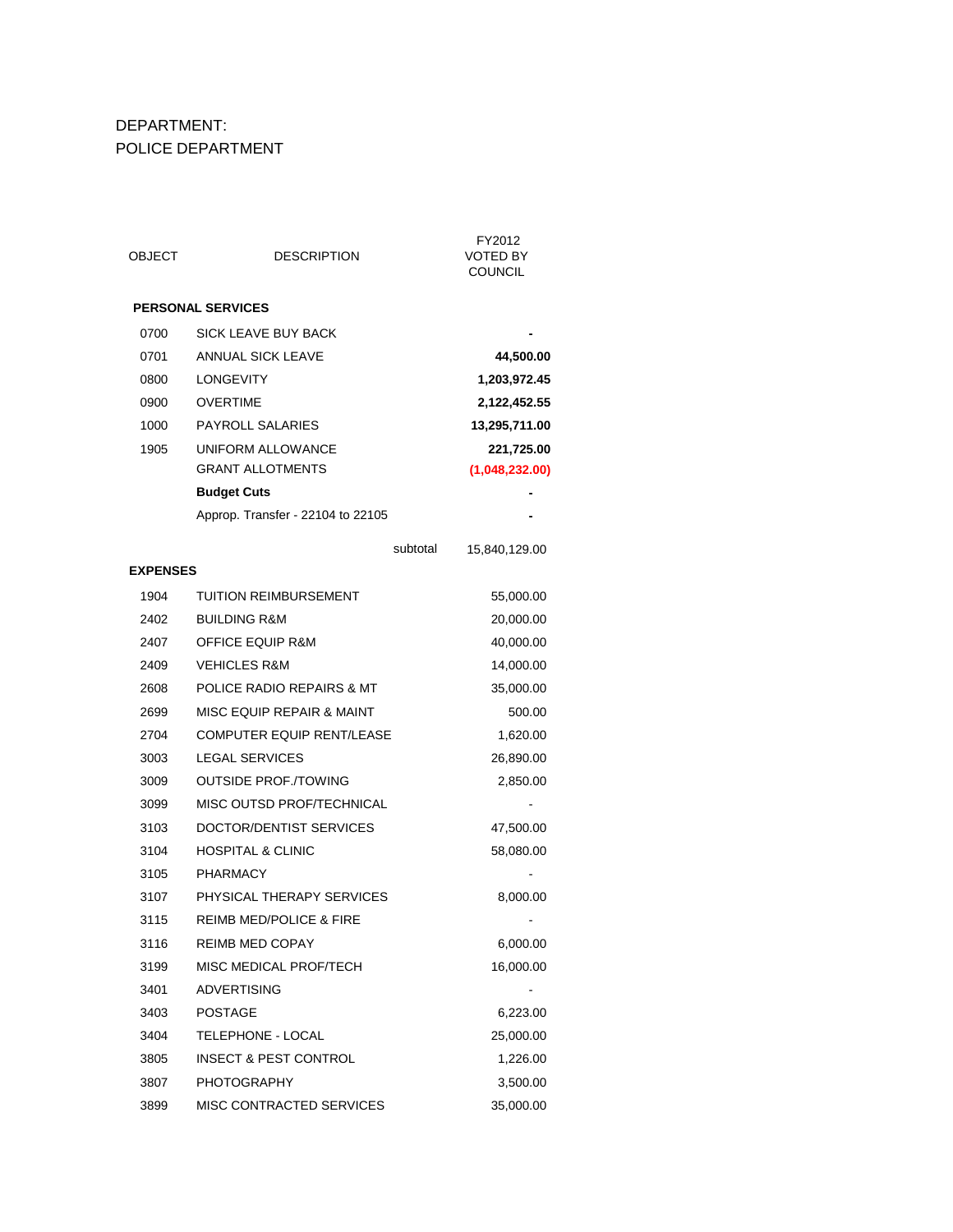### DEPARTMENT: POLICE DEPARTMENT

| OBJECT | <b>DESCRIPTION</b>                                             | FY2012<br>VOTED BY<br><b>COUNCIL</b> |
|--------|----------------------------------------------------------------|--------------------------------------|
| 4102   | <b>GASOLINE</b>                                                | 223,150.00                           |
| 4200   | <b>GENERAL OFFICE SUPPLIES</b>                                 | 1,000.00                             |
| 4299   | <b>MISC OFFICE SUPPLIES</b>                                    | 25,000.00                            |
| 4503   | <b>CLEANING</b>                                                | 8,000.00                             |
| 4899   | <b>MISC VEHICLE SUPPLIES</b>                                   | 50,000.00                            |
| 5002   | <b>FIRST AID SUPPLIES</b>                                      | 5,000.00                             |
| 5100   | STUDENT EDUCATIONAL SUPP                                       | 500.00                               |
| 5101   | EDUCATIONAL-BOOKS                                              | 500.00                               |
| 5102   | EDUCATIONAL-SUPPLIES                                           | 500.00                               |
| 5800   | OTHER EXPENDABLE SUPPLIES                                      | 6,500.00                             |
| 5808   | <b>PHOTOGRAPHY</b>                                             | 1,000.00                             |
| 5810   | UNIFORM & CLOTHING                                             | 3,000.00                             |
| 5812   | AMMUNITION/TARGETS/POLICE                                      | 28,300.00                            |
| 5814   | <b>COMMUNICATIONS</b>                                          | 2,000.00                             |
| 5899   | MISC OTHER EXPENDABLE SPL                                      | 4,400.00                             |
| 7102   | <b>AUTO ALLOWANCE</b>                                          | 3,900.00                             |
| 7199   | MISC IN STATE TRAVEL                                           | 1,000.00                             |
| 7200   | <b>OUT-OF-STATE TRAVEL</b>                                     | 3,000.00                             |
| 7201   | <b>TRAINING</b>                                                | 9,000.00                             |
| 7300   | DUES/SUBSCRIP/MEMBERSHIPS                                      | 400.00                               |
| 7302   | ORG DUES                                                       | 3,000.00                             |
| 7306   | PERIODICAL SUBSCRIPTION                                        | 350.00                               |
| 7400   | <b>INSURANCE PREMIUMS</b>                                      | $\qquad \qquad \blacksquare$         |
| 7406   | LIFE INSURANCE                                                 | 8,119.00                             |
| 7600   | <b>JUDGMENTS &amp; AWARDS</b>                                  | $\qquad \qquad \blacksquare$         |
| 7801   | <b>AGENCY FUNDS</b>                                            | 776.00                               |
| 7802   | <b>OVERTIME MEALS</b>                                          | 4,000.00                             |
| 7899   | OFFICER REIMBURSEMENT                                          | 350.00                               |
| 8500   | <b>ADDITIONAL EQUIPMENT</b>                                    | 750.00                               |
| 8700   | REPLACEMENT EQUIPMENT                                          | 2,000.00                             |
| 8709   | <b>VEHICLES</b>                                                | 150,000.00                           |
| 8710   | PC'S/TERMINALS                                                 | 2,000.00                             |
| 8712   | TECHNOLOGY IN CRUISERS<br><b>Budget Cuts</b>                   | 10,692.00                            |
|        | Health Insurance Trust Fund Transfer -<br>9U8015 to 22105/3104 |                                      |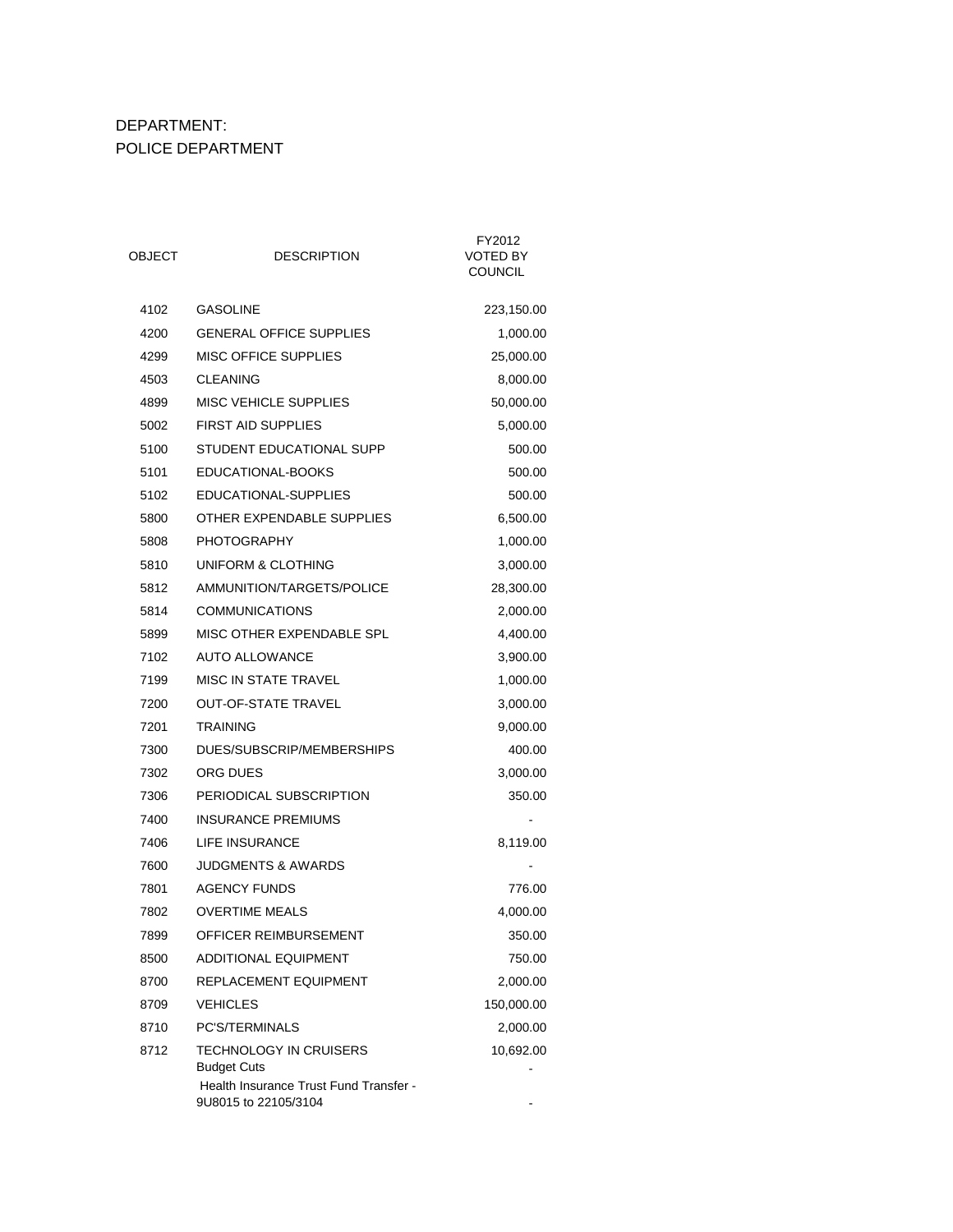# DEPARTMENT: POLICE DEPARTMENT

| <b>OBJECT</b> | <b>DESCRIPTION</b> |          | FY2012<br><b>VOTED BY</b><br><b>COUNCIL</b> |
|---------------|--------------------|----------|---------------------------------------------|
|               |                    | subtotal | 960,576.00                                  |

**TOTAL** 16,800,705.00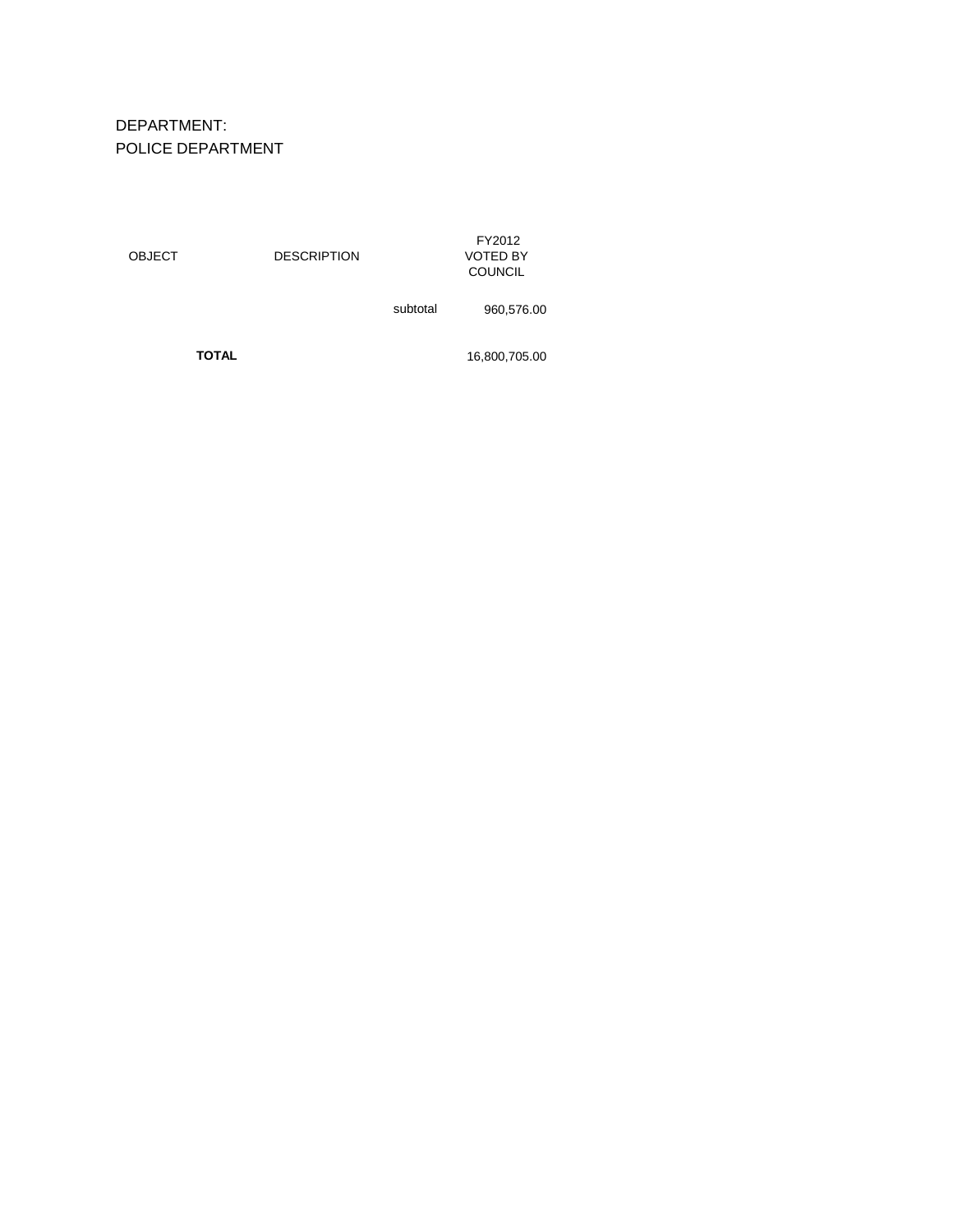# DEPARTMENT: FIRE DEPARTMENT

| OBJECT          | <b>DESCRIPTION</b>                 |          | FY2012<br><b>VOTED BY</b><br><b>COUNCIL</b> |
|-----------------|------------------------------------|----------|---------------------------------------------|
|                 | <b>PERSONAL SERVICES</b>           |          |                                             |
| 0700            | SICK LEAVE BUY BACK                |          | 174,000.00                                  |
| 0701            | ANNUAL SICK LEAVE BUY BCK          |          | 187,000.00                                  |
| 0800            | <b>LONGEVITY</b>                   |          | 861,000.00                                  |
| 0900            | <b>OVERTIME</b>                    |          | 393,012.00                                  |
| 1000            | <b>PAYROLL SALARIES</b>            |          | 12,747,708.00                               |
|                 | <b>GRANT ALLOTMENTS</b>            |          | (534,000.00)                                |
|                 |                                    | subtotal | 13,828,720.00                               |
| <b>EXPENSES</b> |                                    |          |                                             |
| 1902            | IN SERVICE TRAINING                |          | 35,000.00                                   |
| 1905            | UNIFORM ALLOWANCE                  |          | 95,000.00                                   |
| 1907            | UNIFORM MAINT. ALLOWANCE           |          | 90,000.00                                   |
| 2400            | <b>GEN REPAIR/MAINT OUTSIDE</b>    |          | 5,000.00                                    |
| 2402            | <b>BUILDING R&amp;M</b>            |          | 100,000.00                                  |
| 2405            | <b>HVAC REPAIR &amp; MAINT.</b>    |          | 6,000.00                                    |
| 2409            | <b>VEHICLES R&amp;M</b>            |          | 60,000.00                                   |
| 2600            | <b>COMMUNICATION SVS R&amp;M</b>   |          | 40,000.00                                   |
| 2704            | <b>COMPUTER EQUIP HARDWARE</b>     |          | 15,000.00                                   |
| 2706            | <b>VEHICULAR RENTAL/LEASE</b>      |          | 375,000.00                                  |
| 2707            | COMMUNICA.EQUIPMENT                |          | 32,685.00                                   |
| 3003            | <b>LEGAL FEES</b>                  |          | 5,000.00                                    |
| 3100            | OUTSDE PROF/TECH-MEDICAL           |          | 1,000.00                                    |
| 3102            | <b>EMPLOYEE PHYSICALS</b>          |          | 15,000.00                                   |
| 3103            | DOCTOR/DENTIST SERVICES            |          | 55,000.00                                   |
| 3104            | <b>HOSPITAL &amp; CLINIC</b>       |          | 90,000.00                                   |
| 3105            | <b>PHARMACY</b>                    |          | 10,000.00                                   |
| 3106            | <b>NURSING SERVICES</b>            |          | 500.00                                      |
| 3107            | PHYSICAL THERAPY SERVICES          |          | 29,000.00                                   |
| 3115            | <b>REIMB MED/POLICE &amp; FIRE</b> |          | 500.00                                      |
| 3116            | REIMB RETIREE CO-PAY MED.          |          | 6,000.00                                    |
| 3200            | <b>OUTSIDE TUITION</b>             |          | 90,000.00                                   |
| 3400            | <b>ADVERTISING</b>                 |          | 2,000.00                                    |
| 3405            | <b>TELEPHONE / INTERNET</b>        |          | 44,000.00                                   |
| 3409            | <b>COMMUNICATION IMPROVEMENT</b>   |          | 10,000.00                                   |
| 3411            | <b>COMPUTER SOFTWARE</b>           |          | 10,000.00                                   |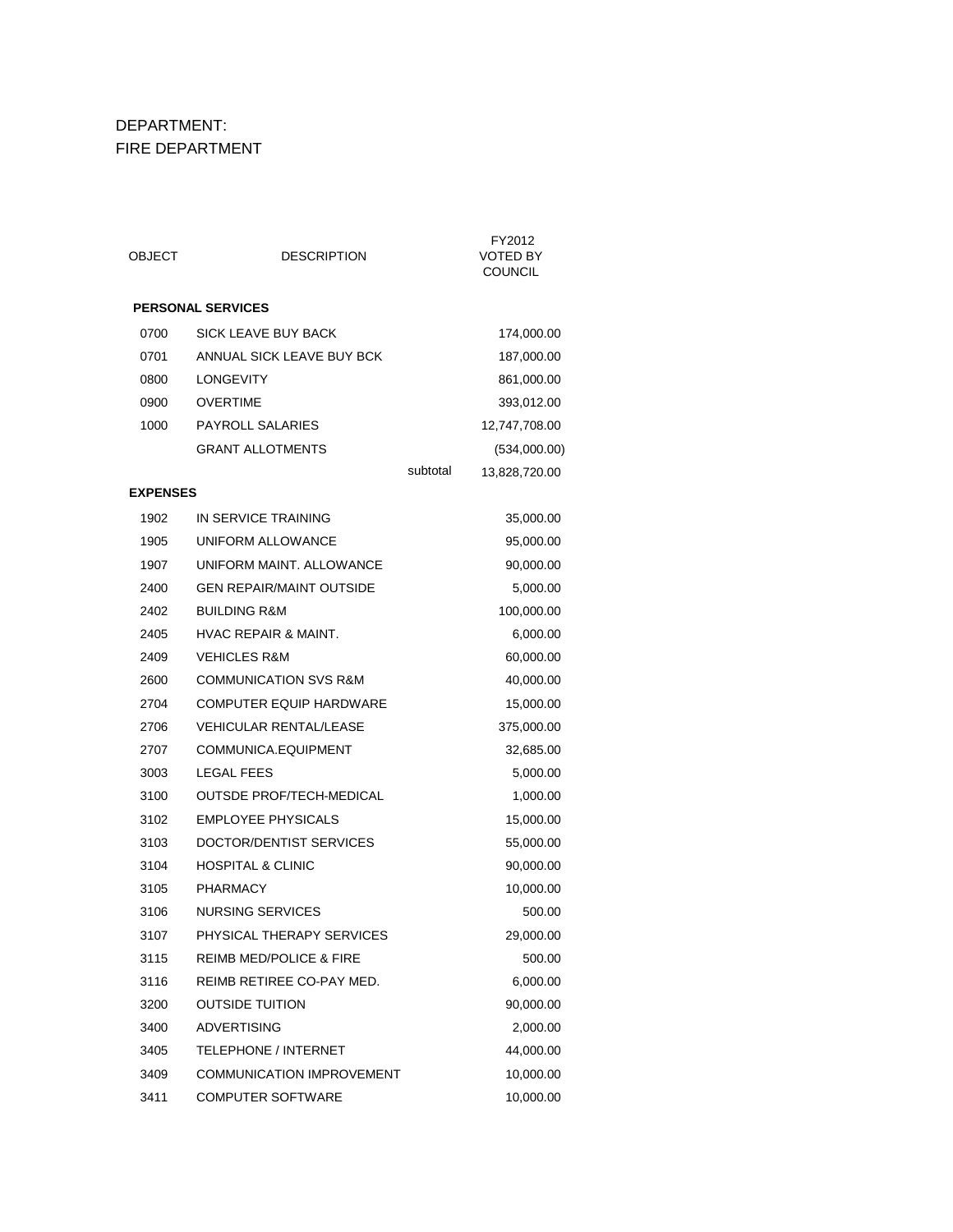# DEPARTMENT: FIRE DEPARTMENT

| OBJECT | <b>DESCRIPTION</b>                   | FY2012<br><b>VOTED BY</b><br><b>COUNCIL</b> |
|--------|--------------------------------------|---------------------------------------------|
| 4101   | <b>DIESEL FUEL</b>                   | 76,000.00                                   |
| 4102   | <b>GASOLINE</b>                      | 21,000.00                                   |
| 4200   | <b>GENERAL OFFICE SUPPLIES</b>       | 14,000.00                                   |
| 4204   | <b>PRINTING SERVICES</b>             | 1,000.00                                    |
| 4500   | <b>CUSTD &amp; HSEKPPNG SUPPLIES</b> | 10,000.00                                   |
| 4800   | <b>VEHICULAR SUPPLIES</b>            | 45,000.00                                   |
| 5000   | <b>MEDICAL &amp; SURGICAL SUPP.</b>  | 60,000.00                                   |
| 5003   | <b>OUTSIDE PROFESSIONAL</b>          | 38,000.00                                   |
| 5800   | OTHER EXPENDABLE SUPPLIES            | 2,000.00                                    |
| 5804   | <b>FIREFIGHTING SUPPLIES</b>         | 50,000.00                                   |
| 5810   | PERSONAL PROTECTION EQUIPMENT        | 90,000.00                                   |
| 6900   | INTERGOVERNMENT MUTUAL AID DUE       | 6,100.00                                    |
| 7100   | <b>IN-STATE TRAVEL</b>               | 500.00                                      |
| 7102   | <b>AUTO ALLOWANCE</b>                | 7,800.00                                    |
| 7200   | <b>OUT-OF-STATE TRAVEL</b>           | 500.00                                      |
| 7300   | DUES/SUBSCRIP/MEMBERSHIPS            | 3,000.00                                    |
| 7301   | ORG CONFERENCE                       | 800.00                                      |
| 7400   | <b>INSURANCE PREMIUMS</b>            | 12,000.00                                   |
| 7800   | OTHERWISE UNCLASSIFIED               | 500.00                                      |
| 7802   | <b>OVERTIME MEALS</b>                | 2,000.00                                    |
| 8500   | <b>ADDITIONAL EQUIPMENT</b>          | 2,000.00                                    |
| 8700   | REPLACEMENT EQUIPMENT                | 3,000.00                                    |
| 9510   | <b>TRANSFER ACCOUNT</b>              |                                             |
|        | subtotal                             | 1,666,885.00                                |
|        |                                      |                                             |

**TOTALS 15,495,605.00**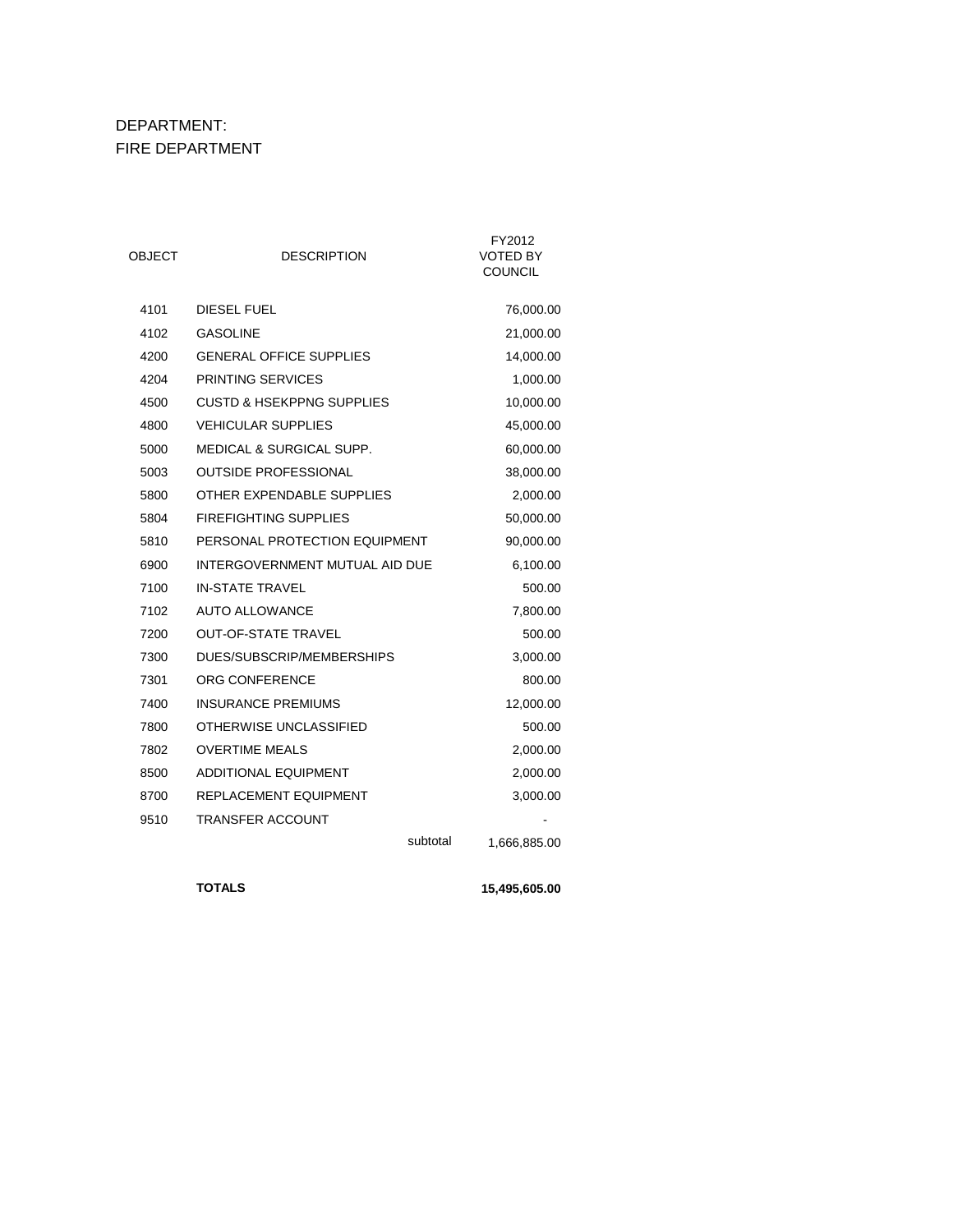#### DEPARTMENT: STREET LIGHTING ELECTRICAL

| OBJECT          | <b>DESCRIPTION</b>                | FY2012<br>VOTED BY<br><b>COUNCIL</b> |
|-----------------|-----------------------------------|--------------------------------------|
| <b>EXPENSES</b> |                                   |                                      |
| 2104            | <b>STREET LIGHTS</b>              | 1,145,391.00                         |
| 2412            | PLANT OP./MAINT.SVC.CONTR         | 93,600.00                            |
| 2600            | OUTSIDE SVS R&M/OTHER             | 13,000.00                            |
| 2606            | <b>TRAFFIC CONTROL PARTS</b>      |                                      |
| 2607            | <b>TRAFFIC CONTROL REPAIRS</b>    | 40,019.00                            |
| 4304            | <b>HARDWARE R&amp;M SUPPLIES</b>  |                                      |
| 5811            | ELECTRICAL SUPPLIES               |                                      |
| 8410            | <b>Traffic Light Improvements</b> |                                      |
| 8500            | <b>ADDITIONAL EQUIPMENT</b>       |                                      |
|                 | TOTALS                            | 1,292,010.00                         |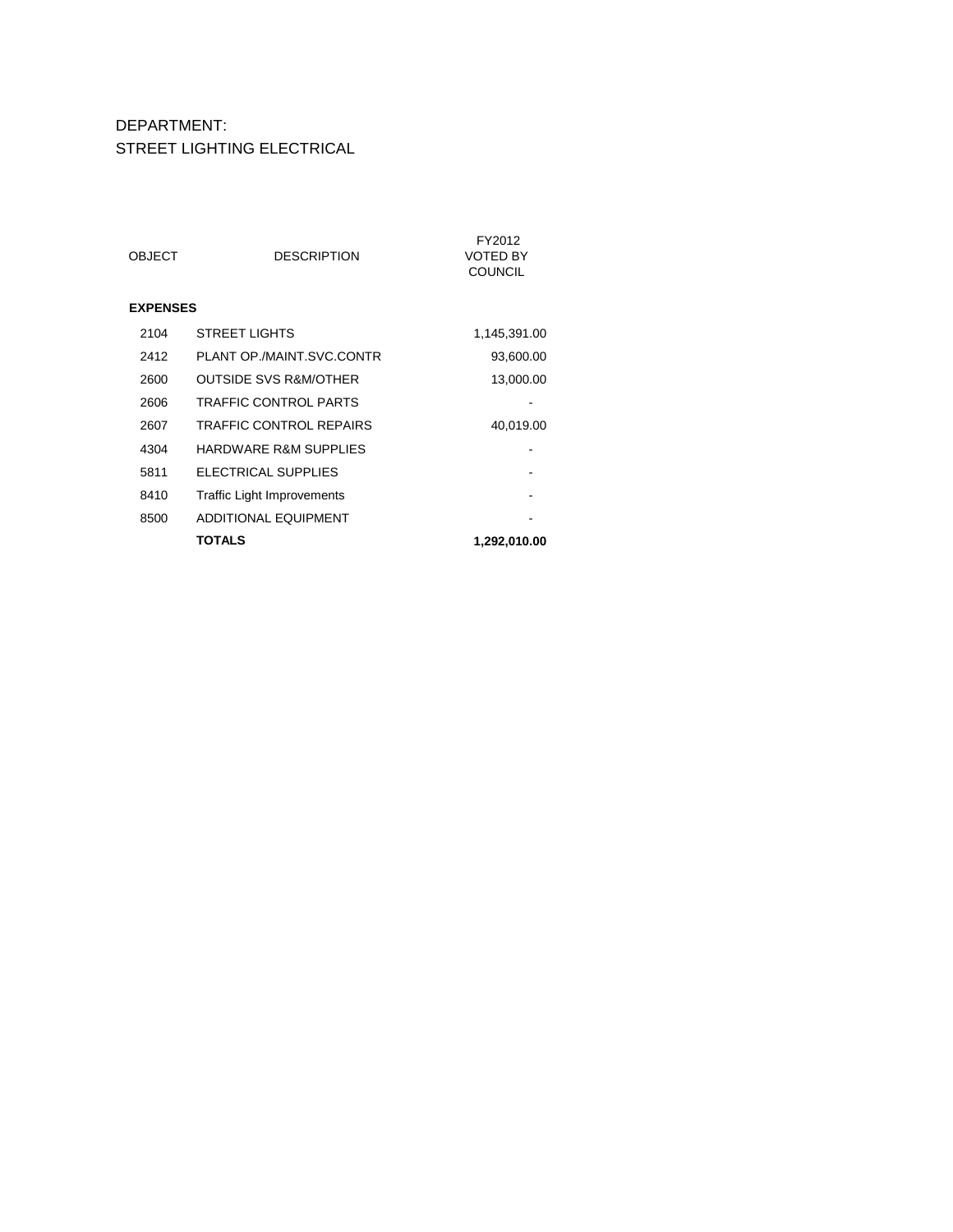### DEPARTMENT: EMERGENCY MANAGEMENT

| <b>OBJECT</b>   | <b>DESCRIPTION</b>             |          | FY2012<br><b>VOTED BY</b><br><b>COUNCIL</b> |
|-----------------|--------------------------------|----------|---------------------------------------------|
|                 | <b>PERSONAL SERVICES</b>       |          |                                             |
| 0700            | SICK I FAVE BUY BACK           |          |                                             |
| 0701            | ANNUAL SICK BUY BACK           |          |                                             |
| 0800            | <b>I ONGEVITY</b>              |          |                                             |
| 0900            | <b>OVERTIME</b>                |          | 8,765.00                                    |
| 1000            | <b>PAYROLL SALARIES</b>        |          | 25,000.00                                   |
|                 |                                | subtotal | 33,765.00                                   |
| <b>EXPENSES</b> |                                |          |                                             |
| 3499            | MISC OUTSD COMMUN/MEDIA        |          |                                             |
| 4200            | <b>GENERAL OFFICE SUPPLIES</b> |          | 2,000.00                                    |
| 7800            | OTHERWISE UNCLASSIFIED         |          | 1,000.00                                    |
|                 |                                | subtotal | 3,000.00                                    |
|                 |                                |          |                                             |
|                 | <b>TOTALS</b>                  |          | 36,765.00                                   |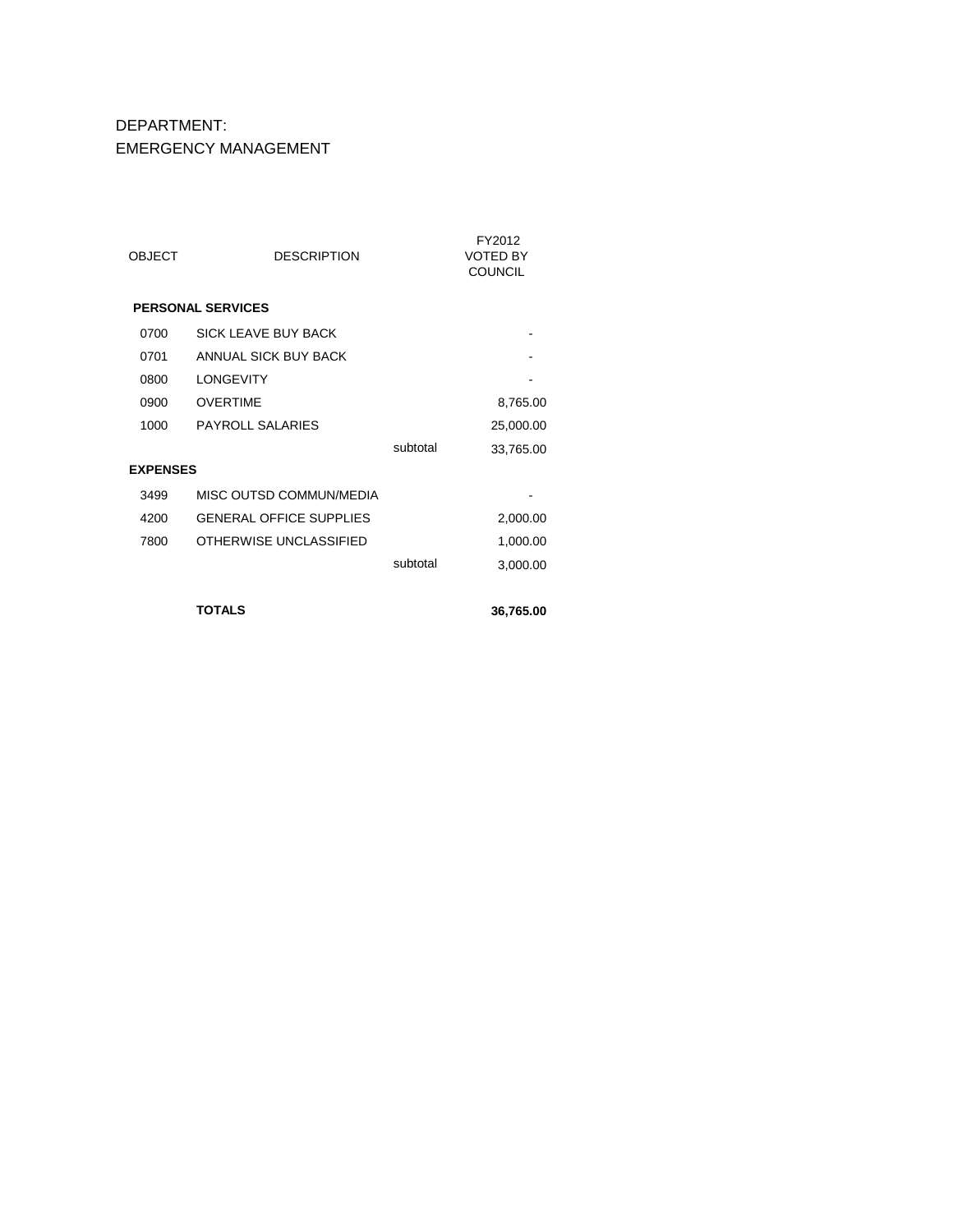DEPARTMENT: HARBORMASTER

| OBJECT          | <b>DESCRIPTION</b>                | FY2012<br><b>VOTED BY</b><br><b>COUNCIL</b> |
|-----------------|-----------------------------------|---------------------------------------------|
|                 | <b>PERSONAL SERVICES</b>          |                                             |
| 1000            | <b>PAYROLL SALARIES</b>           | 3,900.00                                    |
|                 | subtotal                          | 3,900.00                                    |
| <b>EXPENSES</b> |                                   |                                             |
| 2400            | <b>GEN REPAIR/MAINT OUTSIDE</b>   | 2,900.00                                    |
| 3400            | OUTSIDE-COMMUN & MEDIA            | 1,745.00                                    |
| 4100            | <b>ENERGY &amp; FUEL SUPPLIES</b> | 998.00                                      |
| 5800            | OTHER EXPENDABLE SUPPLIES         |                                             |
| 8800            | CAPITAL OUTLAY-IMPROVEMENTS       |                                             |
|                 | subtotal                          | 5,643.00                                    |
|                 |                                   |                                             |
|                 | <b>TOTALS</b>                     | 9,543.00                                    |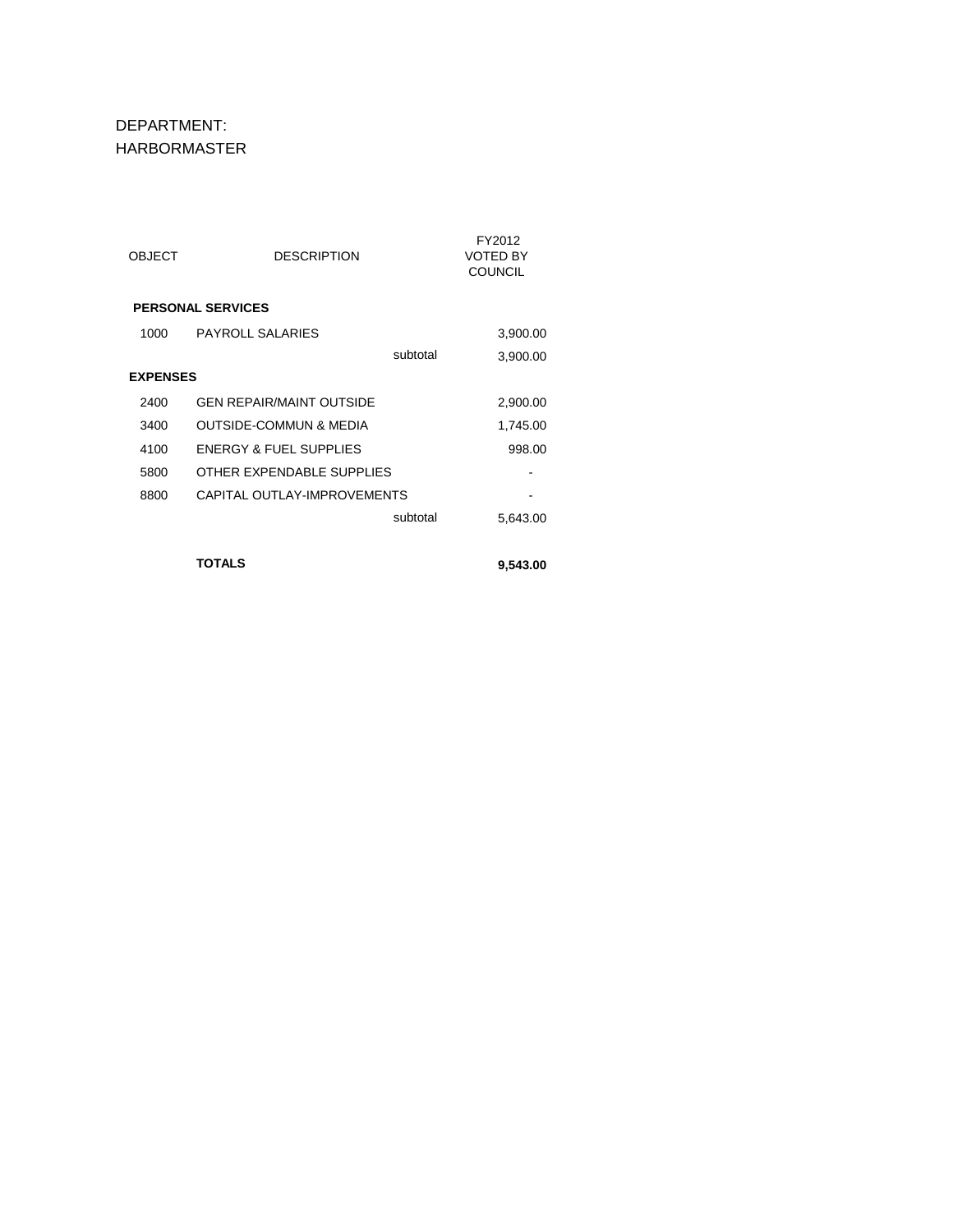### DEPARTMENT: OFFICE OF ANIMAL CONTROL

| <b>OBJECT</b>   | <b>DESCRIPTION</b>                |          | FY2012<br><b>VOTED BY</b><br><b>COUNCIL</b> |
|-----------------|-----------------------------------|----------|---------------------------------------------|
|                 | <b>PERSONAL SERVICES</b>          |          |                                             |
| 0700            | SICK I FAVE BUY BACK              |          |                                             |
| 0701            | ANNUAL SICK BUY BACK              |          | 1,014.00                                    |
| 0800            | <b>LONGEVITY</b>                  |          | 5,798.00                                    |
| 0900            | <b>OVERTIME</b>                   |          | 6,000.00                                    |
| 1000            | <b>PAYROLL SALARIES</b>           |          | 53,844.00                                   |
|                 |                                   | subtotal | 66,656.00                                   |
| <b>EXPENSES</b> |                                   |          |                                             |
| 2400            | <b>GEN REPAIR/MAINT OUTSIDE</b>   |          | 200.00                                      |
| 2410            | <b>TIRE/TUBES R&amp;M</b>         |          | 200.00                                      |
| 3100            | <b>OUTSDE PROF/TECH-MEDICAL</b>   |          | 39,922.00                                   |
| 3400            | <b>OUTSIDE-COMMUN &amp; MEDIA</b> |          | 1,500.00                                    |
| 4200            | <b>GENERAL OFFICE SUPPLIES</b>    |          | 700.00                                      |
| 4800            | <b>VEHICULAR SUPPLIES</b>         |          | 1,400.00                                    |
| 4803            | <b>FNGINE REPAIR</b>              |          | 500.00                                      |
| 5800            | OTHER EXPENDABLE SUPPLIES         |          | 800.00                                      |
|                 |                                   | subtotal | 45,222.00                                   |
|                 |                                   |          |                                             |

**TOTALS 111,878.00**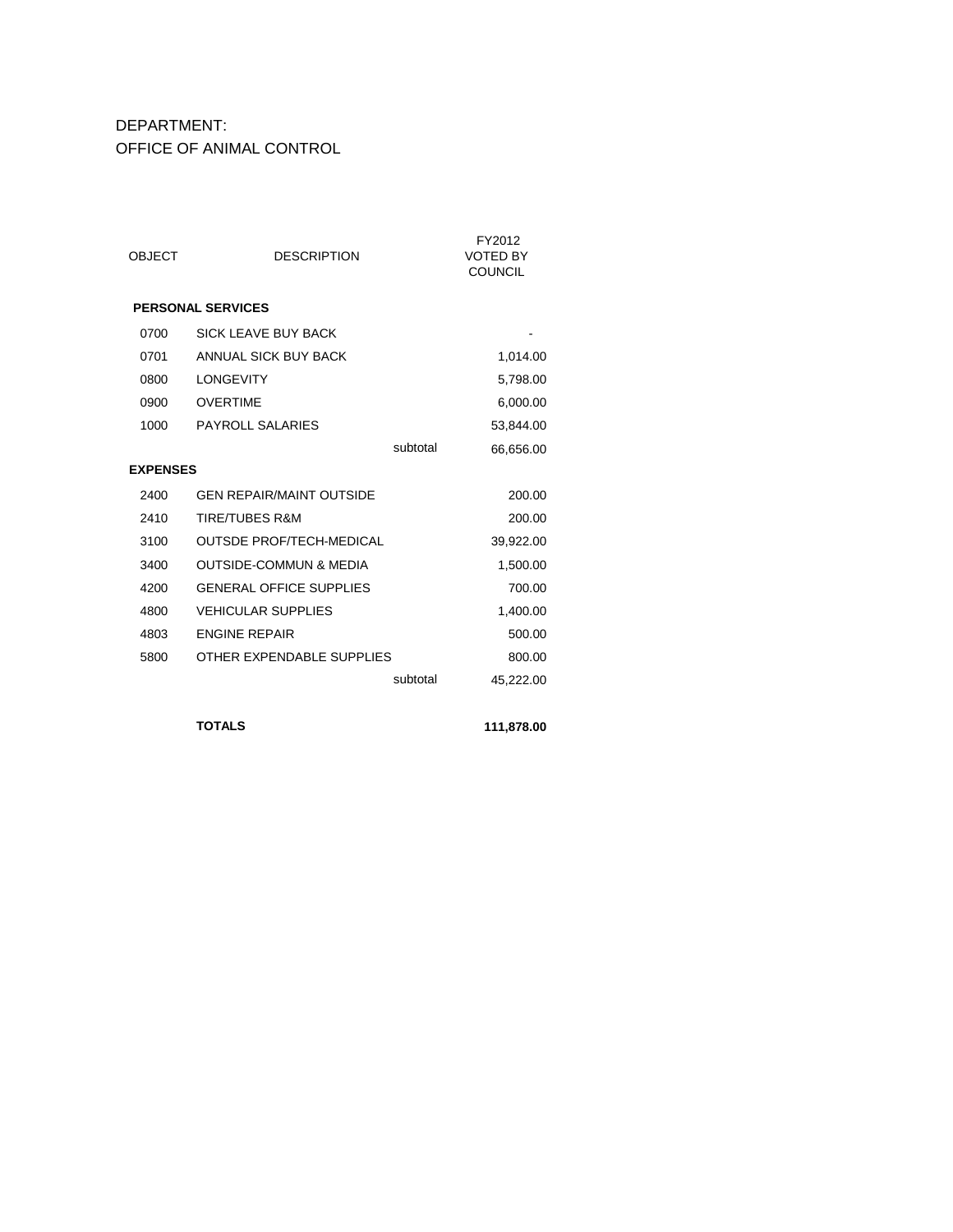# DEPARTMENT: EDUCATION

DESCRIPTION

 FY2012 VOTED BY COUNCIL

 **EXPENSES**

SALARIES & EXPENSES 108,008,655.00

**TOTAL 108,008,655.00**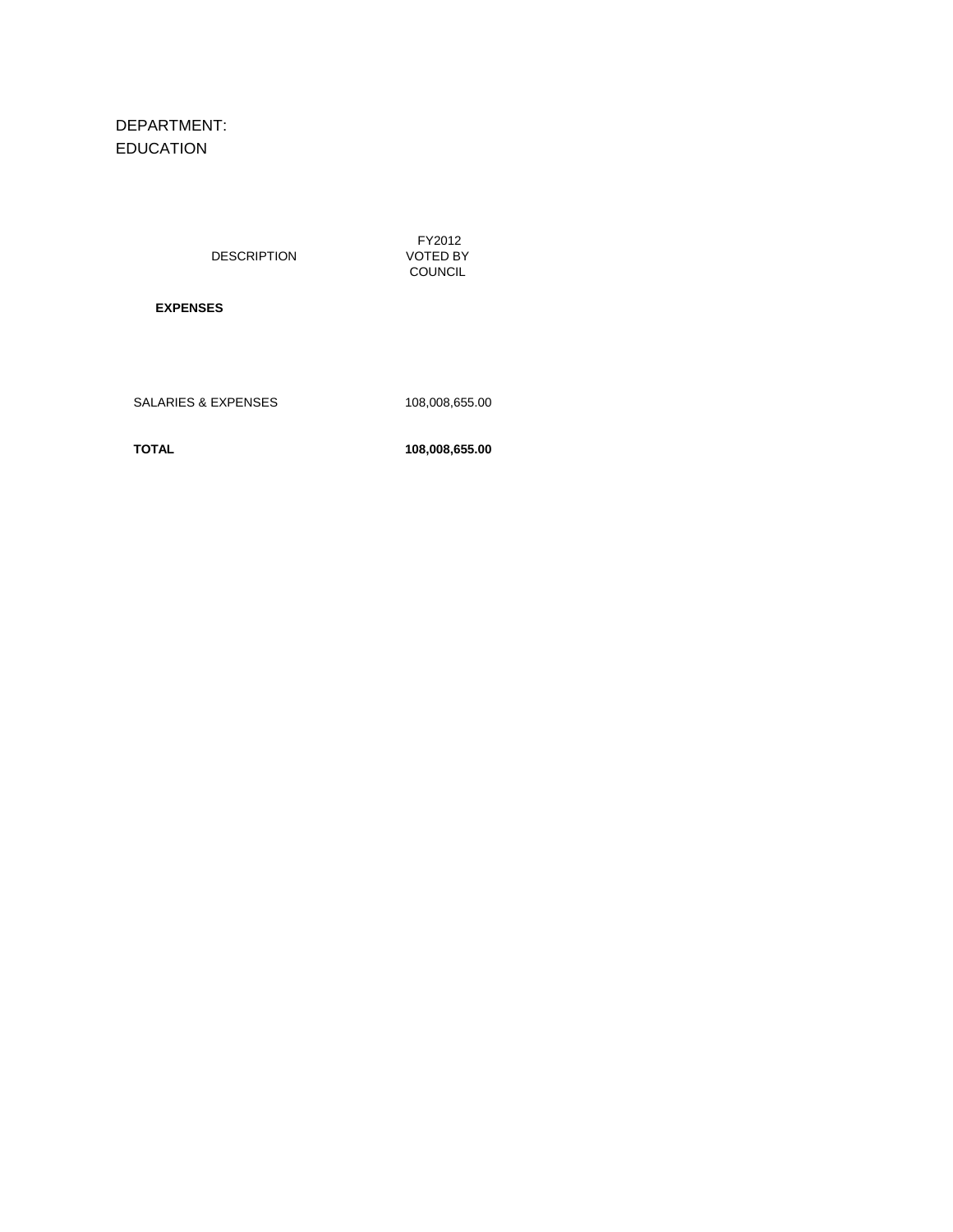## DEPARTMENT: DPW COMBINED

| <b>OBJECT</b>   | <b>DESCRIPTION</b>               |          | FY2012<br><b>VOTED BY</b><br><b>COUNCIL</b> |
|-----------------|----------------------------------|----------|---------------------------------------------|
|                 | <b>PERSONAL SERVICES</b>         |          |                                             |
| 0700            | <b>SICK LEAVE BUY BACK</b>       |          |                                             |
| 0701            | ANNUAL SICK LEAVE BUY BCK        |          | 13,945.32                                   |
| 0800            | <b>LONGEVITY</b>                 |          | 183,035.91                                  |
| 0900            | <b>OVERTIME</b>                  |          | 110,000.00                                  |
| 1000            | PAYROLL SALARIES                 |          | 1,879,875.77                                |
|                 |                                  | subtotal | 2,186,857.00                                |
| <b>EXPENSES</b> |                                  |          |                                             |
| 44005           | <b>ADMINISTRATION</b>            |          | 26,248.00                                   |
| 44025           | <b>FACILITIES</b>                |          | 66,336.00                                   |
| 44045           | MAINTENANCE OF EQUIPMENT         |          | 255,957.78                                  |
| 44065           | <b>HIGHWAY</b>                   |          | 292,300.00                                  |
| 44105           | <b>SANITATION</b>                |          | 4,453,466.00                                |
| 44125           | <b>PARKS &amp; RECREATION</b>    |          | 192,918.22                                  |
| 44145           | <b>STADIUM MAINTENANCE</b>       |          | 9,176.00                                    |
| 44205           | <b>DUTCH ELM</b>                 |          | 9,100.00                                    |
| 44215           | <b>INSECT PEST &amp; CONTROL</b> |          |                                             |
| 44245           | PINE GROVE CEMETERY              |          | 41,928.00                                   |
|                 |                                  | subtotal | 5,347,430.00                                |
|                 | <b>TOTAL</b>                     |          | 7.534.287.00                                |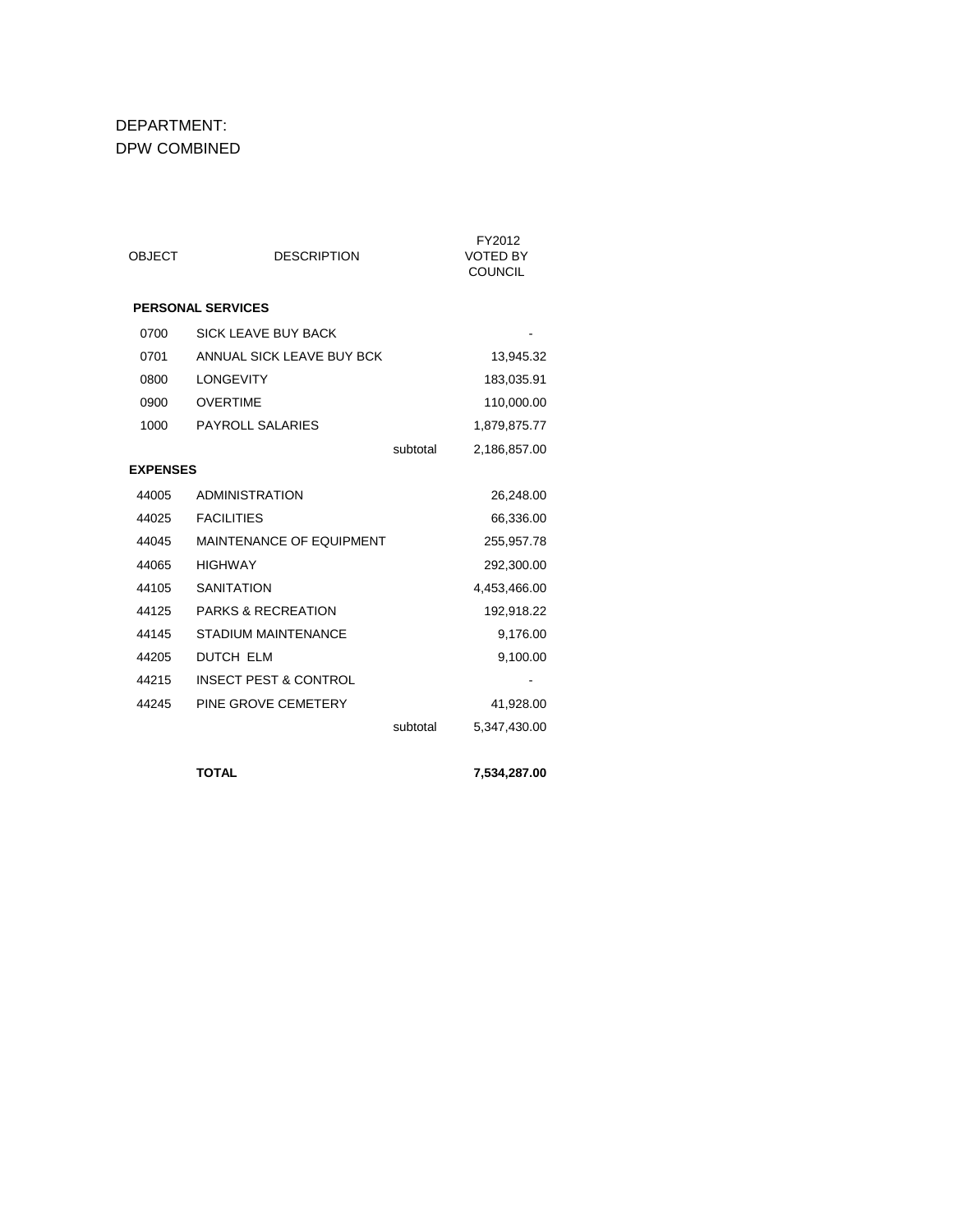DEPARTMENT: SNOW AND ICE

| OBJECT          | <b>DESCRIPTION</b>               |          | FY2012<br>VOTED BY<br><b>COUNCIL</b> |
|-----------------|----------------------------------|----------|--------------------------------------|
|                 | <b>PERSONAL SERVICES</b>         |          |                                      |
| 0900            | <b>OVERTIME</b>                  |          | 160,000.00                           |
| 1000            | <b>PAYROLL SALARIES</b>          |          | 498,816.00                           |
|                 |                                  | subtotal | 658,816.00                           |
| <b>EXPENSES</b> |                                  |          |                                      |
| 2904            | <b>OUTSIDE SNOW REMOVAL SERV</b> |          | 69,345.00                            |
| 3800            | <b>OUTSDE-OTHER PURCH SERV.</b>  |          | 1,000.00                             |
| 5499            | MISC DPW HIGHWAY SUPPLIES        |          | 51,000.00                            |
| 7800            | OTHERWISE UNCLASSIFIED           |          | 5,001.00                             |
|                 |                                  | subtotal | 126,346.00                           |
|                 |                                  |          |                                      |
|                 | TOTAL                            |          | 785,162.00                           |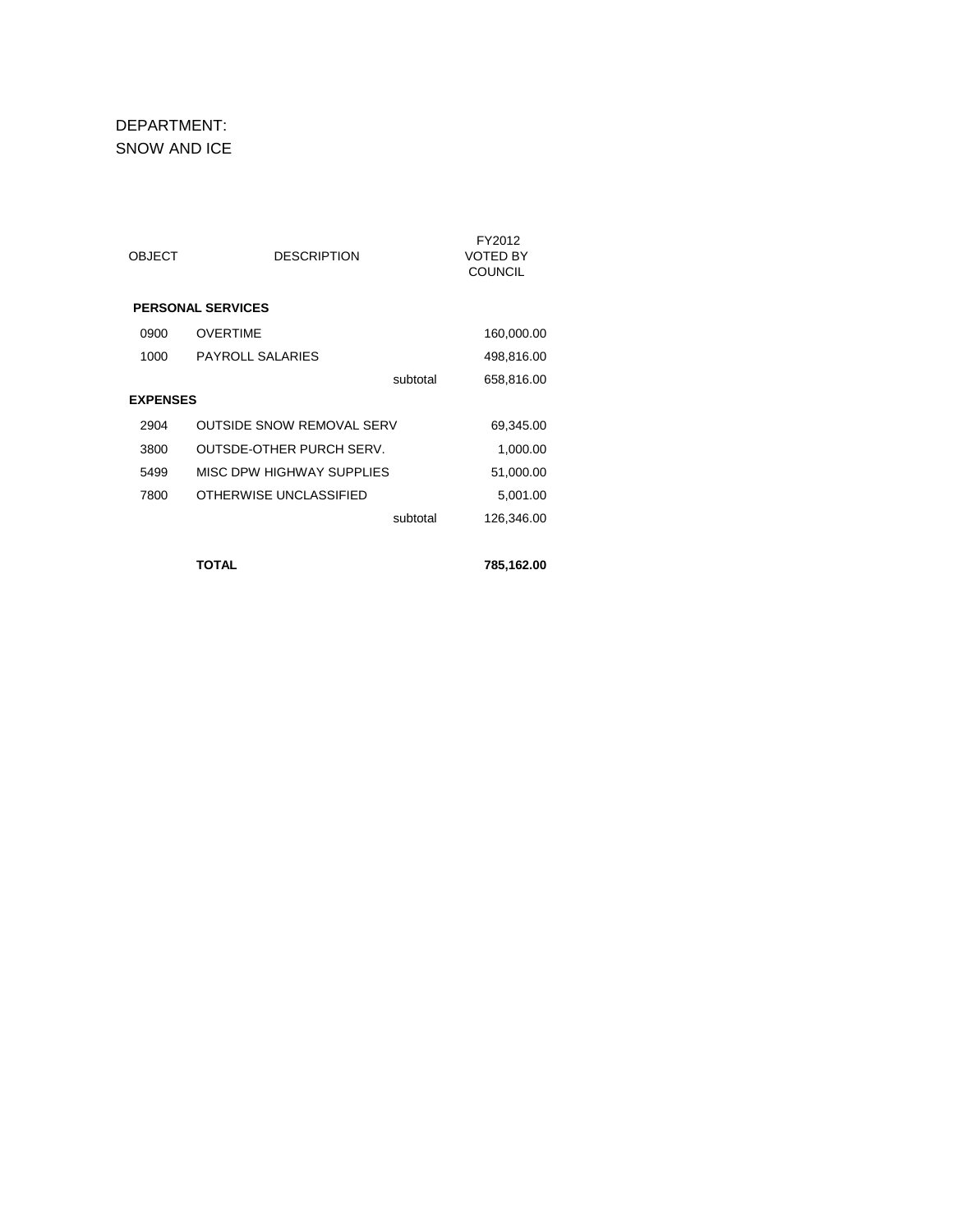DEPARTMENT: ABANDONED VEHICLES

| OBJECT          | <b>DESCRIPTION</b>              |          | FY2012<br><b>VOTED BY</b><br><b>COUNCIL</b> |
|-----------------|---------------------------------|----------|---------------------------------------------|
|                 | <b>PERSONAL SERVICES</b>        |          |                                             |
| 0700            | SICK I FAVE BUY BACK            |          |                                             |
| 0701            | ANNUAL SICK BUY BACK            |          | 596.00                                      |
| 0800            | <b>LONGEVITY</b>                |          | 3,098.00                                    |
| 0900            | <b>OVERTIME</b>                 |          |                                             |
| 1000            | <b>PAYROLL SALARIES</b>         |          | 30,979.00                                   |
|                 |                                 | subtotal | 34,673.00                                   |
| <b>EXPENSES</b> |                                 |          |                                             |
| 2100            | <b>OUTSIDE-ENERGY UTILITIES</b> |          | 4,000.00                                    |
| 2400            | <b>GEN REPAIR/MAINT OUTSIDE</b> |          | 100.00                                      |
| 2700            | RENT & LEASE                    |          | 100.00                                      |
| 2799            | <b>MISC RENT/LEASE</b>          |          | 1,442.00                                    |
| 2900            | OTHER-OTHER PROPERTY SVS        |          |                                             |
| 4600            | SUPPLIES-GROUNDSKEEPING         |          | 70.00                                       |
| 5300            | PUBLIC SERVICE SUPPLIES         |          |                                             |
|                 |                                 | subtotal | 5,712.00                                    |

**TOTAL 40,385.00**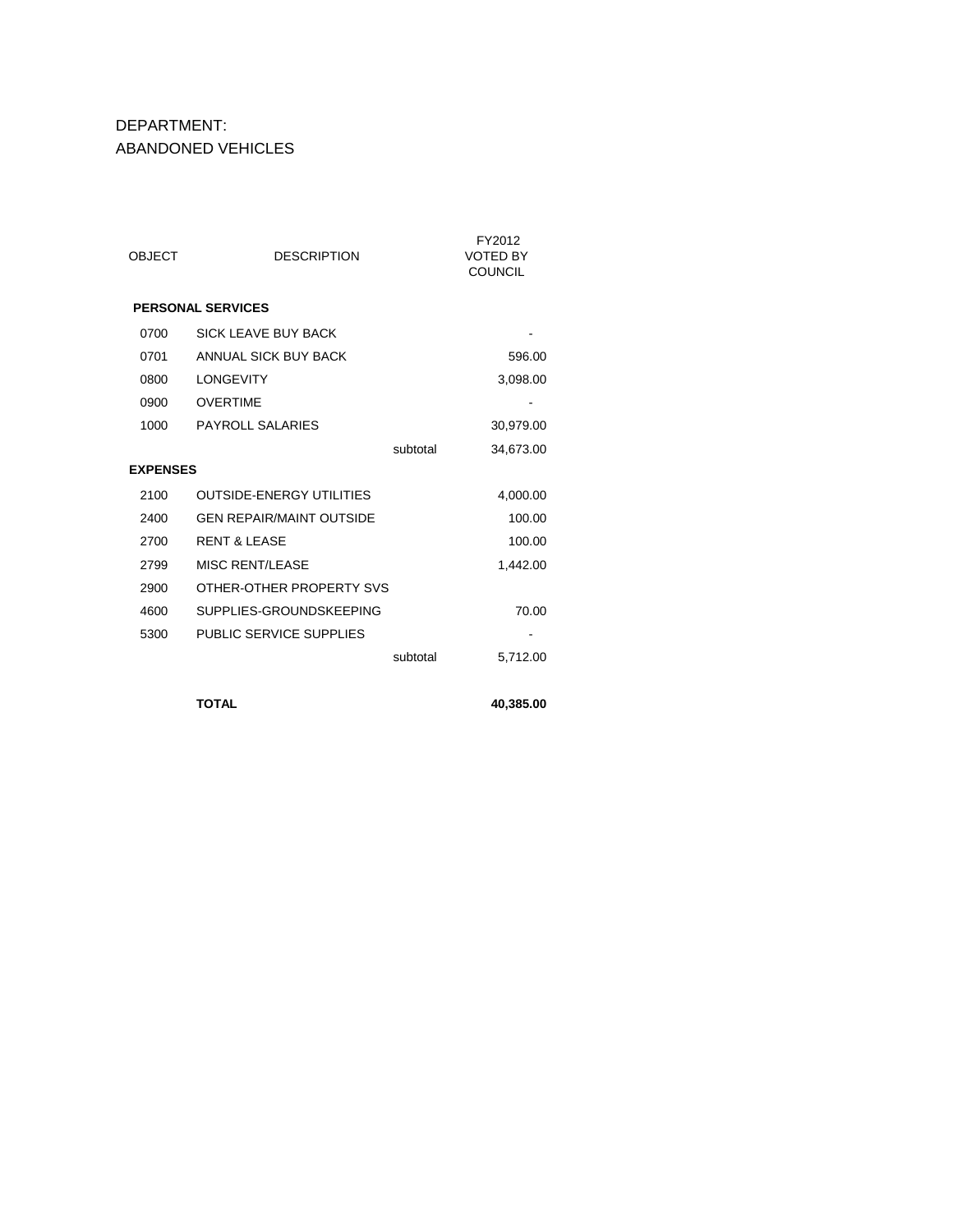# DEPARTMENT: PARKING DEPARTMENT

| OBJECT          | <b>DESCRIPTION</b>                | FY2012<br><b>VOTED BY</b><br><b>COUNCIL</b> |
|-----------------|-----------------------------------|---------------------------------------------|
|                 | <b>PERSONAL SERVICES</b>          |                                             |
| 0700            | <b>SICK LEAVE BUY BACK</b>        |                                             |
| 0701            | ANNUAL SICK LEAVE BUY BCK         | 6,296.00                                    |
| 0800            | <b>LONGEVITY</b>                  | 37,979.00                                   |
| 0900            | <b>OVERTIME</b>                   |                                             |
| 1000            | <b>PAYROLL SALARIES</b>           | 571,010.00                                  |
|                 | subtotal                          | 615,285.00                                  |
| <b>EXPENSES</b> |                                   |                                             |
| 2100            | <b>OUTSIDE-ENERGY UTILITIES</b>   | 10,289.00                                   |
| 2400            | <b>GEN REPAIR/MAINT OUTSIDE</b>   | 5,000.00                                    |
| 2700            | <b>RENT &amp; LEASE</b>           | 1,200.00                                    |
| 3000            | <b>OUTSDE PROF/TECH-GENERAL</b>   | 78,000.00                                   |
| 3100            | <b>OUTSDE PROF/TECH-MEDICAL</b>   | 300.00                                      |
| 3400            | <b>OUTSIDE-COMMUN &amp; MEDIA</b> | 1,500.00                                    |
| 4102            | <b>GASOLINE</b>                   | 10,000.00                                   |
| 4200            | <b>GENERAL OFFICE SUPPLIES</b>    | 3,041.00                                    |
| 4600            | SUPPLIES-GROUNDSKEEPING           | 250.00                                      |
| 4800            | <b>VEHICULAR SUPPLIES</b>         | 1,700.00                                    |
| 5800            | OTHER EXPENDABLE SUPPLIES         | 500.00                                      |
| 7102            | <b>AUTO ALLOWANCE</b>             | 7,800.00                                    |
| 7300            | DUES/SUBSCRIP/MEMBERSHIPS         | 400.00                                      |
| 7800            | OTHERWISE UNCLASSIFIED            | 1,500.00                                    |
| 8700            | REPLACEMENT EQUIPMENT             | 1,800.00                                    |
|                 | subtotal                          | 123,280.00                                  |

**TOTAL 738,565.00**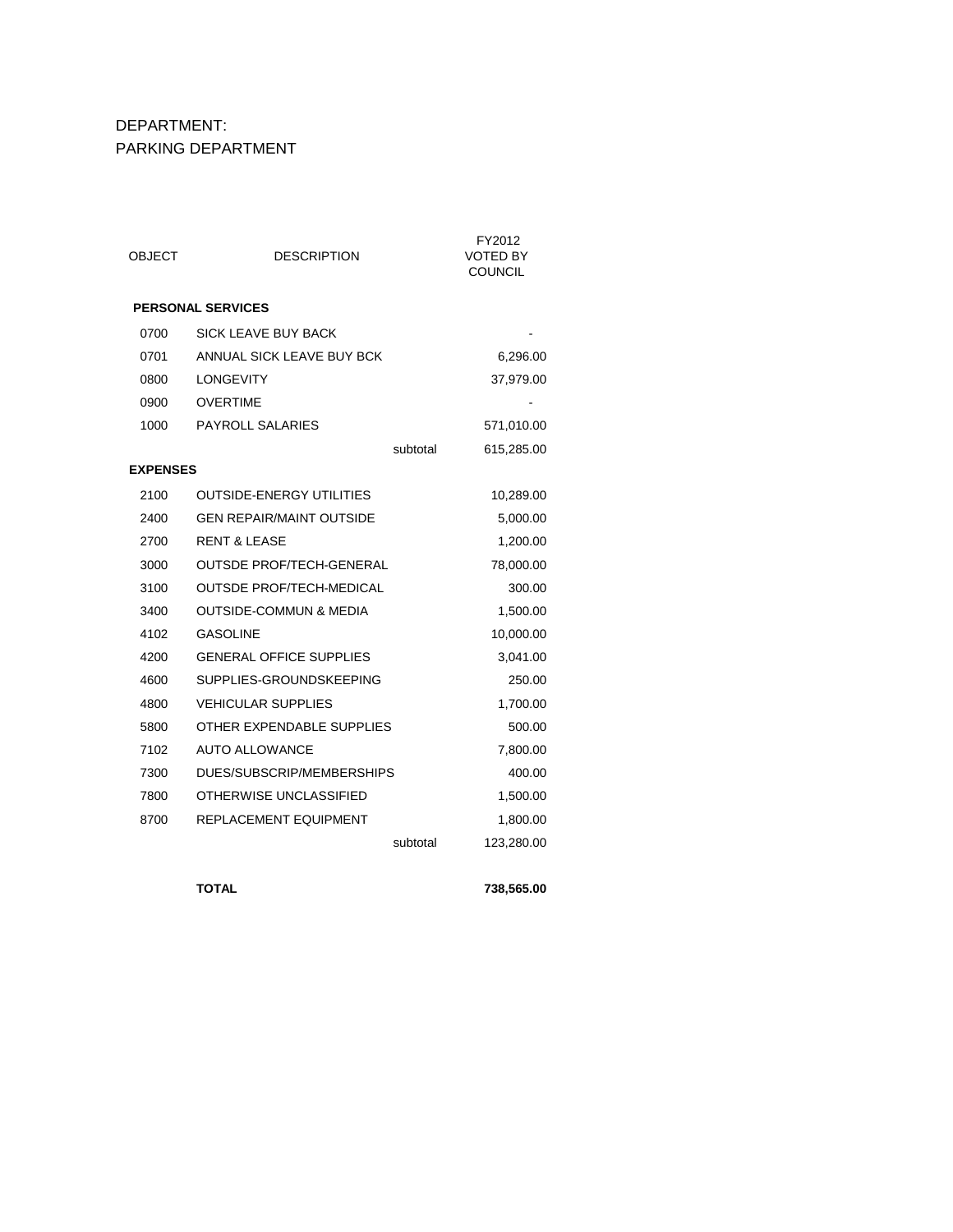DEPARTMENT: COUNCIL ON AGING

| <b>OBJECT</b>   | <b>DESCRIPTION</b>                |          | FY2012<br>VOTED BY<br><b>COUNCIL</b> |
|-----------------|-----------------------------------|----------|--------------------------------------|
|                 | <b>PERSONAL SERVICES</b>          |          |                                      |
| 1000            | <b>PAYROLL SALARIES</b>           |          |                                      |
|                 |                                   | subtotal |                                      |
| <b>EXPENSES</b> |                                   |          |                                      |
| 3400            | <b>OUTSIDE-COMMUN &amp; MEDIA</b> |          | 18,273.00                            |
| 3890            | <b>OPERATION SENIOR CENTER</b>    |          | 102,886.00                           |
| 7800            | HOME DELIVERED MEALS              |          | 13,000.00                            |
|                 |                                   | subtotal | 134,159.00                           |
|                 |                                   |          |                                      |
|                 | TOTALS                            |          | 134,159.00                           |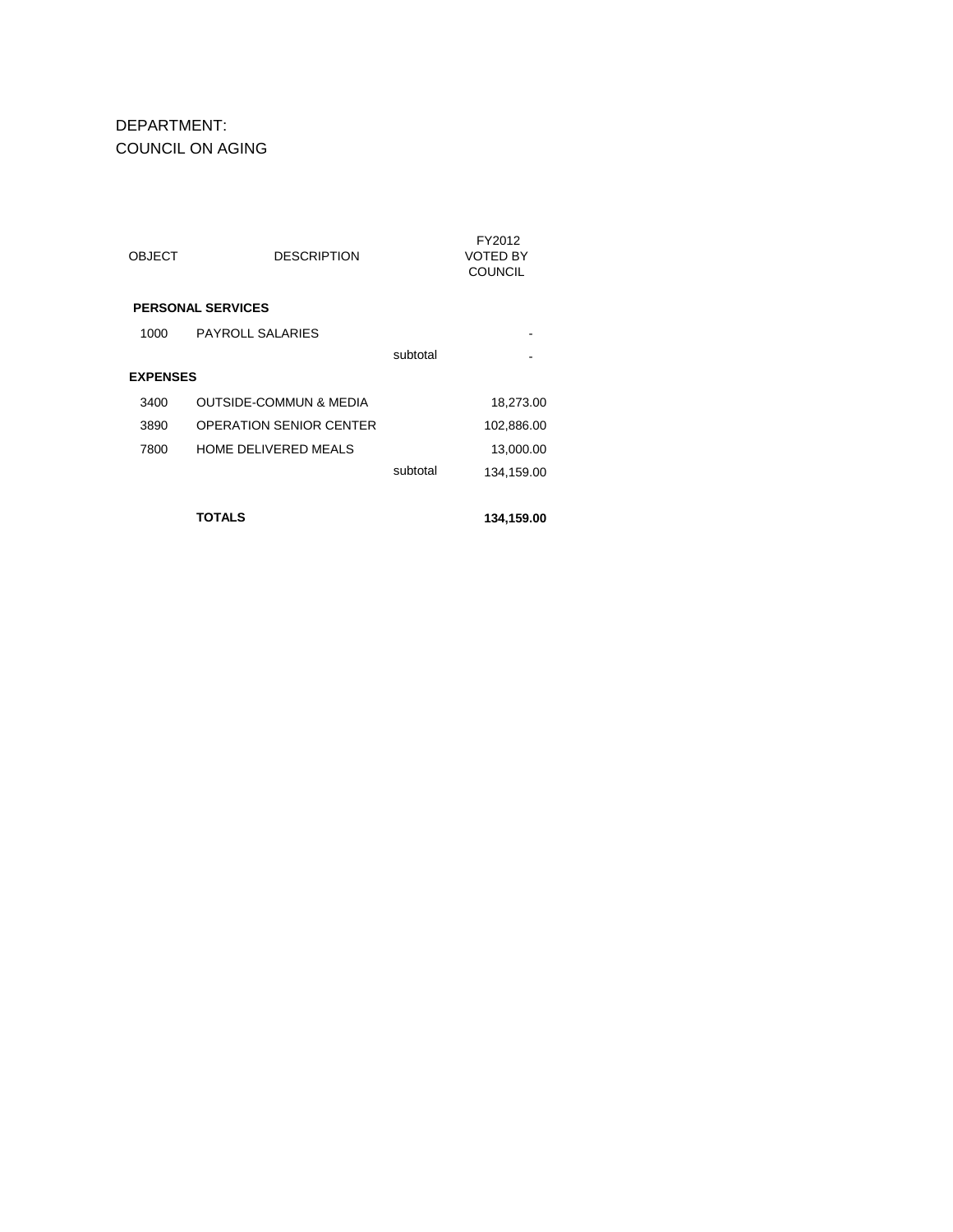# DEPARTMENT: DEPARTMENT OF VETERANS' SERVICES

| OBJECT          | <b>DESCRIPTION</b>                |          | FY2012<br><b>VOTED BY</b><br><b>COUNCIL</b> |
|-----------------|-----------------------------------|----------|---------------------------------------------|
|                 | <b>PERSONAL SERVICES</b>          |          |                                             |
| 0700            | SICK LEAVE BUY BACK               |          |                                             |
| 0701            | ANNUAL SICK BUY BACK              |          | 2,755.00                                    |
| 0800            | LONGEVITY                         |          | 12,609.00                                   |
| 0900            | <b>OVERTIME</b>                   |          |                                             |
| 1000            | <b>PAYROLL SALARIES</b>           |          | 172,287.00                                  |
|                 | 65824/7700 VETERANS' BENEFITS     |          | 773,102.00                                  |
|                 | 65815/7700 VETERANS BENEFITS      |          |                                             |
| 7700            | <b>VETERANS' BENEFITS</b>         |          |                                             |
|                 |                                   | subtotal | 960,753.00                                  |
| <b>EXPENSES</b> |                                   |          |                                             |
| 2400            | <b>GEN REPAIR/MAINT OUTSIDE</b>   |          |                                             |
| 3103            | DOCTOR/DENTIST SERVICES           |          |                                             |
| 3104            | <b>HOSPITAL &amp; CLINIC</b>      |          |                                             |
| 3105            | <b>PHARMACY</b>                   |          |                                             |
| 3108            | <b>HEARING SERVICES</b>           |          |                                             |
| 3400            | <b>OUTSIDE-COMMUN &amp; MEDIA</b> |          |                                             |
| 3500            | <b>OUTSIDE-RECREATIONAL</b>       |          | 7,654.00                                    |
| 3800            | OUTSDE-OTHER PURCH SERV.          |          | 4,121.00                                    |
| 4200            | <b>GENERAL OFFICE SUPPLIES</b>    |          | $\qquad \qquad \blacksquare$                |
| 4600            | SUPPLIES-GROUNDSKEEPING           |          | 5,855.00                                    |
| 7100            | <b>IN-STATE TRAVEL</b>            |          |                                             |
| 7102            | <b>AUTO ALLOWANCE</b>             |          | 7,800.00                                    |
| 7300            | DUES/SUBSCRIP/MEMBERSHIPS         |          |                                             |
|                 |                                   | subtotal | 25,430.00                                   |
|                 | TOTAL                             |          | 986,183.00                                  |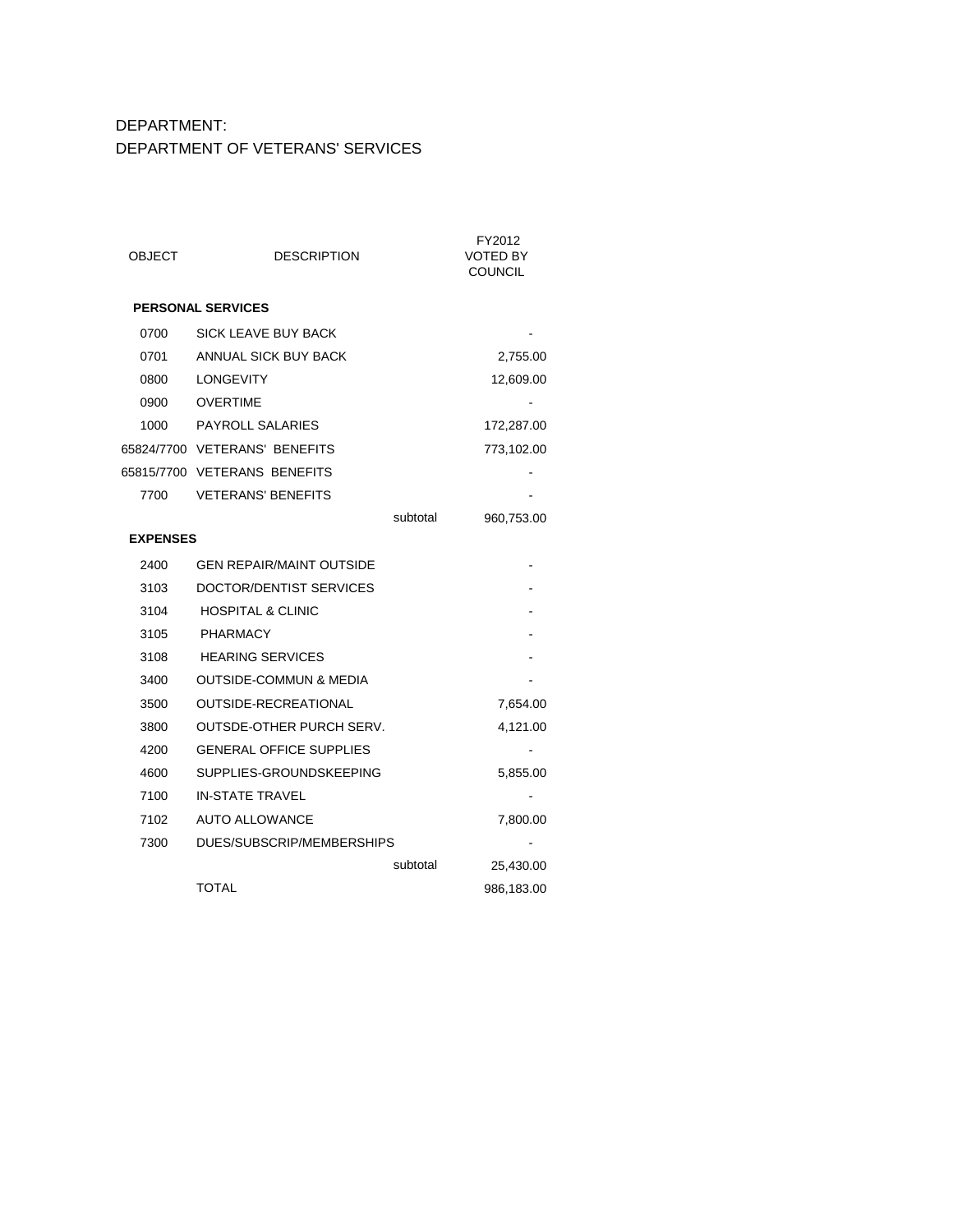DEPARTMENT: LIBRARY

| <b>OBJECT</b>   | <b>DESCRIPTION</b>                |          | FY2012<br><b>VOTED BY</b><br><b>COUNCIL</b> |
|-----------------|-----------------------------------|----------|---------------------------------------------|
|                 | <b>PERSONAL SERVICES</b>          |          |                                             |
| 0700            | <b>SICK TIME BUY BACK/RETIRE</b>  |          |                                             |
| 0701            | ANNUAL SICK BUY BACK              |          | 900.00                                      |
| 0800            | <b>LONGEVITY</b>                  |          | 45,898.54                                   |
| 0900            | <b>OVERTIME</b>                   |          | 5,835.20                                    |
| 1000            | <b>PAYROLL SALARIES</b>           |          | 766,652.44                                  |
|                 |                                   | subtotal | 819,286.18                                  |
| <b>EXPENSES</b> |                                   |          |                                             |
| 1905            | UNIFORM ALLOWANCE                 |          |                                             |
| 2400            | <b>REPAIR &amp; MAINTENANCE</b>   |          |                                             |
| 2602            | <b>COMPUTER EQUIPMENT R&amp;M</b> |          | 58,451.00                                   |
| 3403            | <b>POSTAGE</b>                    |          |                                             |
| 3411            | <b>COMPUTER SOFTWARE</b>          |          |                                             |
| 4200            | <b>GENERAL OFFICE SUPPLIES</b>    |          |                                             |
| 5303            | <b>AUDIO VISUAL TAPES</b>         |          |                                             |
| 5304            | <b>LIBRARY BOOKS</b>              |          | 13,967.82                                   |
| 5305            | <b>PERIODICALS</b>                |          | 10,000.00                                   |
| 5807            | <b>LIBRARY SUPPLIES</b>           |          |                                             |
| 7102            | <b>AUTO ALLOWANCE</b>             |          | 3,900.00                                    |
| 8802            | Repairs to Branch Library         |          |                                             |
|                 |                                   | subtotal | 86,318.82                                   |
|                 | <b>TOTAL</b>                      |          | 905,605.00                                  |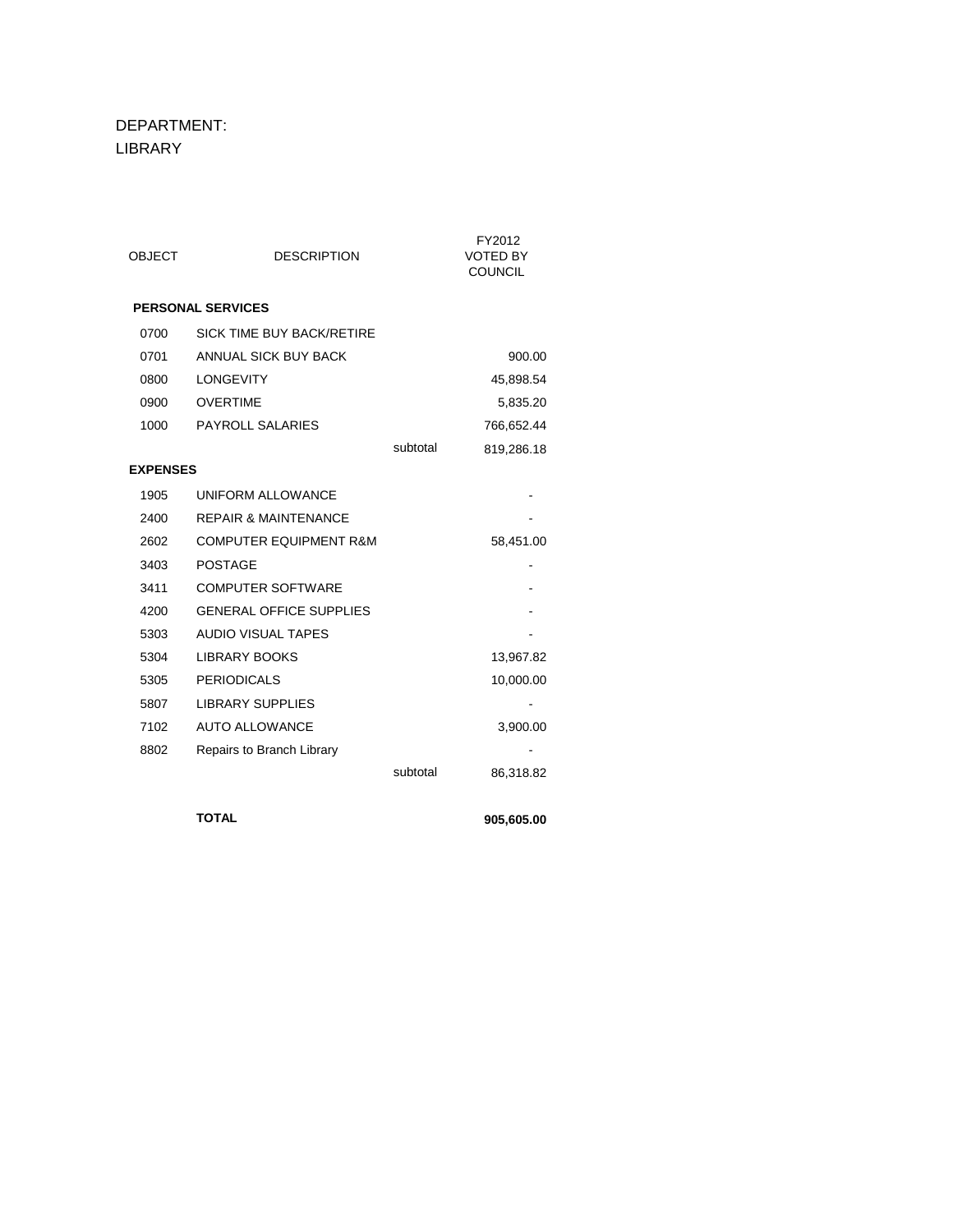DEPARTMENT: CELEBRATIONS

|                         | <b>TOTAL</b>           | 12,500.00                            |
|-------------------------|------------------------|--------------------------------------|
| <b>EXPENSES</b><br>7800 | OTHERWISE UNCLASSIFIED | 12,500.00                            |
| <b>OBJECT</b>           | <b>DESCRIPTION</b>     | FY2012<br>VOTED BY<br><b>COUNCIL</b> |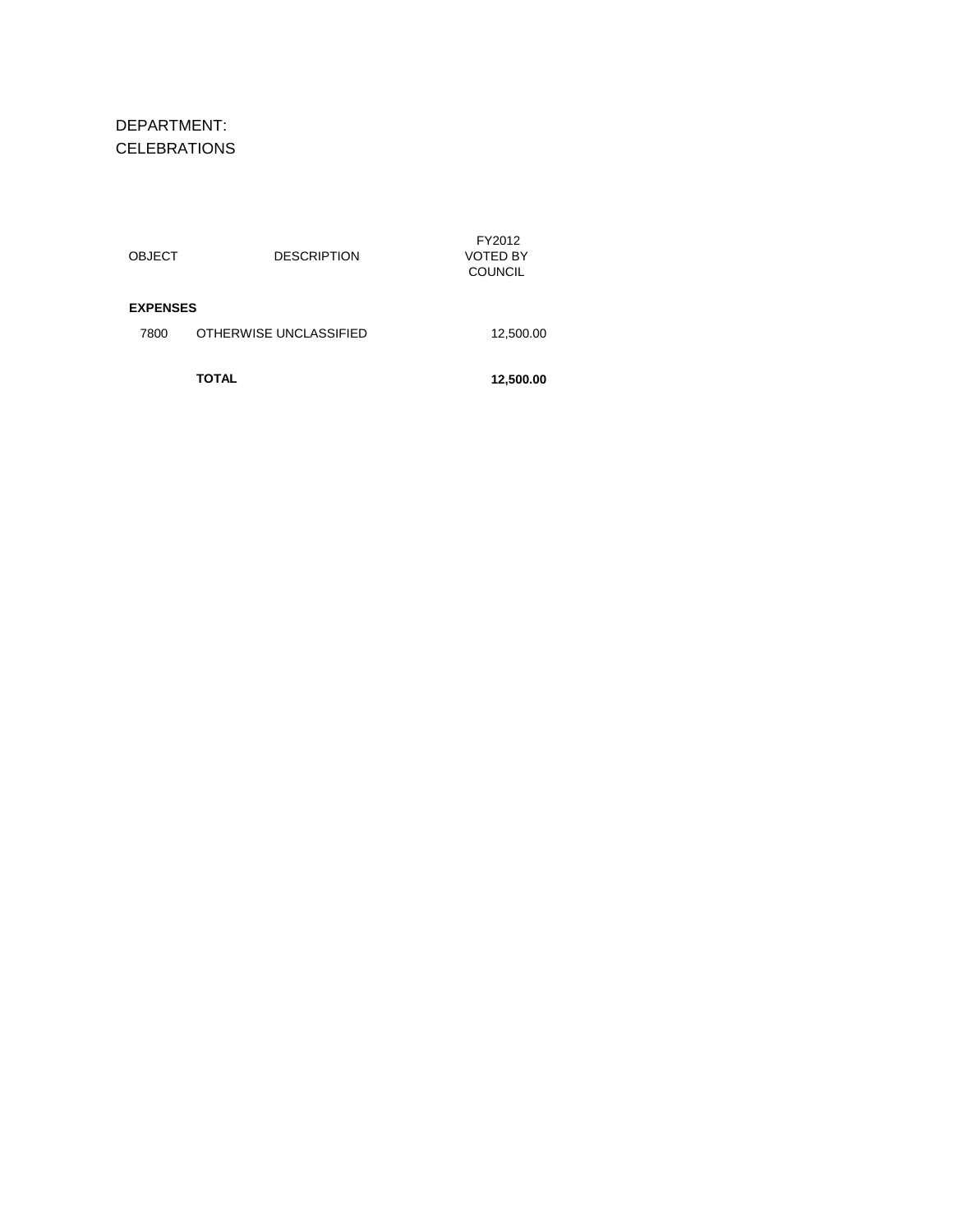#### DEPARTMENT: GRAND ARMY OF THE REPUBLIC

| <b>OBJECT</b>   | <b>DESCRIPTION</b>                   | FY2012<br>VOTED BY<br><b>COUNCIL</b> |
|-----------------|--------------------------------------|--------------------------------------|
|                 | <b>PERSONAL SERVICES</b>             |                                      |
| 0701            | ANNUAL SICK BUY BACK                 | 868.40                               |
| 0800            | <b>LONGEVITY</b>                     | 7,225.60                             |
| 0900            | <b>OVERTIME</b>                      |                                      |
| 1000            | PAYROLL SALARIES                     | 45,157.00                            |
|                 | subtotal                             | 53,251.00                            |
| <b>EXPENSES</b> |                                      |                                      |
| 2101            | <b>ELECTRICITY</b>                   | 352.00                               |
| 2400            | <b>GEN REPAIR/MAINT OUTSIDE</b>      | 120.00                               |
| 2405            | <b>HVAC REPAIR &amp; MAINT.</b>      | 200.00                               |
| 2710            | <b>WATER COOLER RENTAL/LEASE</b>     | 100.00                               |
| 4103            | #2 HEATING OIL                       | 13,721.00                            |
| 4200            | <b>GENERAL OFFICE SUPPLIES</b>       | 375.00                               |
| 4300            | <b>BUILDING R&amp;M SUPPLIES</b>     | 800.00                               |
| 4500            | <b>CUSTD &amp; HSEKPPNG SUPPLIES</b> | 500.00                               |
| 5800            | OTHER EXPENDABLE SUPPLIES            |                                      |
| 7306            | PERIODICAL SUBSCRIPTION              | 38.00                                |
| 7800            | OTHERWISE UNCLASSIFIED               | 660.00                               |
|                 | subtotal                             | 16,866.00                            |
|                 | <b>TOTAL</b>                         | 70,117.00                            |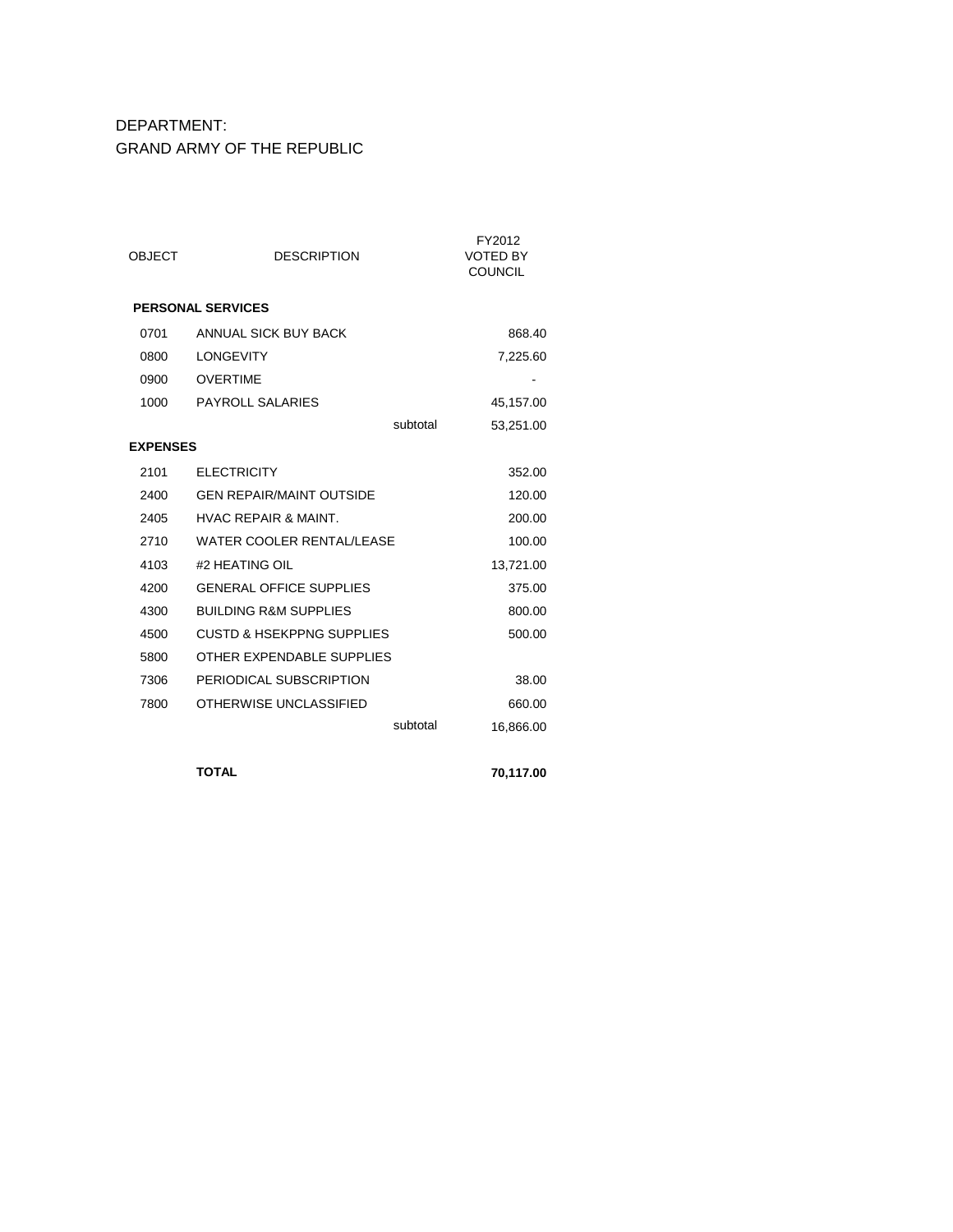DEPARTMENT: INSURANCE

|                 | TOTALS                      | 899,557.00         |
|-----------------|-----------------------------|--------------------|
| 7409            | <b>BOND INSURANCE PREM.</b> | 2,500.00           |
| 7407            | SNOW INSURANCE PREMIUM      |                    |
| 7400            | <b>INSURANCE PREMIUMS</b>   | 897,057.00         |
| <b>EXPENSES</b> |                             |                    |
|                 |                             | <b>COUNCIL</b>     |
| <b>OBJECT</b>   | <b>DESCRIPTION</b>          | FY2012<br>VOTED BY |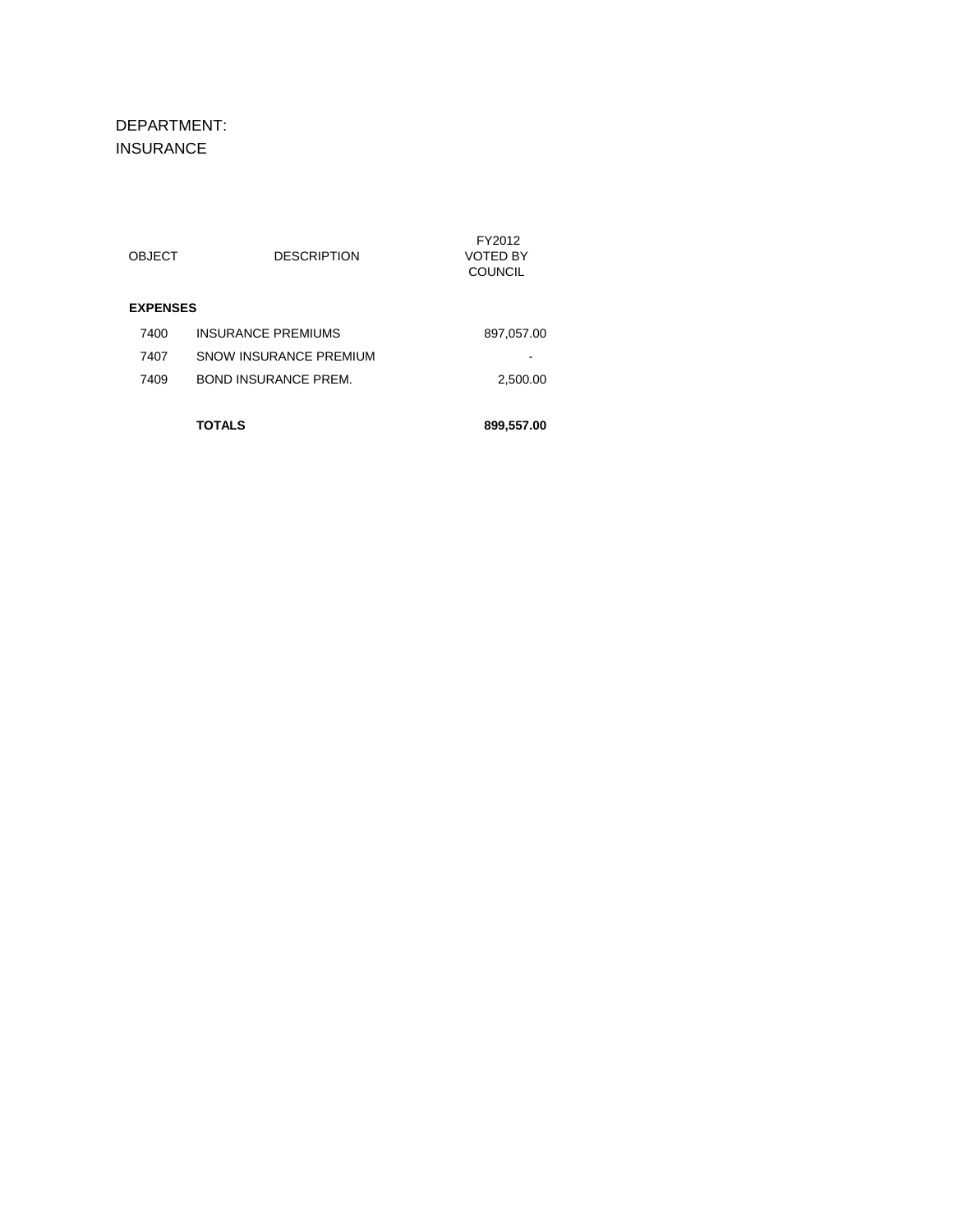### DEPARTMENT: HEALTH & LIFE INSURANCE

|               | TOTALS             | 35,610,000.00                               |
|---------------|--------------------|---------------------------------------------|
| 9959          | OTHER FINANCE USES | 35,300,000.00                               |
| 7406          | LIFE INSURANCE     | 310,000.00                                  |
|               |                    |                                             |
| <b>OBJECT</b> | <b>DESCRIPTION</b> | FY2012<br><b>VOTED BY</b><br><b>COUNCIL</b> |
|               |                    | <b>EXPENSES</b>                             |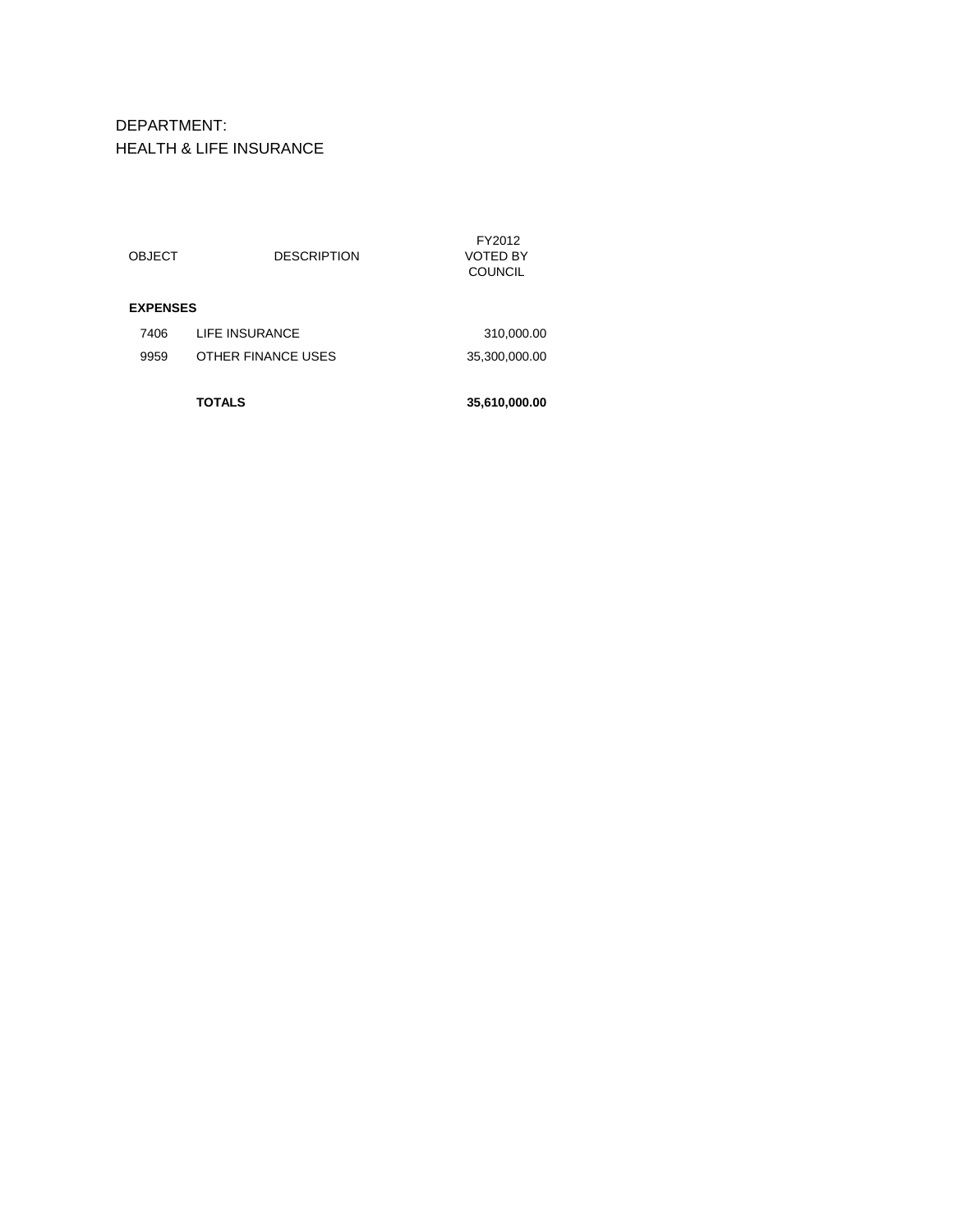DEPARTMENT: RESERVE FUND

|                 | TOTALS                         | 1,000,000.00                         |
|-----------------|--------------------------------|--------------------------------------|
| 9510            | TRANSFER ACCOUNTS/RESERVE FUND |                                      |
| 7800            | OTHERWISE UNCLASSIFIED         | 1,000,000.00                         |
| <b>EXPENSES</b> |                                |                                      |
| OBJECT          | <b>DESCRIPTION</b>             | FY2012<br>VOTED BY<br><b>COUNCIL</b> |
|                 |                                |                                      |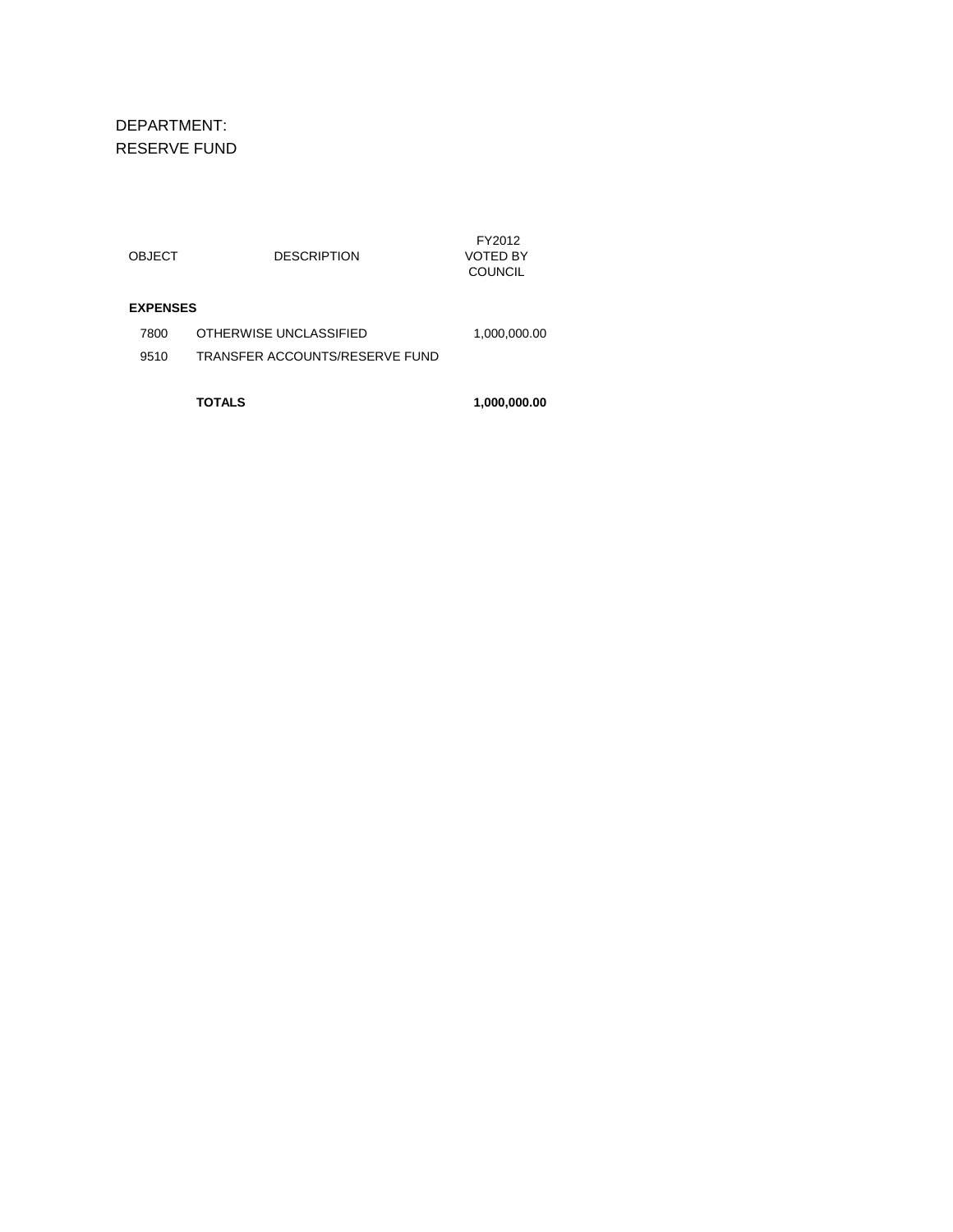DEPARTMENT: F.I.C.A. MATCH

|                 | <b>TOTALS</b>             | 1,750,000.00                                |
|-----------------|---------------------------|---------------------------------------------|
| 7400            | <b>INSURANCE PREMIUMS</b> | 1,750,000.00                                |
| <b>EXPENSES</b> |                           |                                             |
| OBJECT          | <b>DESCRIPTION</b>        | FY2012<br><b>VOTED BY</b><br><b>COUNCIL</b> |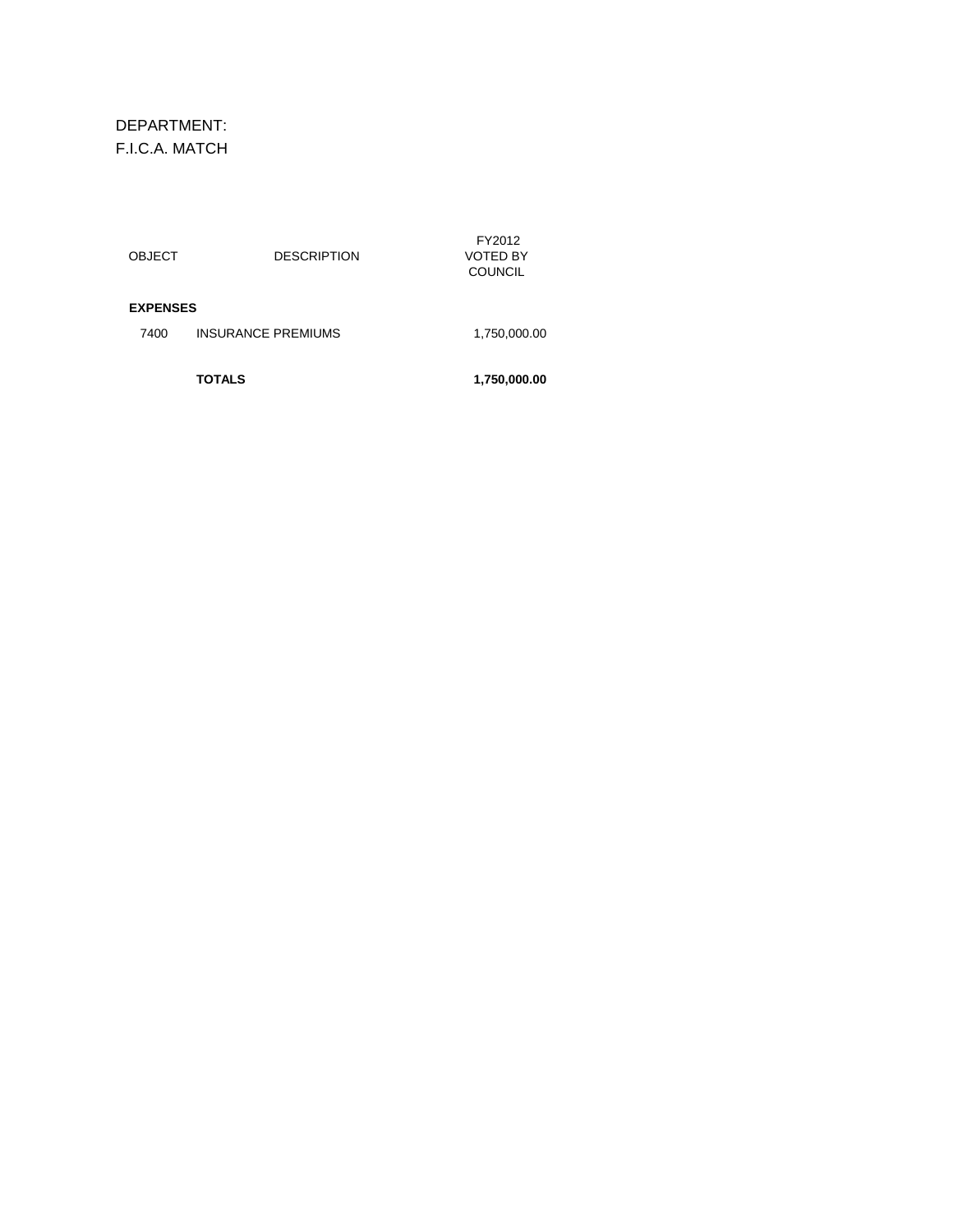DEPARTMENT: BOND DEBT - INTEREST

|                 | <b>OBJECT</b> | <b>DESCRIPTION</b>          | FY2012<br>VOTED BY<br><b>COUNCIL</b> |  |  |
|-----------------|---------------|-----------------------------|--------------------------------------|--|--|
| <b>EXPENSES</b> |               |                             |                                      |  |  |
|                 | 9911          | INTEREST - INSIDE DEBT I I  | 3,013,908.00                         |  |  |
|                 | 9913          | INTEREST - REVENUE NOTES    | 100,000.00                           |  |  |
|                 | 9924          | <b>INTEREST 5M BAN</b>      |                                      |  |  |
|                 | 9925          | INTEREST MANNING FIFI D BAN |                                      |  |  |
|                 |               |                             |                                      |  |  |

**TOTALS 3,113,908.00**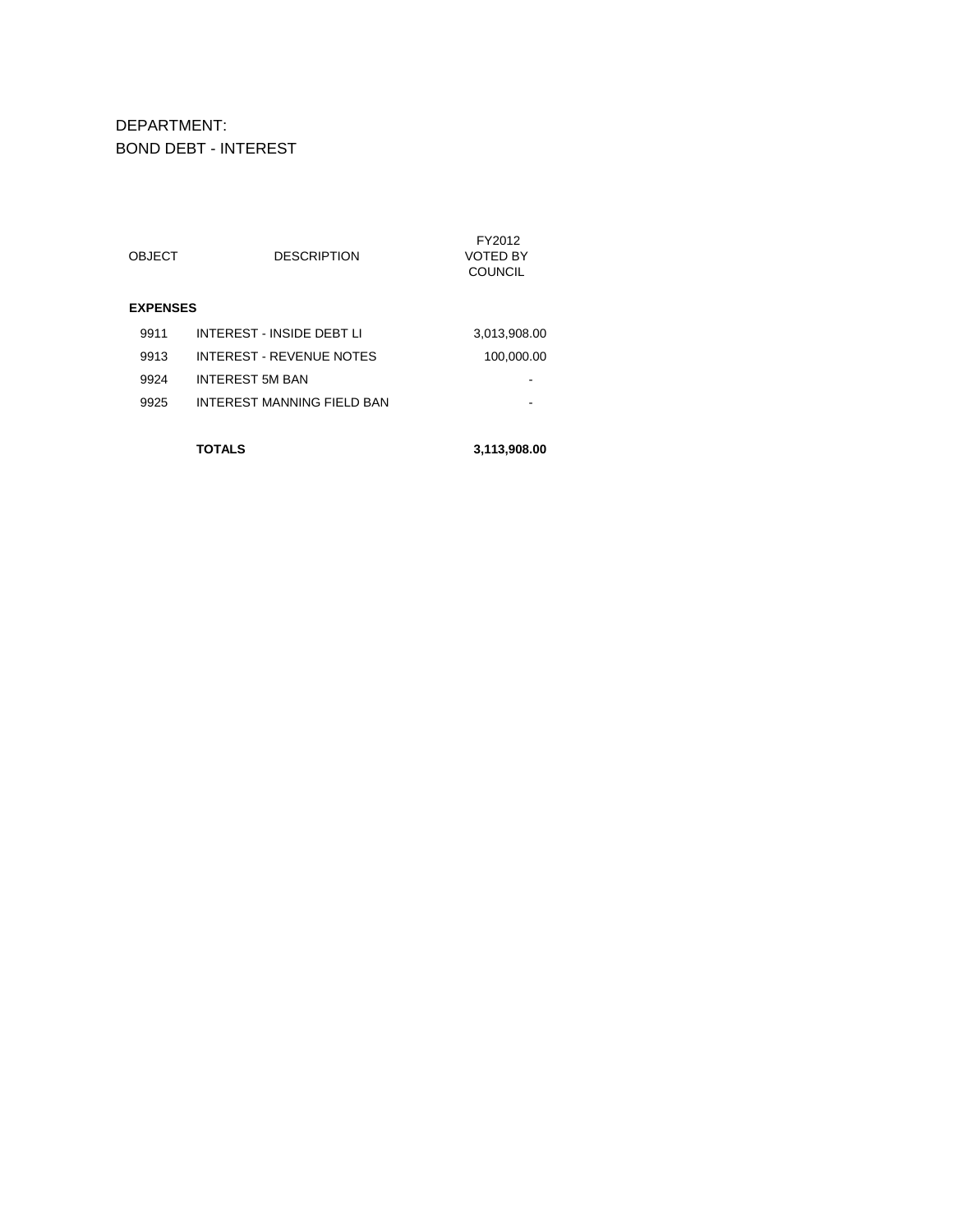DEPARTMENT: BOND DEBT - PRINCIPAL LOANS

| <b>OBJECT</b><br><b>EXPENSES</b> | <b>DESCRIPTION</b>        | <b>VOTED BY</b><br><b>COUNCIL</b> |
|----------------------------------|---------------------------|-----------------------------------|
|                                  |                           |                                   |
| 9911                             | SERIAL LOANS INSIDE PRINC | 8,840,000.00                      |
|                                  |                           |                                   |
|                                  | TOTALS                    | 8,840,000.00                      |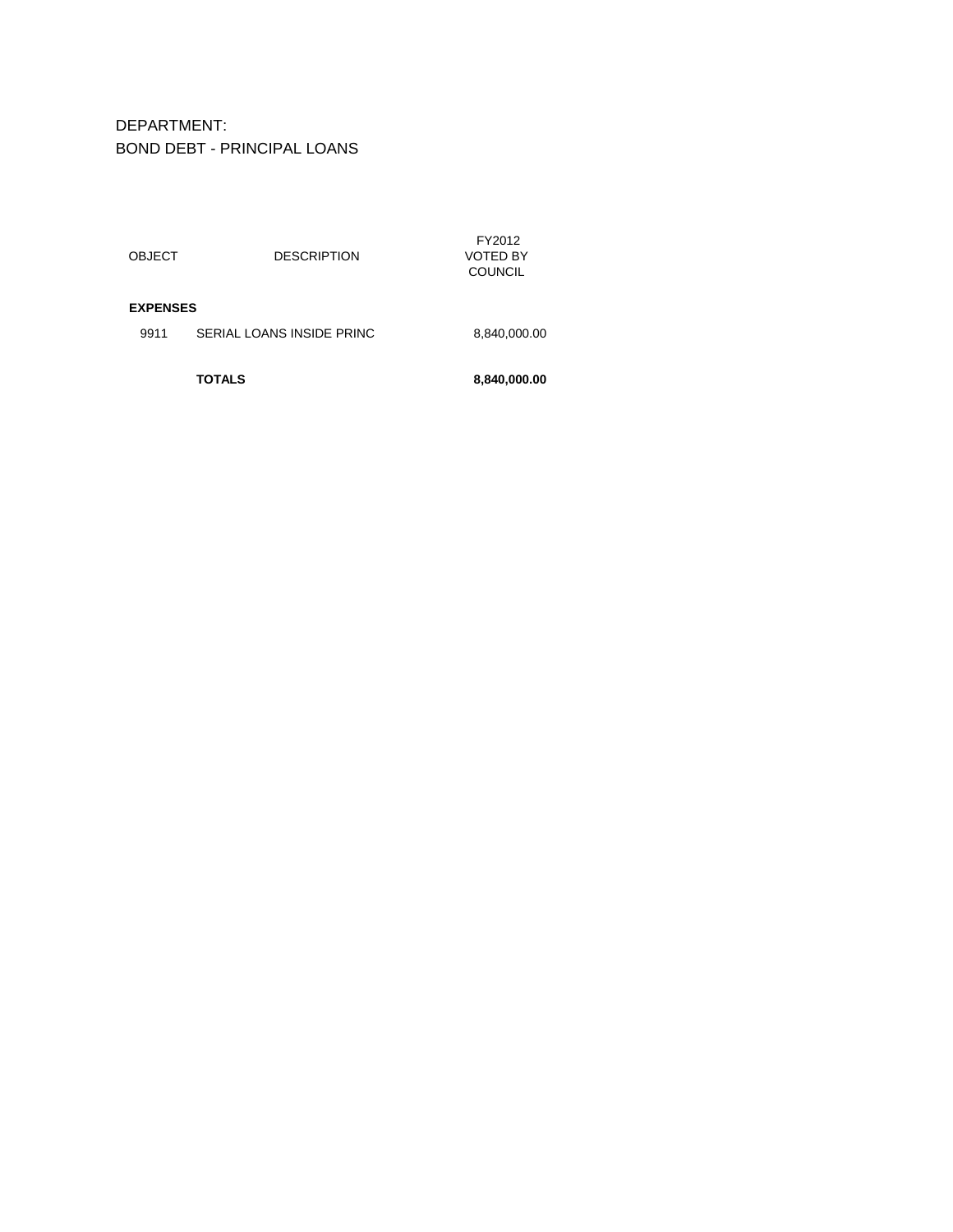DEPARTMENT: PENSIONS NON CONTRIBUTORY

|                          |                         | TOTAL                   | 27,500.00                            |  |  |  |
|--------------------------|-------------------------|-------------------------|--------------------------------------|--|--|--|
|                          | 6900                    | OTHER INTERGOVERNMENTAL |                                      |  |  |  |
|                          | 1000<br><b>EXPENSES</b> | <b>PAYROLL SALARIES</b> | 27,500.00                            |  |  |  |
| <b>PERSONAL SERVICES</b> |                         |                         |                                      |  |  |  |
|                          | <b>OBJECT</b>           | <b>DESCRIPTION</b>      | FY2012<br>VOTED BY<br><b>COUNCIL</b> |  |  |  |